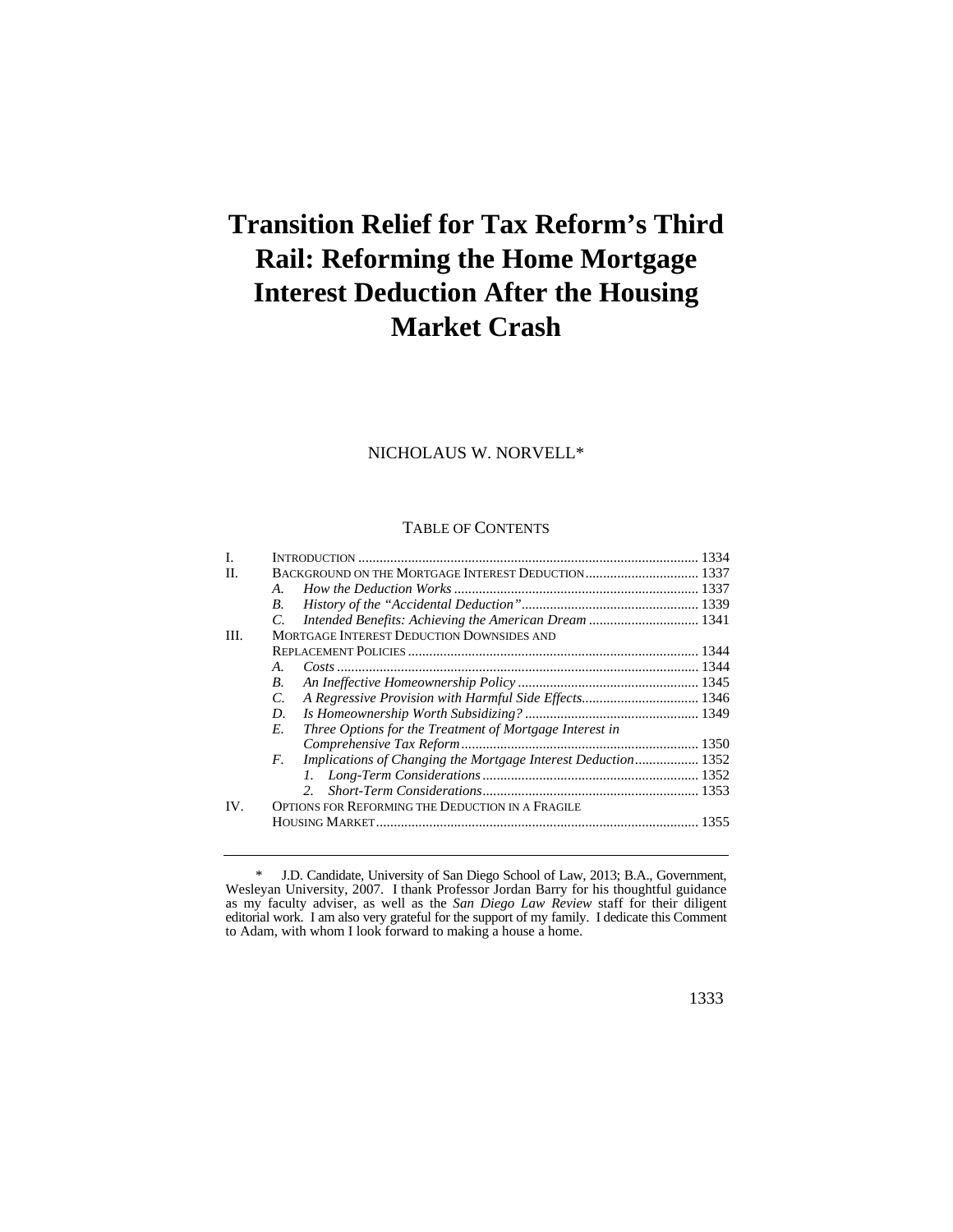|    | А.          |                                                    |  |
|----|-------------|----------------------------------------------------|--|
|    |             |                                                    |  |
|    |             | 2.                                                 |  |
|    |             |                                                    |  |
|    | <b>B.</b>   |                                                    |  |
|    |             |                                                    |  |
|    |             | 2.                                                 |  |
|    |             |                                                    |  |
|    | $C_{\cdot}$ |                                                    |  |
|    |             |                                                    |  |
|    |             | 2.                                                 |  |
|    |             |                                                    |  |
| V. |             | CONCLUSION: CONGRESS SHOULD PHASE OUT THE MORTGAGE |  |
|    |             |                                                    |  |

## I. INTRODUCTION

The home mortgage interest deduction, "America's favorite tax break,"<sup>1</sup> should come to a necessary and deserved end in any comprehensive tax reform package Congress adopts.<sup>2</sup> With fundamental tax reform touted as a vehicle for increasing economic competitiveness, lowering tax rates, closing part of the federal budget deficit, and making tax compliance simpler, $\bar{3}$  members of both major political parties are scrutinizing costly

V.

 interest\_deduction/index.htm. An early 2012 poll commissioned by the National *Deduction*, WALL ST. J. DEV. BLOG (Jan. 11, 2012, 6:34 PM), [http://blogs.wsj.com/](http://blogs.wsj.com) 1. Jeanne Sahadi, *Mortgage Deduction: America's Costliest Tax Break*, CNN MONEY (Apr. 15, 2010, 4:11 AM), [http://money.cnn.com/2010/04/14/pf/taxes/mortgage\\_](http://money.cnn.com/2010/04/14/pf/taxes/mortgage) Association of Home Builders found that 73% of likely voters support keeping the deduction in the tax code. Alan Zibel, *Poll: Don't Tread on My Mortgage-Interest*  developments/2012/01/11/poll-dont-tread-on-my-mortgage-interest-deduction. That being said, other polls show Americans may be willing to forgo many tax deductions, including the mortgage interest deduction, if the result would be substantially lower tax rates. *See*  Ben Steverman, *A Taxing Debate: The Mortgage-Interest Deduction*, BLOOMBERG (Oct. 18, 2011, 8:13 AM), <http://www.bloomberg.com/news/2011-10-17/a-taxing-debate-the>mortgage-interest-deduction.html.

<sup>2.</sup> *See infra* Part III. For a brief discussion of how bad provisions make their way into the tax code and rarely ever go away, see BERNARD SALANIÉ, THE ECONOMICS OF TAXATION 156–57 (1st ed. 2003) (explaining that legislators have an incentive to make tax burdens and benefits so hard for the public to understand that populist opposition to the tax system cannot emerge).

<sup>3.</sup> See MICHAEL J. GRAETZ, 100 MILLION UNNECESSARY RETURNS: A SIMPLE, FAIR, AND COMPETITIVE TAX PLAN FOR THE UNITED STATES 3 (2008) ("[T]he minimal requirement for a tax system should be that it raises sufficient revenue to pay for government expenditures. A good tax system ought to do so fairly, keeping its costs of compliance and administration as low as feasible. It ought to be conducive to economic growth. Finally, it ought to . . . interfer[e] minimally with private decision making. Our nation's tax system fails on every count.").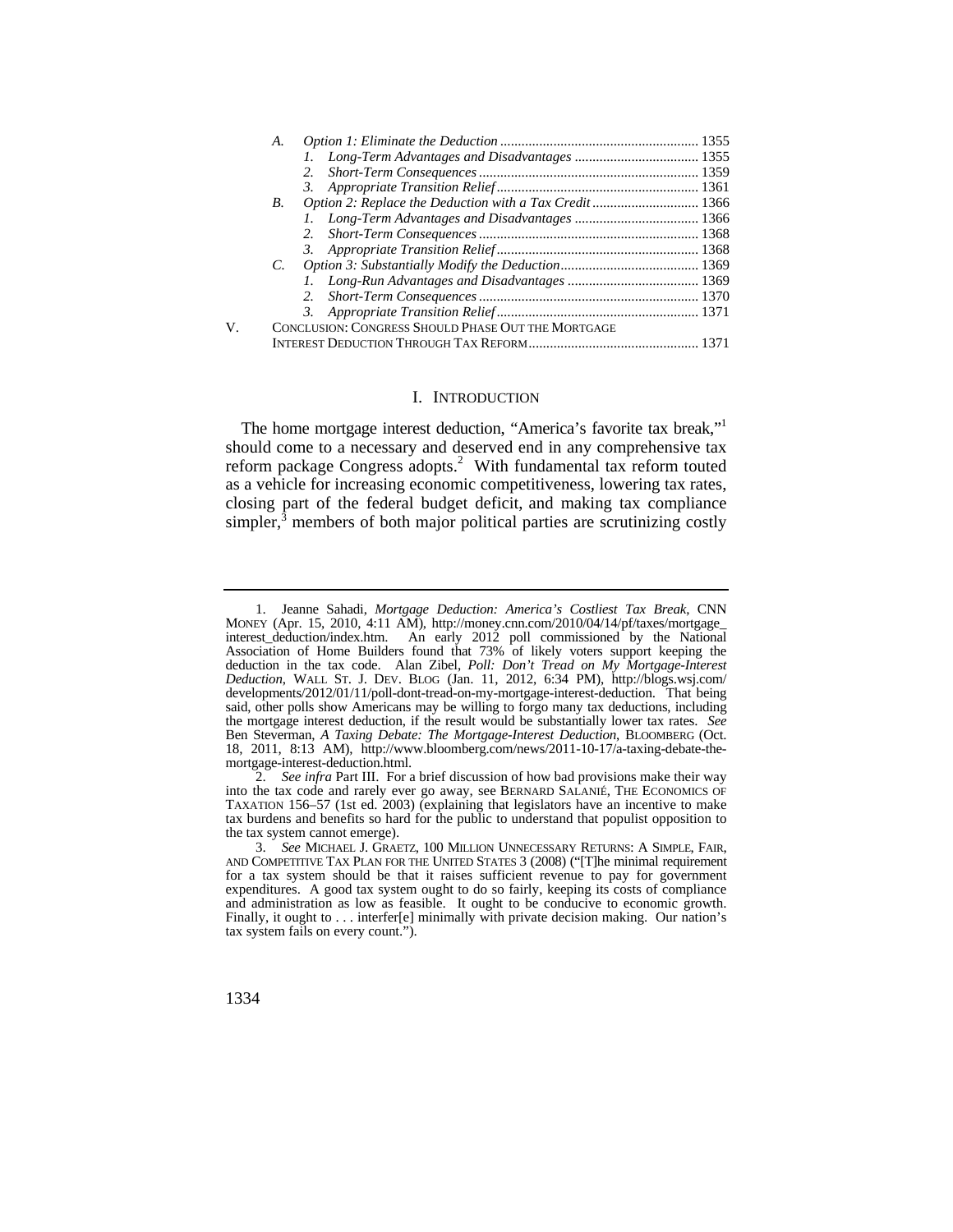tax carve-outs like the mortgage interest deduction.<sup>4</sup> The deduction makes a compelling target. Tax policy experts on both the left and right agree that the mortgage interest deduction fails to meaningfully increase the homeownership rate despite the substantial subsidy for many homeowners.<sup>5</sup>

Rather than helping renters on the cusp of ownership purchase a home,<sup>6</sup> the mortgage interest deduction merely subsidizes those who would likely buy homes without a subsidy.<sup>7</sup> These large subsidies for only a portion of homeowners carry harmful secondary social and economic effects.<sup>8</sup> Homeowners with the deduction, for instance, can purchase larger, more expensive homes than they would otherwise.<sup>9</sup> And where housing stock is limited, that subsidized demand drives housing inflation and actually reduces homeownership rates among almost all socioeconomic groups.<sup>10</sup> The inducement to purchase larger homes on larger lots also spurs overdevelopment of traffic-causing, open-space-razing suburban [sprawl.](https://sprawl.11) $^{11}$ 

5. *See* Robert C. Pozen, *The Mortgage Interest Deduction Needs To Be Slashed*, BROOKINGS INSTITUTION (Mar. 28, 2011), <http://www.brookings.edu/opinions/2011/0328> \_mortgage\_interest\_deduction\_pozen.aspx; Jonathan Williams, *The Battle of the Home Mortgage Interest Deduction*, TAX FOUND. TAX POL'Y BLOG (Oct. 17, 2005), http:// [taxfoundation.org/blog/battle-home-mortgage-interest-deduction](https://taxfoundation.org/blog/battle-home-mortgage-interest-deduction); *see also* Zibel, *supra*  note 1 (indicating "most economists" see the mortgage interest deduction as wasteful spending through the tax code).

6. *See* Edward L. Glaeser & Jesse M. Shapiro, *The Benefits of the Home Mortgage Interest Deduction*, 17 TAX POL'Y & ECON. 37, 40 (2003).

 *of the Home Mortgage Interest Deduction*, 32 ARIZ. ST. L.J. 1347, 1361–62 (2000). 7. Roberta F. Mann, *The (Not So) Little House on the Prairie: The Hidden Costs*

 *Interest Deduction and Its Impact on Homeownership Decisions* 22 (Spatial Econ. 8. *See id.* at 1384; Christian A. L. Hilber & Tracy M. Turner, *The Mortgage*  Research Ctr., Discussion Paper 55, 2010), *available at* [http://eprints.lse.ac.uk/31759/1/](http://eprints.lse.ac.uk/31759/1) sercdp0055.pdf.

9. *See infra* text accompanying notes 90–95.

10. Hilber & Turner, *supra* note 8, at 22.

11. Mann, *supra* note 7, at 1384.

<sup>4.</sup> *See* Steverman, *supra* note 1. In July 2011, the Republican Chairman of the House Ways and Means Committee, Representative Dave Camp, and the Democratic Chairman of the Senate Finance Committee, Senator Max Baucus, held a joint hearing on the tax treatment of debt and equity. For the announcement and witness statements, see *Tax Reform and the Tax Treatment of Debt and Equity: J. Hearing Before the H. Comm. on Ways and Means & S. Comm. on Fin.*, 112th Cong. (2011) (publication forthcoming), *available at* [http://waysandmeans.house.gov/Calendar/EventSingle.aspx?](http://waysandmeans.house.gov/Calendar/EventSingle.aspx) EventID=250212. Leaders in both parties, however, remain purposely vague on tax reform details and how they would address politically difficult provisions like the mortgage interest deduction. *See* G.I., *The Devil's in the Details (and the Politics)*, ECONOMIST FREE EXCHANGE BLOG (Feb. 22, 2012, 9:46 PM), <http://www.economist.com> /blogs/freeexchange/2012/02/tax-reform?page=3.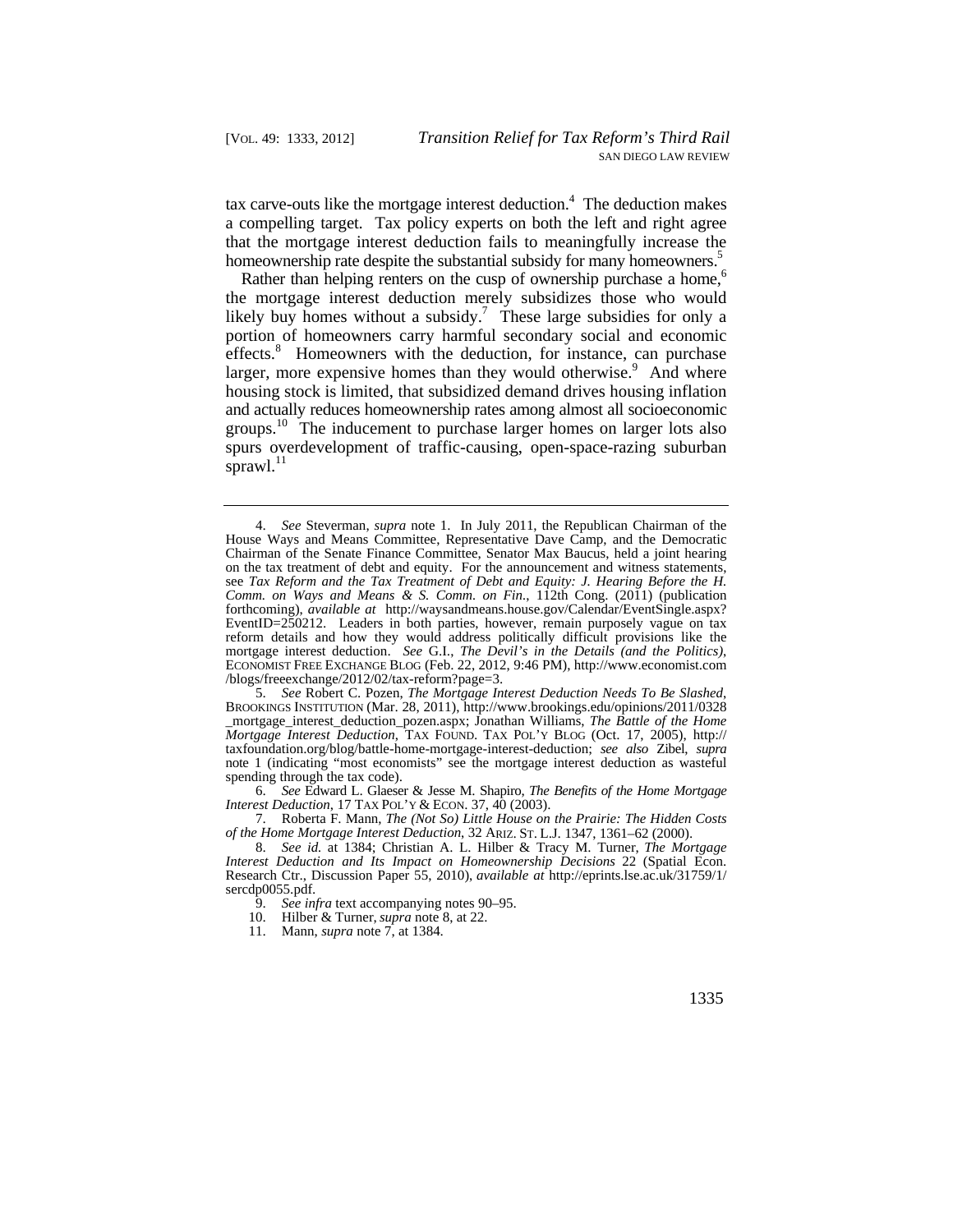path and prevent the *next* housing crisis, in part by reforming the mortgage interest deduction.<sup>15</sup> This future benefit need not result in immediate pain; In spite of the mortgage interest deduction's shortcomings, congressional policymakers are understandably reluctant to reform it.<sup>12</sup> Beyond anxiety about changing a popular tax break, Congress must also worry that reforming the deduction will affect the already-battered housing market,<sup>13</sup> as well as homeowners who rely on the deduction each year.<sup>14</sup> Those considerations should not, however, stop Congress from reforming the mortgage interest deduction. Rather, Congress should use tax reform as an opportunity to set the housing market on a more sustainable long-term Congress can reform the mortgage interest deduction *and* protect the short-term housing market by adopting appropriate transition relief.<sup>16</sup>

This Comment argues that Congress should—in this order of preference—eliminate the mortgage interest deduction, replace it with a credit, or substantially modify it, and that Congress can adopt any of these policies without substantial short-term fallout in the housing

14. *See* Steverman, *supra* note 1. In 2008, over 70% of homeowners with mortgages claimed the deduction. Sahadi, *supra* note 1.

 J. SHILLER, THE SUBPRIME SOLUTION: HOW TODAY'S GLOBAL FINANCIAL CRISIS HAPPENED, AND WHAT TO DO ABOUT IT 3–4 (2008). 15. *See* ROBERT M. HARDAWAY, THE GREAT AMERICAN HOUSING BUBBLE: THE ROAD TO COLLAPSE 131–37 (2011) (discussing the inflationary role the mortgage interest deduction plays in the housing market and identifying it as "the tax provision which contributed most to the American Housing Bubble (and thus also to its ultimate collapse)"). Because of the societal difficulty identifying and seriously addressing speculative bubbles while they are occurring, the only effective strategy is for policymakers to target the conditions that create such bubbles in the first place. ROBERT

16. *See infra* Part IV.A.3, B.3, C.3.

 retains the itemized deduction for mortgage interest. *See* Bipartisan Tax Fairness and Simplification Act of 2011, S. 727, 112th Cong.  $\S$  2(1)(B) (2011). Why? Perhaps *Deduction Resists Change*, N.Y. TIMES, Nov. 9, 2011, at F4. 12. For example, Senators Ron Wyden and Dan Coats's bipartisan tax reform bill, which is explicitly aimed at eliminating a slew of deductions and lowering tax rates, because of the popular view that any lawmaker's attempt to eliminate the mortgage interest deduction would be "political suicide." Paul Sullivan, *Despite Critics, Mortgage* 

<sup>13.</sup> In early 2012, property values were at a postbubble low, with the average home price one-third lower than what it was in 2006. Press Release, Fiserv, Inc., Fiserv Case-Shiller Home Price Insights: Home Prices Reach New Low, but Stabilization and Recovery Are in Sight (Jan. 30, 2012), <http://investors.fiserv.com/releasedetail.cfm>? ReleaseID=643558. Despite decreases in the foreclosure rate from the previous year and previous quarter, foreclosure starts in the second quarter of 2012 were at 0.96%, near double the long-term average of 0.5%, while the percentage of loans in foreclosure was 4.27%, near the postbubble high and far from the long-term average of about 1.2%. Press Release, Mortg. Bankers Ass'n, Mortgage Delinquencies Increase in Latest MBA Survey (Aug. 9, 2012), <http://www.mbaa.org/NewsandMedia/PressCenter/81589.htm>; Press Release, Mortg. Bankers Ass'n, Delinquencies and Foreclosures Decline in Latest MBA Mortgage Delinquency Survey (Feb. 16, 2012), [http://www.mortgagebankers.org/](http://www.mortgagebankers.org) NewsandMedia/PressCenter/79827.htm. For more detail on the state of the housing market and its importance to the nation's economy, see *infra* Part III.F.2.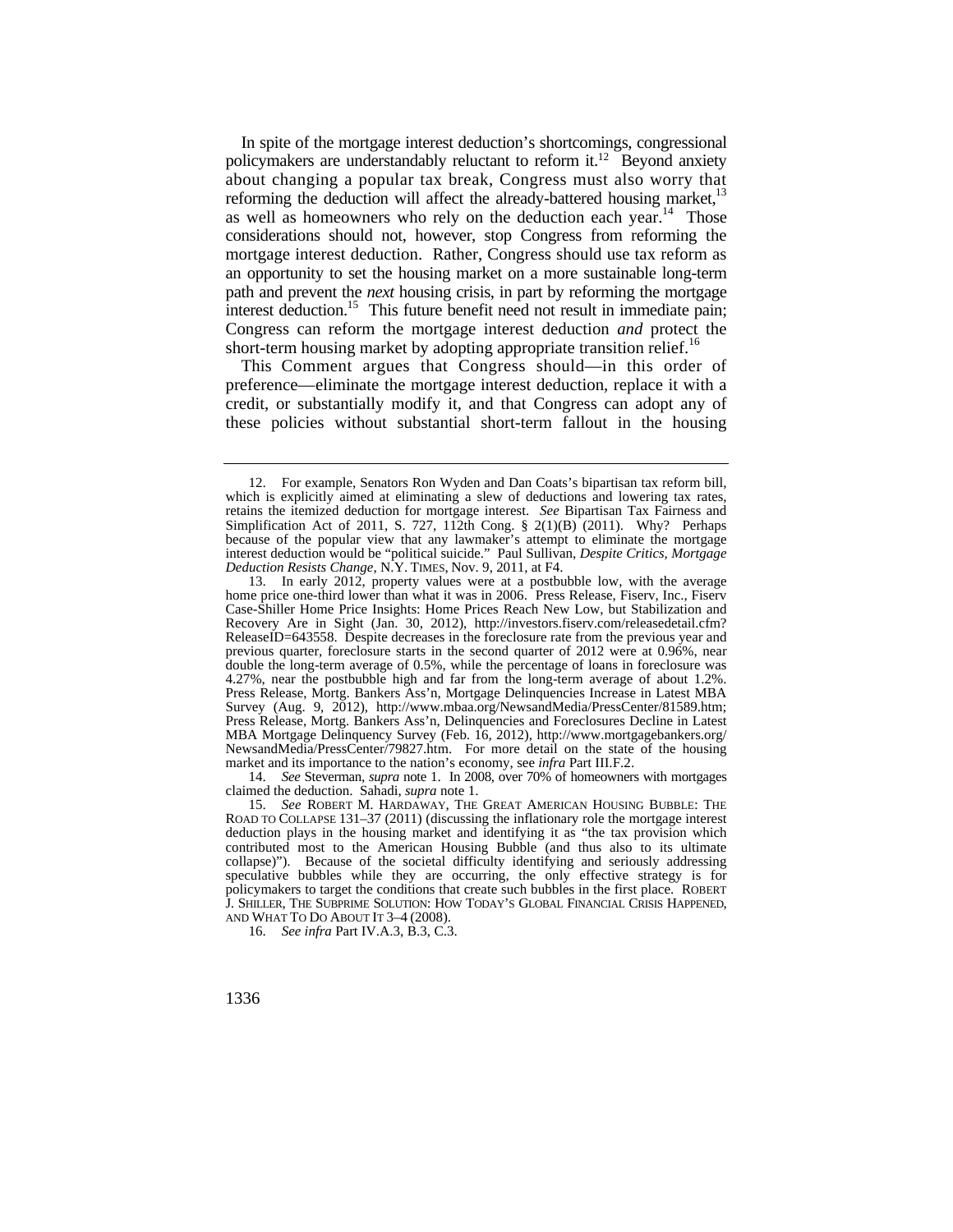market. Part II of this Comment examines how the mortgage interest options—eliminating the deduction, replacing it with a credit, or deduction works, its history, and its intended benefits. Part III scrutinizes the deduction's inability to achieve its primary objective—increasing homeownership—and examines its negative effects on housing prices, household indebtedness, the environment, and wealth disparity. Accordingly, this Part argues that Congress should reform the deduction, discusses three basic options available for doing so, and introduces the long-term and short-term considerations that Congress must account for when adopting a new policy. Part IV discusses each of Congress's general substantially modifying the deduction—and analyzes each option in light of continued housing market weakness. Ultimately, the analysis in Part IV concludes that Congress should reform the mortgage interest tax deduction by completely phasing it out over a number of years, with a trigger for the phase-out based on a metric of housing market health. Part V summarizes how completely phasing out the deduction will accomplish the twin objectives of long-term housing market health and accommodating the market's current fragility.

## II. BACKGROUND ON THE MORTGAGE INTEREST DEDUCTION

#### *A. How the Deduction Works*

indebtedness" or "home equity indebtedness" on a qualified [residence.](https://residence.18)<sup>18</sup> The Internal Revenue Code (the Code) only permits deductions for one type of personal debt, "qualified residence interest."17 The Code defines qualified residence interest as interest arising from "acquisition Acquisition indebtedness is purchase, construction, or improvement debt that is secured by a qualified [residence.](https://residence.19)<sup>19</sup> Home equity indebtedness is any nonacquisition indebtedness secured by the residence that does not exceed the difference between the fair market value and the acquisition

<sup>17.</sup> I.R.C. § 163(h) (2006).

<sup>18.</sup> *Id.* § 163(h)(2)(D), (3)(A).

 MICH. J.L. REFORM 43, 47 (1996) (citing I.R.C. § 163(h)(3)(B)). 19. *Id.* § 163(h)(3)(B)(i). Common examples would be a fixed- or variable-rate mortgage to purchase a home or a second mortgage a homeowner uses to remodel. Acquisition indebtedness can also include debt remaining after refinancing a loan, but only to the extent of the unpaid principal before the homeowner refinanced. William T. Mathias, *Curtailing the Economic Distortions of the Mortgage Interest Deduction*, 30 U.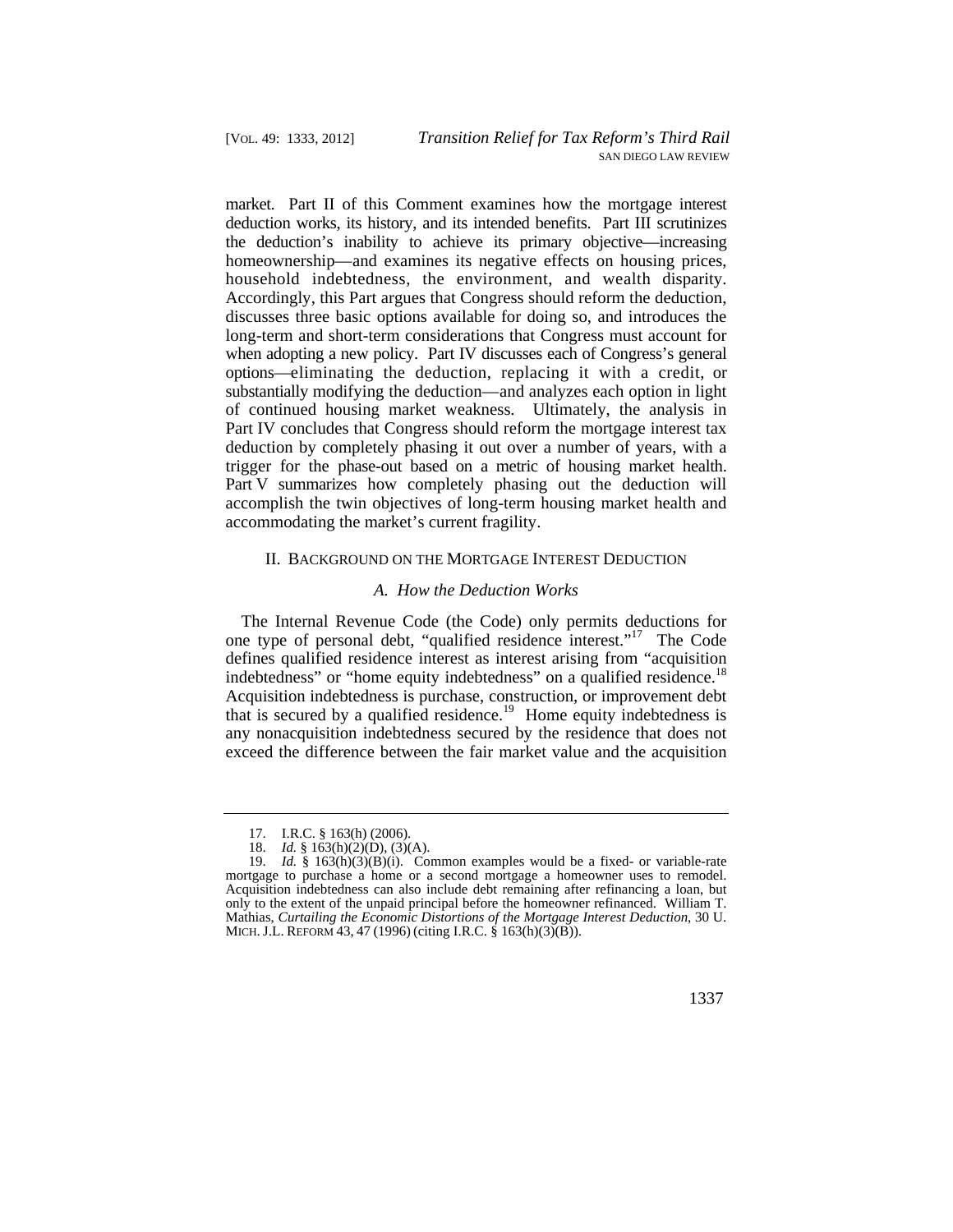for mortgage debt is not limited to a taxpayer's principal residence alone; a [indebtedness.](https://indebtedness.20)<sup>20</sup> Under the Code, a homeowner can deduct interest on up to \$1 million in acquisition indebtedness<sup>21</sup> and the first \$100,000 in home equity indebtedness.<sup>22</sup> Thus, a homeowner can potentially deduct interest on up to \$1.1 million of home-secured debt.<sup>23</sup> However, the tax privilege "qualified residence" includes both a taxpayer's principal residence and one other residence selected by the taxpayer.<sup>24</sup>

 Ben received a tax benefit of 15% of \$10,000, or \$1,500. In other words, of gave twenty-eight cents back to her, while Ben received only fifteen As a tax deduction, the mortgage interest deduction does not reduce tax liability dollar-for-dollar, as tax credits do.<sup>25</sup> Instead, a deduction reduces taxable income by an amount directly proportional to a taxpayer's income tax rate.<sup>26</sup> Consider the following example: On January 1, 2011, Alice and Ben each purchased a home with a \$200,000 mortgage at 5% interest. The interest cost to each taxpayer was \$10,000 in the first year. Alice made \$100,000 in 2011 and paid at the 28% tax rate, whereas Ben made \$50,000 and paid at the 15% tax rate. Under the mortgage interest deduction, Alice received a tax benefit of 28% of \$10,000, or \$2,800. every dollar Alice spent on mortgage interest, the federal government cents back for every dollar he spent on mortgage interest in  $2011$ .<sup>27</sup>

24. *See* I.R.C. § 163(h)(4)(A)(i). However, a household with two qualified residences may not deduct interest on debt exceeding an aggregated amount of \$1.1 million between the two residences. *See id.* §  $163(h)(3)(B)(ii)$ ,  $(C)(ii)$ .

25. *See* Freedom from Religion Found., Inc. v. Geithner, 715 F. Supp. 2d 1051, 1060–61 (E.D. Cal. 2010) (explaining the differences between tax credits and deductions). For a detailed example of the difference between tax credits and tax deductions, see *infra*  pp. 1366–67.

26. *See Freedom from Religion Found.*, 715 F. Supp. 2d at 1061 (explaining the influence of tax rates on the value of deductions).

<sup>20.</sup> I.R.C. §  $163(h)(3)(C)(i)$ . An example would be a loan of \$50,000 secured by a residence where the market value of the residence is \$500,000 and the amount of acquisition indebtedness is \$450,000. Unlike acquisition indebtedness, home equity indebtedness is not limited in what the proceeds may be used for. *See id.* § 163(h)(3)(C). It was this "interest-free" home equity cash homeowners used during the housing bubble to finance cars, boats, SUVs, wide-screen televisions, vacations, et cetera. *See* AARON CLAREY, BEHIND THE HOUSING CRASH: CONFESSIONS FROM AN INSIDER 27 (2008).

<sup>21.</sup> *See I.R.C.* § 163(h)(3)(B)(ii).<br>22. *See id.* § 163(h)(3)(C)(ii).

See id. § 163(h)(3)(C)(ii).

 SOLD IN UNITED STATES 11 (2011) [hereinafter U.S. HOME SALE PRICES], *available at*  23. *See id.* § 163(h)(3)(B)(ii), (C)(ii). For perspective on this amount, the median home price at the peak of the housing market was \$262,600, while the average price was \$329,400. U.S. CENSUS BUREAU, MEDIAN AND AVERAGE SALES PRICES OF NEW HOMES <http://www.census.gov/const/uspricemon.pdf>.

 FOR REFORM 5 (2011), *available at* <http://www.cbpp.org/files/4-15-11tax.pdf> (discussing 27. *See* CHUCK MARR & BRIAN HIGHSMITH, CTR. ON BUDGET AND POLICY PRIORITIES, REFORMING TAX EXPENDITURES CAN REDUCE DEFICITS WHILE MAKING THE TAX CODE MORE EFFICIENT AND EQUITABLE: RECENT PROPOSALS UNDERSCORE BIPARTISAN SUPPORT the same disparity demonstrated by different example).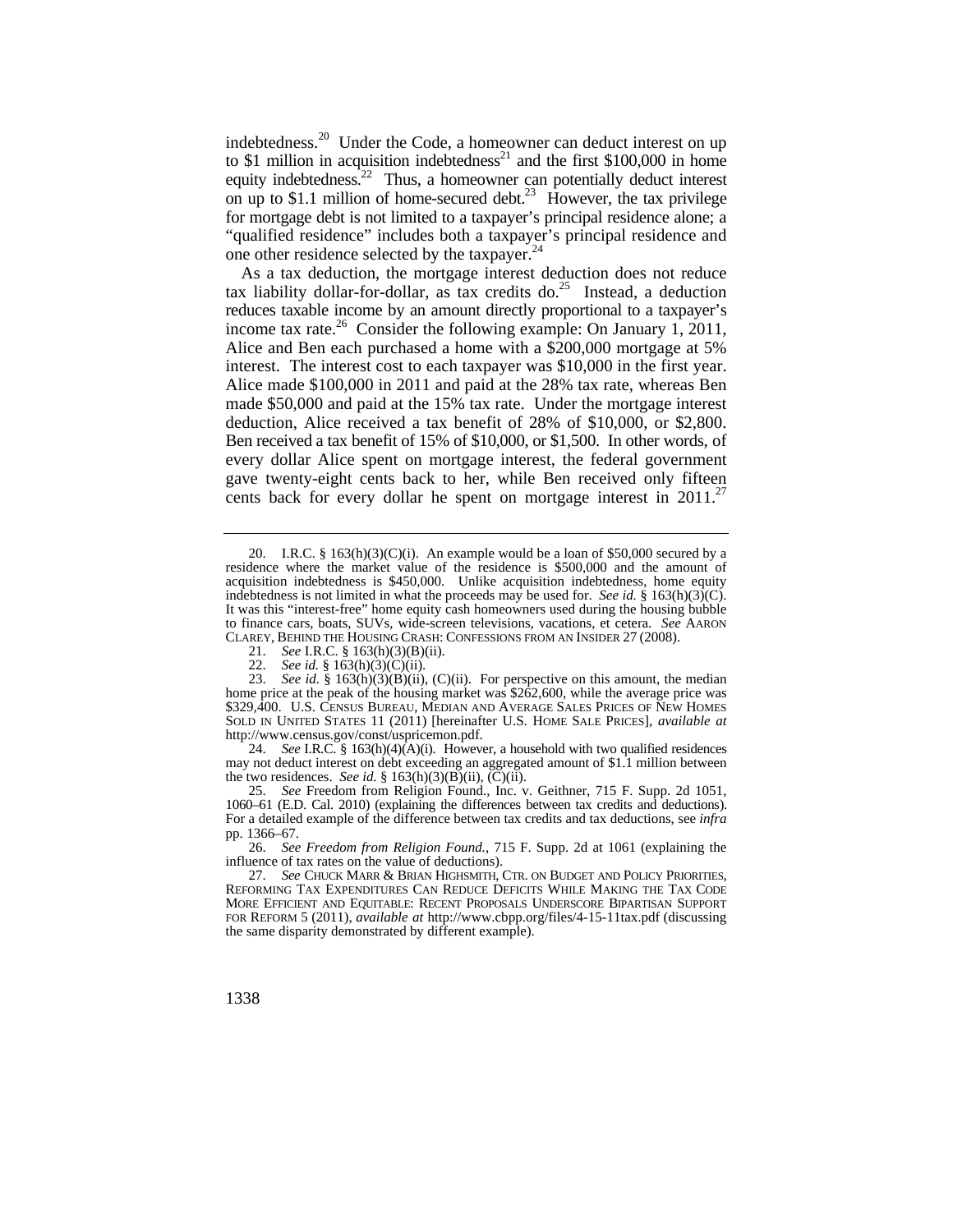Accordingly, the higher one's income tax rate, the greater the proportional benefit from the deduction.<sup>28</sup>

deduction provides no value unless combined with other deductions.<sup>31</sup> This barrier—the need for itemized deductions to exceed the standard deduction—prevents nonitemizing homeowners from actually benefitting To claim the mortgage interest deduction, taxpayers must itemize their taxes, which is only financially worthwhile if their total itemized deductions exceed the value of the standard deduction.<sup>29</sup> Returning to the example of Alice and Ben, both taxpayers would itemize for tax year 2011 because the \$10,000 of mortgage interest they paid exceeds the standard deduction, which was \$5,800 for single taxpayers.<sup>30</sup> Cynthia, a taxpayer who also purchased a home in 2011 with a \$100,000 mortgage, a 5% interest rate, and thus \$5,000 in mortgage interest, would only itemize if she had other deductions totaling more than \$5,800. For Cynthia, the mortgage interest from the mortgage interest deduction. $32$ 

## *B. History of the "Accidental Deduction"*<sup>33</sup>

In 2013, the mortgage interest deduction will celebrate its one hundredth anniversary as part of the federal tax code.<sup>34</sup> Contrary to what its long history might suggest, the mortgage interest deduction is more a by-product of the nation's agrarian past than a longstanding policy preference for

<sup>28.</sup> *See id.* 

 *Spending Programs*, 17 GEO. J. ON POVERTY L. & POL'Y 103, 107–08 (2010). 29. Robert Lepore, Note, *Bringing Balance to the Budget Debate: Challenging the Privileged Procedural Status of Regressive Tax Expenditures over Progressive Discretionary* 

<sup>30.</sup> *See* Rev. Proc. 11-12, 2011-2 I.R.B. 297, 299, *available at* [http://www.irs.gov/](http://www.irs.gov) pub/irs-irbs/irb11-02.pdf (stating 2011 standard deduction for individuals).

<sup>31.</sup> *See Tax Reform Options: Incentives for Homeownership: Hearing Before the S. Comm. on Fin.*, 112th Cong. (2011) [hereinafter *Hearing*] (publication forthcoming), *available at* [http://www.finance.senate.gov/hearings/hearing/?id=279c1381-5056-a032-](http://www.finance.senate.gov/hearings/hearing/?id=279c1381-5056-a032) 5260-1ce326dfc82b (statement of Dr. Richard K. Green, Director, Lusk Center for Real Estate, University of Southern California).

 32. PRESIDENT'S ADVISORY PANEL ON FED. TAX REFORM, SIMPLE, FAIR, AND PRO-GROWTH: PROPOSALS TO FIX AMERICA'S TAX SYSTEM 72 (2005). For a discussion of how this itemization barrier shifts benefits of the mortgage interest tax deduction away from lower income and middle class homeowners, see *infra* notes 75–76 and accompanying text.

 CONTEMP. PROBS. 233 (2010). 33. For the article originating this moniker, see Dennis J. Ventry, Jr., *The Accidental Deduction: A History and Critique of the Tax Subsidy for Mortgage Interest*, 73 LAW &

<sup>34.</sup> *See* Tariff of 1913, Pub. L. No. 63-16, § 657, 38 Stat. 114, 167 (current version at I.R.C. § 163(h) (2006)).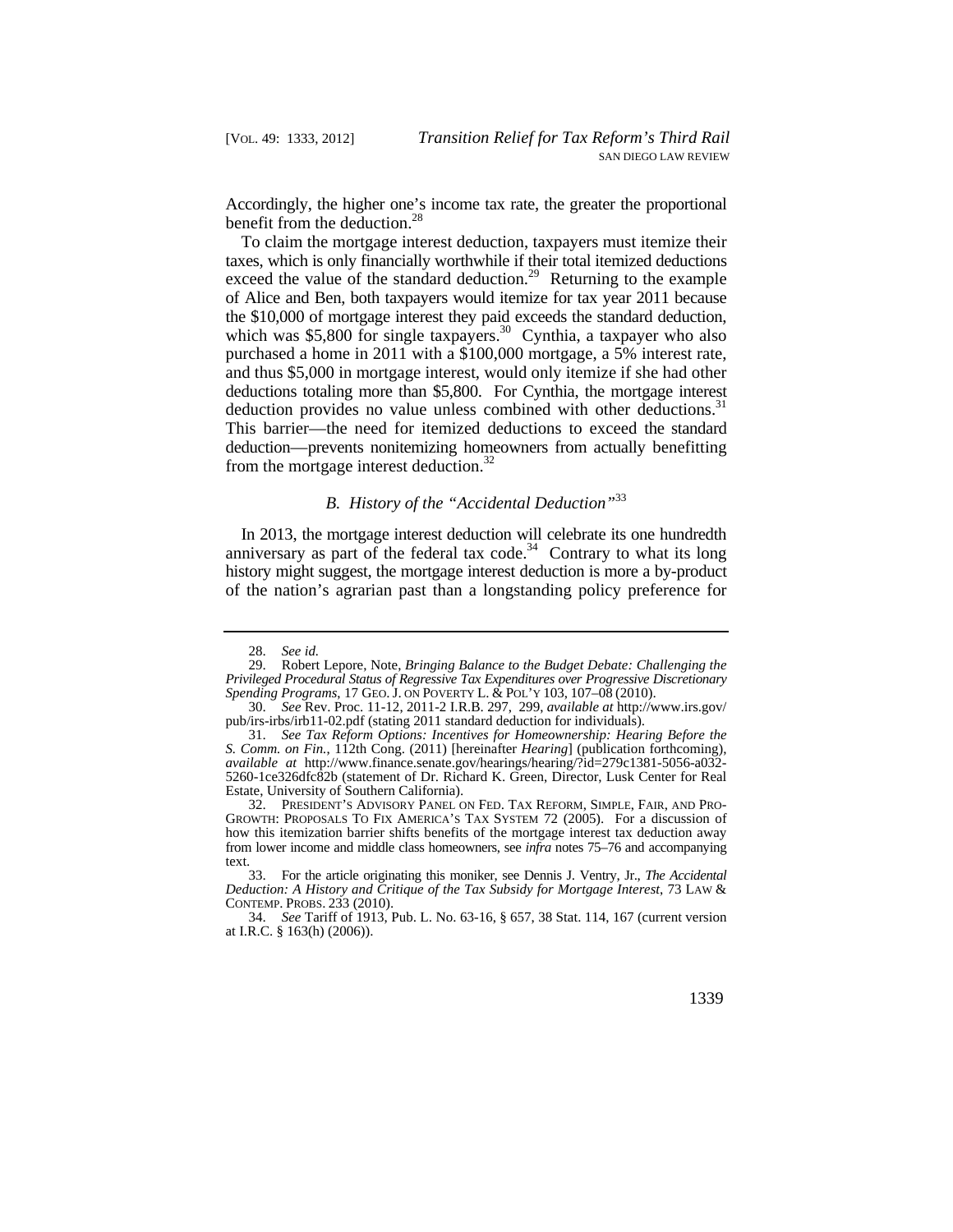subsidizing homeownership.<sup>35</sup> From 1913 until passage of the Tax Reform Act of 1986, all interest payments, whether related to personal or business expenses, were [deductible.](https://deductible.36)<sup>36</sup> At the root of this across-the-board deductibility was a conflict between congressional tax policy and the practical limitations of the tax collection and reporting system in the early  $1900s$ <sup>37</sup> Congress in 1913 sought to encourage business investment by allowing individuals to deduct interest from business-related debt.<sup>38</sup> However, the inability to easily distinguish between personal and business assets in the early twentieth century made it less administratively burdensome to permit deductions for interest on all loans.<sup>39</sup> Use of the deduction for mortgage interest would have been de minimis at that time because few taxpayers had any tax liability and those that did typically purchased their homes with cash.<sup>40</sup>

The Tax Reform Act of 1986 did away with the broad deduction for personal interest but maintained a specific deduction for mortgage interest.<sup>41</sup> Although history might show the mortgage interest deduction to be a

37. *See* Mann, *supra* note 7, at 1352 n.17.

 purpose of the normal tax there shall be allowed as deductions . . . all interest paid within 38. *See id.*; *see also* Tariff of 1913 § 657 ("[I]n computing net income for the the year by a taxable person on indebtedness . . . .").

39. Mann, *supra* note 7, at 1352 n.17.

40. HARDAWAY, *supra* note 15, at 132. Further, the homeownership rate between 1910 and 1920 was under fifty percent. *Historical Census of Housing Tables*— *Homeownership*, U.S. CENSUS BUREAU, [http://www.census.gov/hhes/www/housing/census/](http://www.census.gov/hhes/www/housing/census) historic/owner.html (last revised Oct. 31, 2011).

 large personal consumption expenditures, explicitly naming second homes as a target. *See* Robinson v. Comm'r, 119 T.C. 44, 53 (2002) (quoting DEP'T OF TREASURY, TAX REFORM 41. *See* HARDAWAY, *supra* note 15, at 134 ("While this plan did indeed succeed in both simplifying the tax code while reducing tax rates, it left largely untouched the 800 pound gorilla tax deduction in the form of the home mortgage deduction . . . ."); Mann, *supra* note 7, at 1352. Whereas the Code treats mortgage interest differently from interest on other personal debt, courts in bankruptcy actions characterize mortgage debt as consumer debt and thus consider it subject to the same kind of abuse as other personal debts. *See, e.g.*, *In re* Price, 353 F.3d 1135, 1138–39 (9th Cir. 2004) (affirming the lower court's dismissal of a Chapter 7 bankruptcy case on grounds that the individual primarily had consumer debt and that granting relief in light of the consumer debt would constitute substantial abuse of Chapter 7). It is especially peculiar Congress retained the mortgage interest deduction for second homes because the initial report from President Reagan's Treasury Department suggested that Congress act to curb tax incentives for FOR FAIRNESS, SIMPLICITY, AND ECONOMIC GROWTH: THE TREASURY DEPARTMENT REPORT TO THE PRESIDENT 83 (1984)).

1340

<sup>35.</sup> *See* Mann, *supra* note 7, at 1351–52 & 1352 n.17.

<sup>36.</sup> *Id.* at 1352. The Tax Reform Act of 1986 disallowed deductions for "personal interest," which is anything other than nonemployee business or trade interest, investment interest, passive activity interest, qualified residential interest, or interest related to tax payments. *See* Pub. L. No. 99-514, § 511, 100 Stat. 2085, 2246 (codified at I.R.C.  $§$  163(h)(1)).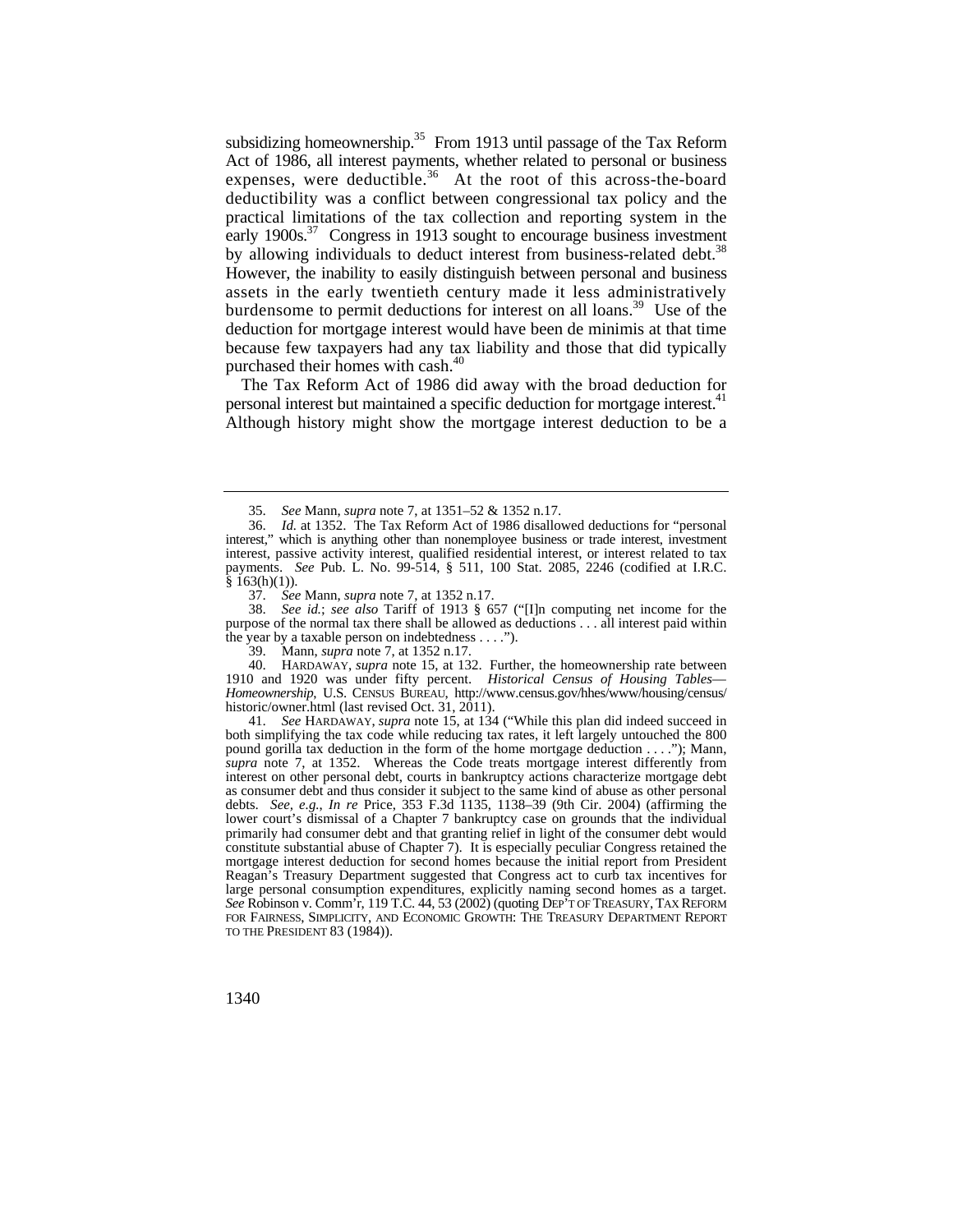"tax policy accident,"<sup>42</sup> Congress justified retaining the deduction as a method of protecting the middle class and encouraging homeownership.<sup>43</sup>

#### *C. Intended Benefits: Achieving the American Dream*

Homeownership tends to improve people's lives both economically and socially,<sup>44</sup> although some commentators dispute the extent of those [benefits.](https://benefits.45)<sup>45</sup> Economically, home equity can provide a critical source of income stability when a taxpayer's income [falls.](https://falls.46)<sup>46</sup> Compared to renters, homeowners also have higher levels of accumulated wealth because

 *of Nonstandard Employment and Home Ownership Over the 1990s*, 63 AM. J. ECON. & 44. *See* Barbara A. Wiens-Tuers, *There's No Place Like Home: The Relationship* SOC. 881, 883–85 (2004) (collecting studies showing homeowners' enhanced financial stability and participation in community organizations).

 111 COLUM. L. REV. 890, 903–04 (2011) (explaining that the positive impact of 45. *See* Stephanie M. Stern, *Reassessing the Citizen Virtues of Homeownership*, homeownership on participation in civic organizations and local affairs is relatively modest when compared to similarly situated renters).

 financial asset is worth less than what they owe. *See* MARK ZANDI, FINANCIAL SHOCK: 46. Wiens-Tuers, *supra* note 44, at 883. However, the converse of this is true as well; homeowners undergo a deep sense of financial instability when their largest A 360° LOOK AT THE SUBPRIME MORTGAGE IMPLOSION, AND HOW TO AVOID THE NEXT FINANCIAL CRISIS 217 (2009).

 politicians as untouchable, the act kept intact . . . the deduction for interest on home 42. Mann, *supra* note 7, at 1352; *see also* HARDAWAY, *supra* note 15, at 131 (describing the origins of the mortgage interest deduction as "an historical accident now lost to the collective memory"); JOSEPH A. PECHMAN, TAX REFORM, THE RICH AND THE POOR 86 (2d ed. 1989) ("Since the tax advantages of homeowners are regarded by mortgages . . . .").

<sup>43.</sup> *See, e.g.*, 132 CONG. REC. 14,916 (1986) (statement of Sen. Cohen); 132 CONG. REC. 14,524 (1986) (statement of Sen. Chafee) ("There is the feeling that the viability of the home mortgage interest deduction is so ensconced in our code and the American ethic, and I believe rightfully so. I think it is a major factor for people to own their own homes, which I believe is good for the country."); *see also* Fid. Int'l Currency Advisor A Fund, LLC v. United States, 747 F. Supp. 2d 49, 69 (D. Mass. 2010) (explaining that the mortgage interest deduction is one of many tax incentives encouraging homeownership instead of renting). At this point, it is important to note that although the mortgage interest deduction is the only type of personal debt deductible from income and is the largest single tax subsidy for housing, it is only one of many tax incentives for homeownership. *See* Tim Krumwiede & Kathy Simons, *Tax Benefits of Home Ownership*, TAXES, July 2003, at 37. Closely related to the interest deduction because it provides a subsidy for just owning a home is the itemized deduction for state and local personal property taxes. I.R.C. § 164(a)(2) (2006). Other benefits include an exclusion for a portion of gain upon selling a principal residence, *id.* § 121, and a deduction for the use of a portion of the home or a separate structure on the property for business purposes, *id.* § 280A(c)(1).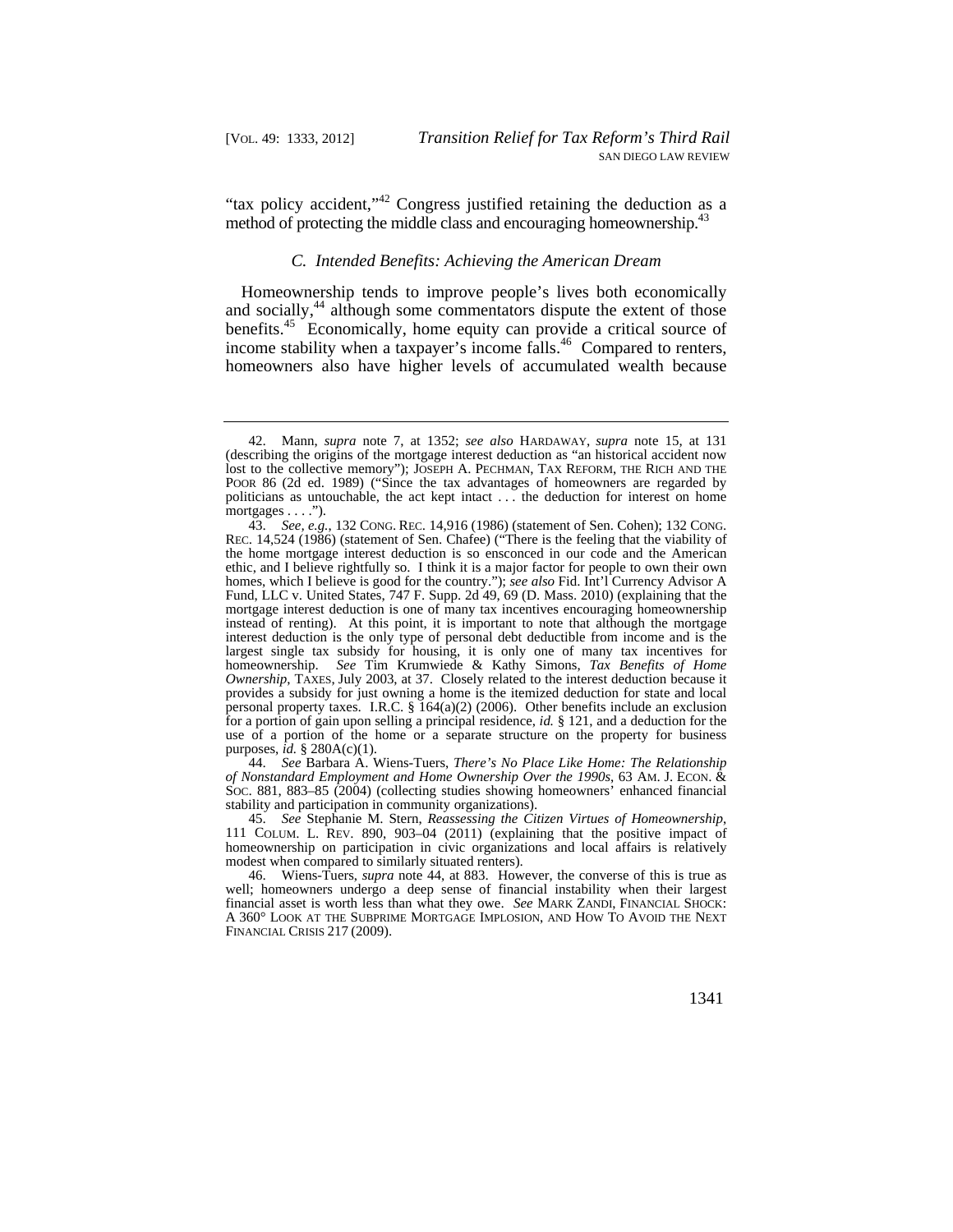homes provide a major share of their [assets.](https://assets.47) $47$  Because homeowners can use equity in their homes—rather than direct support from government programs—to weather tough times, retire securely, or achieve other social welfare objectives, some characterize homeownership itself as a form of "private social insurance."<sup>48</sup> Accordingly, government subsidies for private homeownership may replace some of the direct spending necessary to achieve similar social welfare [outcomes.](https://outcomes.49)<sup>49</sup>

Beyond economic advantages, homeownership also provides a number of "spillover" social benefits,<sup>50</sup> such as increased political activity, greater awareness of environmental issues, and better health outcomes.<sup>51</sup> These secondary benefits also extend to the children of homeowners, who experience higher cognitive achievement in math and reading,<sup>52</sup> as well as higher graduation [rates.](https://rates.53)<sup>53</sup> These cognitive and educational outcomes correlate with fewer behavioral problems and incidents of deviant behavior.<sup>54</sup> Just as government support for homeownership may replace

49. *See* Conley & Gifford, *supra* note 48, at 75. The logical end to this argument—*if*  the mortgage interest deduction actually increases homeownership—is that ending the deduction might require increased direct social welfare spending in the future, mitigating at least a very minor portion of the fiscal impact of repealing the provision. *See id.* As discussed in Part III, however, the mortgage interest deduction actually fails to increase homeownership and contributes to the type of housing market instability and poor financial decisionmaking that put Americans at greater risk of financial ruin.

50. Wiens-Tuers, *supra* note 44, at 883–85.

 *Consequences of Homeownership*, 54 J. URB. ECON. 401, 404, 434, 439 (2003) (collecting studies). Studies consistently suggest homeowners are more likely to vote than their renting 51. *See* Robert D. Dietz & Donald R. Haurin, *The Social and Private Micro-level*  counterparts. *Id.* at 430. On health, homeowners may take better care of the conditions of their homes, abating harmful building materials and preventing the growth of unhealthy conditions. *See id.* at 433.

 52. Donald R. Haurin et al., *The Impact of Homeownership on Child Outcomes* 15 [jchs.harvard.edu/files/liho01-14.pdf](https://jchs.harvard.edu/files/liho01-14.pdf). [53. Dietz & Haurin,](https://jchs.harvard.edu/files/liho01-14.pdf) *supra* note 51, at 432. Families that own homes are less likely (Havard Univ. Joint Ctr. for Hous. Studies Low-Income Homeownership Working Paper Series, Paper No. [LIHO-01.14,](https://LIHO-01.14) 2001), *available at* [http://www.jchs.harvard.edu/sites/](http://www.jchs.harvard.edu/sites)

to move, reducing educational instability and boosting children's chances of completing a secondary education. *Id.* 

54. Haurin et al., *supra* note 52, at 15.

 held property ten years earlier. ZANDI, *supra* note 46, at 49. 47. Wiens-Tuers, *supra* note 44, at 883. Primary residences represent more than half of homeowners' overall financial assets. *Id.* In 2006, American homeowners owned \$20 trillion in residential property, more than double the total amount of owner-

 *Welfare State*, 21 SOC. F. 55, 62, 75 (2006). From this perspective, the mortgage interest approach to social insurance. JACOB S. HACKER, THE DIVIDED WELFARE STATE: THE (2002). Hacker places approaches to social welfare on a spectrum ranging from direct 48. Dalton Conley & Brian Gifford, *Home Ownership, Social Insurance, and the*  deduction represents what Jacob S. Hacker terms the "[s]ubsidies and inducements" BATTLE OVER PUBLIC AND PRIVATE SOCIAL BENEFITS IN THE UNITED STATES 30 tbl.1.1 provision to pure market allocation and identifies tax breaks as a chief means for government to encourage private behavior that enhances social welfare. *See id.*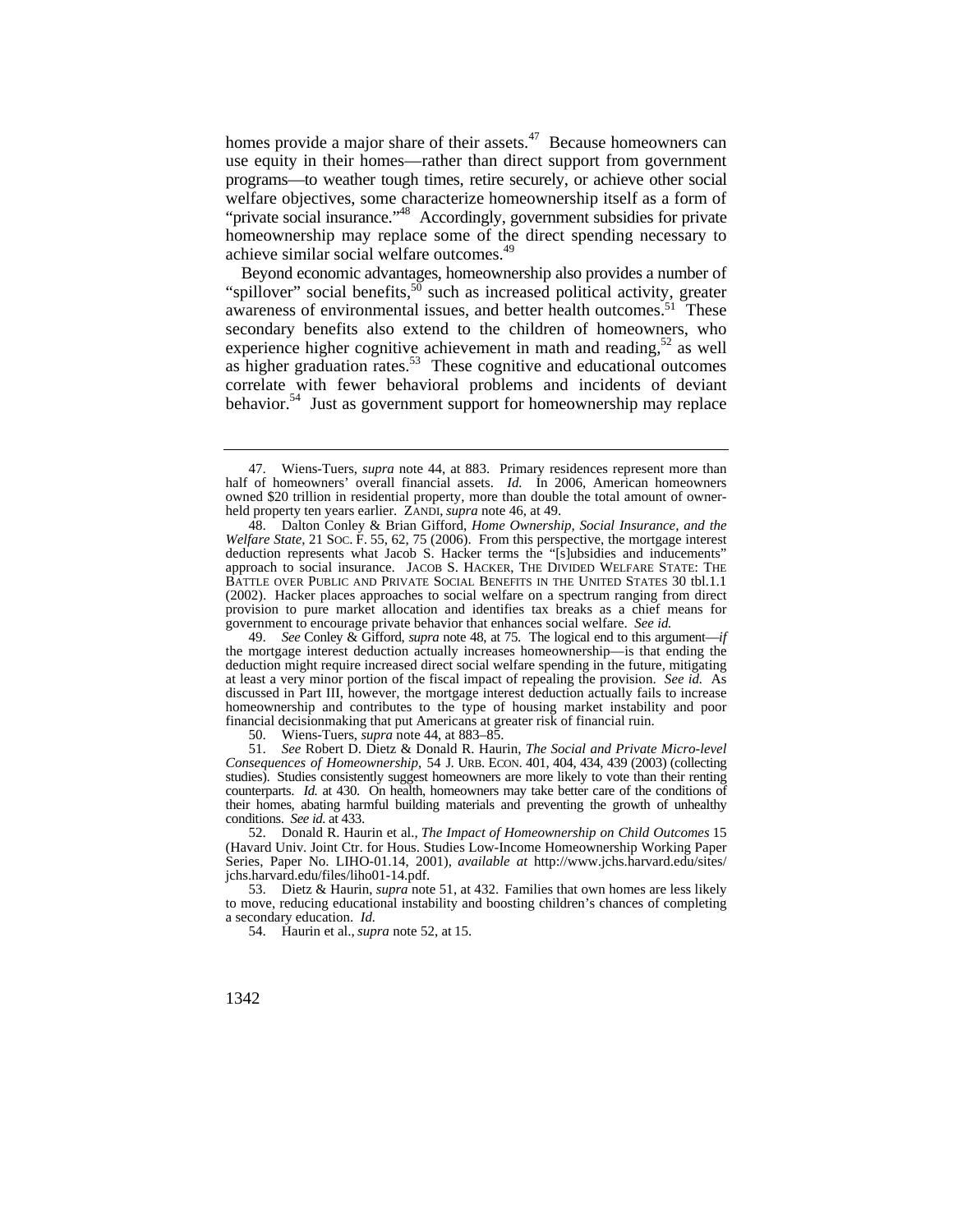a portion of direct social spending,<sup>55</sup> targeted homeownership incentives may be a worthwhile alternative to direct spending on education.<sup>56</sup>

Beyond its tangible advantages, owning real property is also intimately connected to foundational social and political values held since the founding of the Republic, namely, economic autonomy and political freedom.<sup>57</sup> Homeownership remains a central component of the modern American conception of autonomy and social mobility, otherwise known as the "American Dream."58 Indeed, owning a home is both a stand-alone aspect of the American Dream and fully integrated with that ideal's other facets educational opportunity, social mobility, financial security, and a secure retirement<sup>59</sup>—because the spillover benefits of homeownership provide meaningful support to families seeking those other social goods.<sup>60</sup>

In spite of its popularity and the natural political protection afforded to the deduction by its association with the American Dream, the mortgage interest deduction and homeownership have serious social and economic implications that Congress cannot [ignore.](https://ignore.61)<sup>61</sup>

 ST. L. REV. 417, 422 (2008) ("Many of the framers . . . despite the federalist and anti-57. *See* Geoffrey D. Korff, *Reviving the Forgotten American Dream*, 113 PENN. federalist differences among them, expounded on the interdependent, and often reinforcing, relationships among property ownership, economic autonomy, and political freedom."). Korff argues, however, that the actual connection between property ownership, economic autonomy, and political freedom valued by the founding generation is significantly weaker or nonexistent today because property largely serves residential rather than economically productive purposes, as it did during the eighteenth century. *Id.* at 425–27.

<sup>55.</sup> *See supra* notes 48–49 and accompanying text.

<sup>56.</sup> Haurin et al., *supra* note 52, at 16. Donald Haurin, Toby Parcel, and Jean Haurin suggest that policymakers seeking to improve educational attainment should consider targeted homeownership programs as an alternative to direct government spending on education. *Id.* Again, the mortgage interest deduction does not provide the type of targeted homeownership benefit capable of increasing homeownership for renters on the cusp of being able to buy a home. *See infra* Part III.B. A shared equity program would provide a more targeted, less expensive alternative for renters on the cusp of affording a home. *See infra* note 173 and accompanying text.

 *Housing in the United States?*, 41 SAN DIEGO L. REV. 643, 659 (2004); Korff, *supra* note 58. *E.g.*, Kristen David Adams, *Can Promise Enforcement Save Affordable*  57, at 428.

<sup>59.</sup> *See* Korff, *supra* note 57, at 428.

 60. *See* Dietz & Haurin, *supra* note 51, at 432–33, 439; Wiens-Tuers, *supra* note 44, at 883–85.

<sup>61.</sup> *See infra* Part III.C.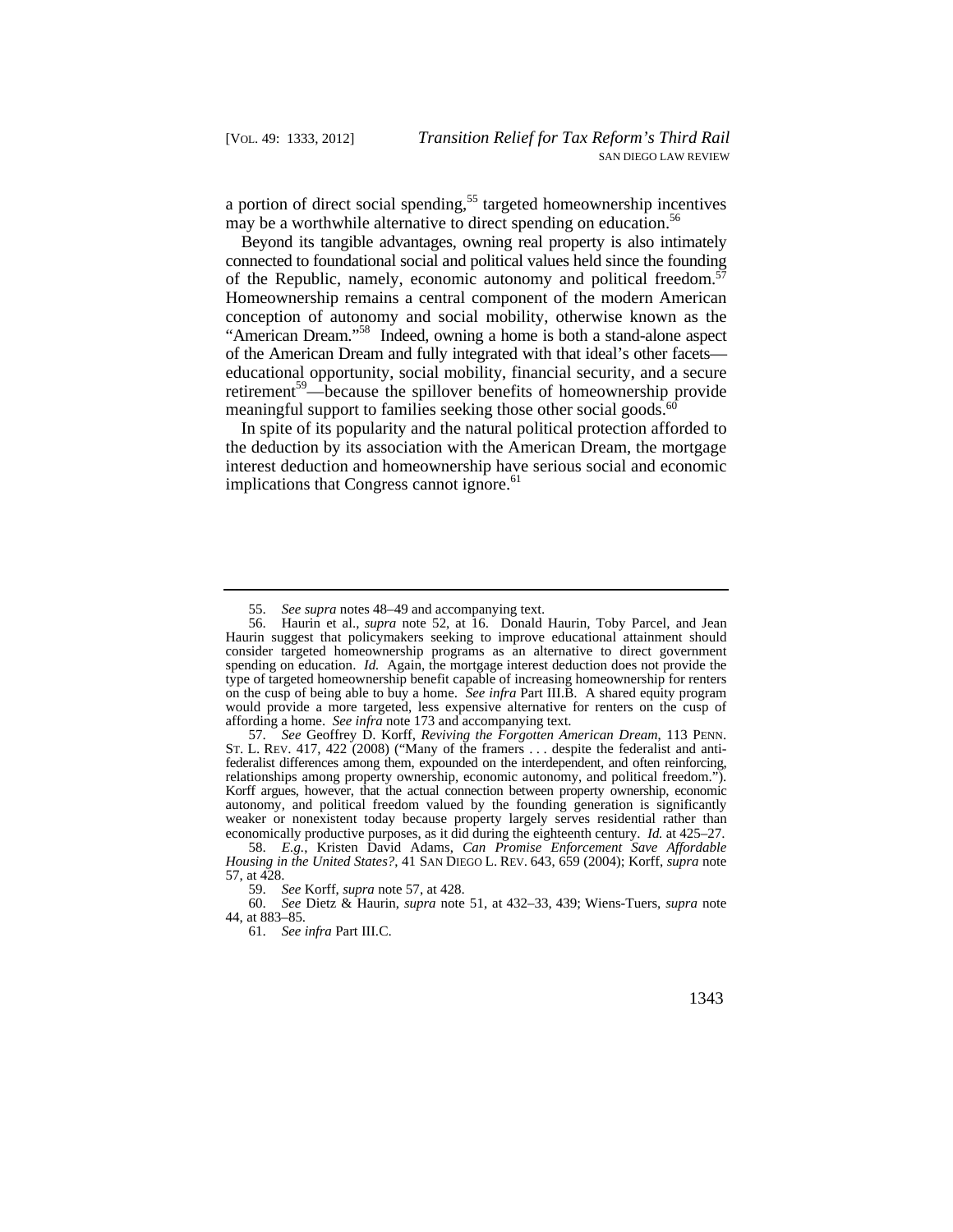#### III. MORTGAGE INTEREST DEDUCTION DOWNSIDES AND REPLACEMENT POLICIES

Although homeownership may provide some societal benefits, the home mortgage interest deduction is an ineffective and ultimately harmful approach to increasing homeownership. $62$  The deduction fails to increase homeownership rates, is the second most expensive "tax expenditure" in the Code, and incentivizes flawed housing and investment choices that drive up home prices and encourage suburban [sprawl.](https://sprawl.63) $^{63}$  For those reasons, fiscal and tax reform commissions appointed by both President George W. Bush and President Barack Obama have found that the mortgage interest deduction is a provision in need of [reform.](https://reform.64)<sup>64</sup>

## *A. Costs*

approximately 7.2% of the of the year's budget deficit of \$1.3 trillion.<sup>67</sup> Alone, those percentages may seem small, but when characterized as a For fiscal years 2010 through 2014, the Joint Committee on Taxation (JCT) estimates the home mortgage interest tax deduction will result in \$484.1 billion of reduced revenue to the U.S. Treasury, making it the second costliest deduction in the tax code. $65$  That amount represents approximately 8.6% of federal tax expenditures for that period.<sup>66</sup> For fiscal year 2011, the cost of the mortgage interest deduction represented subsidy for homeownership, the mortgage interest deduction represents more than twice the amount of direct spending on federal housing [programs.](https://programs.68)<sup>68</sup> Facing grave short- and long-term fiscal questions,<sup>69</sup> and in

 67. *See id.* at 50 tbl.10; CONG. BUDGET OFFICE, PUB. NO. 4474, THE BUDGET AND ECONOMIC OUTLOOK: FISCAL YEARS 2012 TO 2022, at 2 tbl.1-1 (2012), *available at*  [http://www.cbo.gov/sites/default/files/cbofiles/attachments/01-31-2012\\_Outlook.pdf](http://www.cbo.gov/sites/default/files/cbofiles/attachments/01-31-2012_Outlook.pdf).

68. *See* CHRISTOPHER HOWARD, THE HIDDEN WELFARE STATE: TAX EXPENDITURES AND SOCIAL POLICY IN THE UNITED STATES 28 (1997). When added to other tax benefits for housing, total tax-side housing subsidies eclipse the program budget of the entire U.S. Department of Housing and Urban Development. PRESIDENT'S ADVISORY PANEL ON FED. TAX REFORM, *supra* note 32, at 72.

 THAT IS SCHEDULED TO OCCUR IN 2013 1 (2012), *available at* [http://www.cbo.gov/sites/](http://www.cbo.gov/sites) 69. CONG. BUDGET OFFICE, ECONOMIC EFFECTS OF REDUCING THE FISCAL RESTRAINT

<sup>62.</sup> *See infra* Part III.B–C.

<sup>63.</sup> *See infra* Part III.C.

<sup>64.</sup> NAT'L COMM'N ON FISCAL RESPONSIBILITY AND REFORM, THE MOMENT OF TRUTH 28–31 (2010) (President Obama), *available at* [http://www.fiscalcommission.gov/](http://www.fiscalcommission.gov) [sites/fiscalcommission.gov/files/documents/TheMomentofTruth12\\_1\\_2010.pdf;](https://sites/fiscalcommission.gov/files/documents/TheMomentofTruth12_1_2010.pdf) PRESIDENT'S ADVISORY PANEL ON FED. TAX REFORM, *supra* note 32, at 72 (President Bush).

 65. H.R. REP. NO. 112-58, at 50 tbl.10 (2011). The single largest subsidy in the Code is the exclusion of employer-paid health insurance premiums, long-term care insurance premiums, and health care contributions, which the JCT estimates will cost \$659.4 billion from 2010 to 2014. *Id.* at 54 tbl.10.

<sup>66.</sup> *See id.*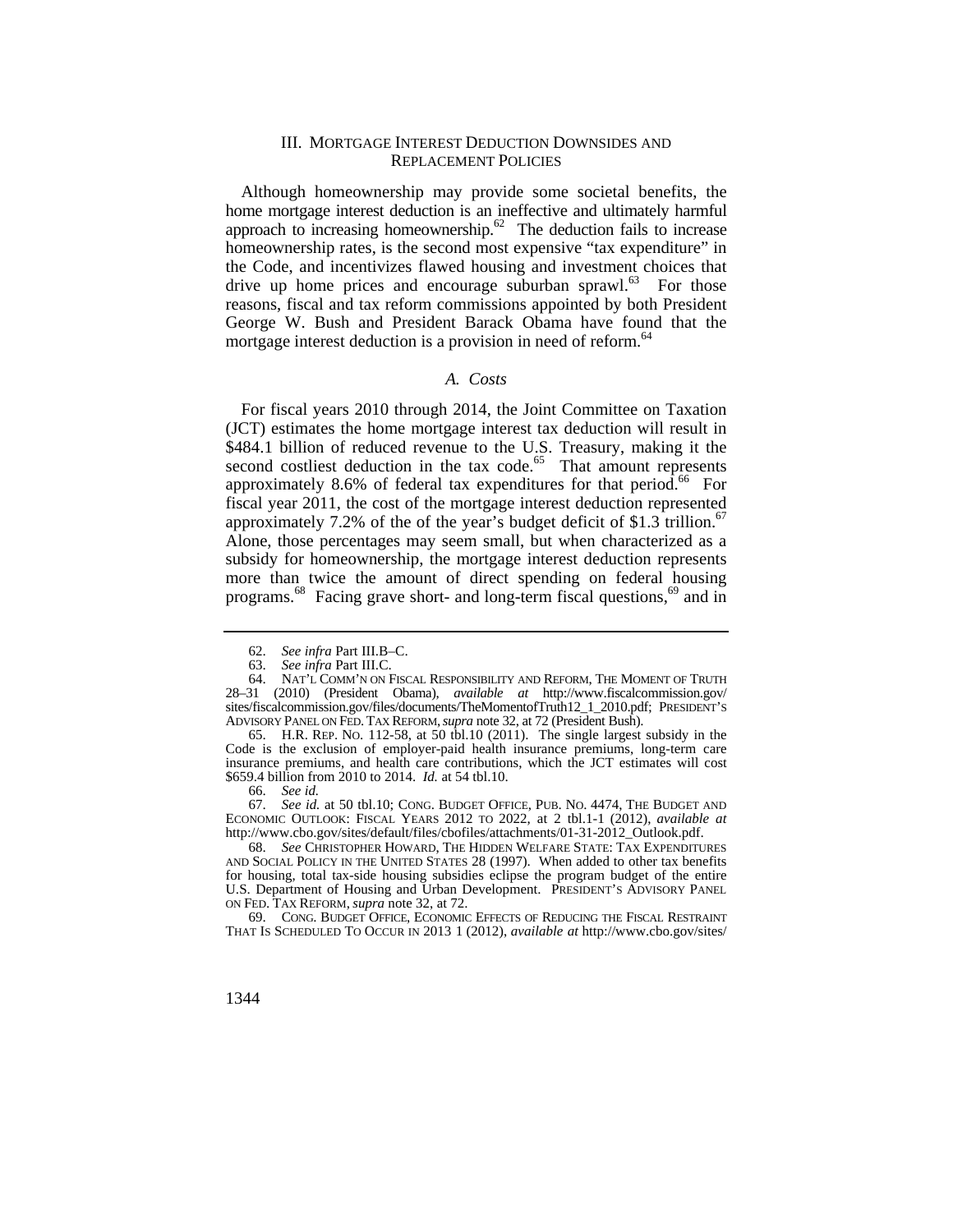a time of bipartisan agreement on the need to undertake 1986-style tax simplification, such large tax expenditures merit attention as targets for [reform.](https://reform.70)<sup>70</sup>

#### *B. An Ineffective Homeownership Policy*

deduction has little to no effect on the U.S. homeownership rate.<sup>71</sup> In the United Kingdom, Canada, and Australia.<sup>73</sup> Those comparably high ownership rates suggest that mortgage interest subsidies are not necessary to The primary justification for the mortgage interest deduction is encouraging homeownership, but comparative evidence suggests that the 2005, 69% of Americans owned their homes.<sup>72</sup> Other developed countries without mortgage interest deductions had comparable rates, including achieve broad [homeownership.74](https://homeownership.74)

One reason the mortgage interest deduction has little impact on the homeownership rate is that lower income households, whether they own a home or not, are unlikely to itemize their [taxes.](https://taxes.75)<sup>75</sup> Thus, for renters on the cusp of being able to afford to buy a home, the deduction fails to provide the marginal benefit necessary to move them from renting to owning.<sup>76</sup> Beyond the itemization barrier, those on the margin of buying

71. *See* PRESIDENT'S ADVISORY PANEL ON FED. TAX REFORM, *supra* note 32, at 72. 72. *Id.* 

 have comparable homeownership rates. *See* James M. Poterba, *Taxation and Housing*  73. *Id.* In 2005, Canada's homeownership rate was 66%, Australia's was 70%, and the United Kingdom's was 69%. *Id.* Canada provides an instructive foil on how privileges for housing investment fail to raise homeownership: although the United States has more capital invested in residential property than Canada, the two countries *Markets*, *in* CANADA-U.S. TAX COMPARISONS 275, 276 (John B. Shoven & John Whalley eds., 1992).

74. PRESIDENT'S ADVISORY PANEL ON FED. TAX REFORM, *supra* note 32, at 72.

and many businesses were nervous Congress would not act. Nelson D. Schwartz, default/files/cbofiles/attachments/FiscalRestraint\_0.pdf. For example, at the end of 2012, Congress faced a "fiscal cliff," a confluence of scheduled tax increases and automatic spending cuts. *Id.* Although inaction would have reduced the deficit, the suddenness of the tax increases and spending cuts would have harmed the economy, *id.*, *Partisan Impasse Drives Industry To Cut Spending*, N.Y. TIMES, Aug. 6, 2012, at A1.

<sup>70.</sup> *See* NAT'L COMM'N ON FISCAL RESPONSIBILITY AND REFORM, *supra* note 64, at 28–31.

<sup>75.</sup> Glaeser & Shapiro, *supra* note 6, at 81.

<sup>76.</sup> *See id.* at 76–77. If those renters did purchase homes, they would likely be part of the 28% of homeowners who do not benefit from the mortgage interest deduction due to the itemization barrier. *See* Sahadi, *supra* note 1. In contrast, the "full benefits" of the deduction are more readily counted on by households likely to itemize their deductions—those with higher incomes. ZANDI, *supra* note 46, at 51.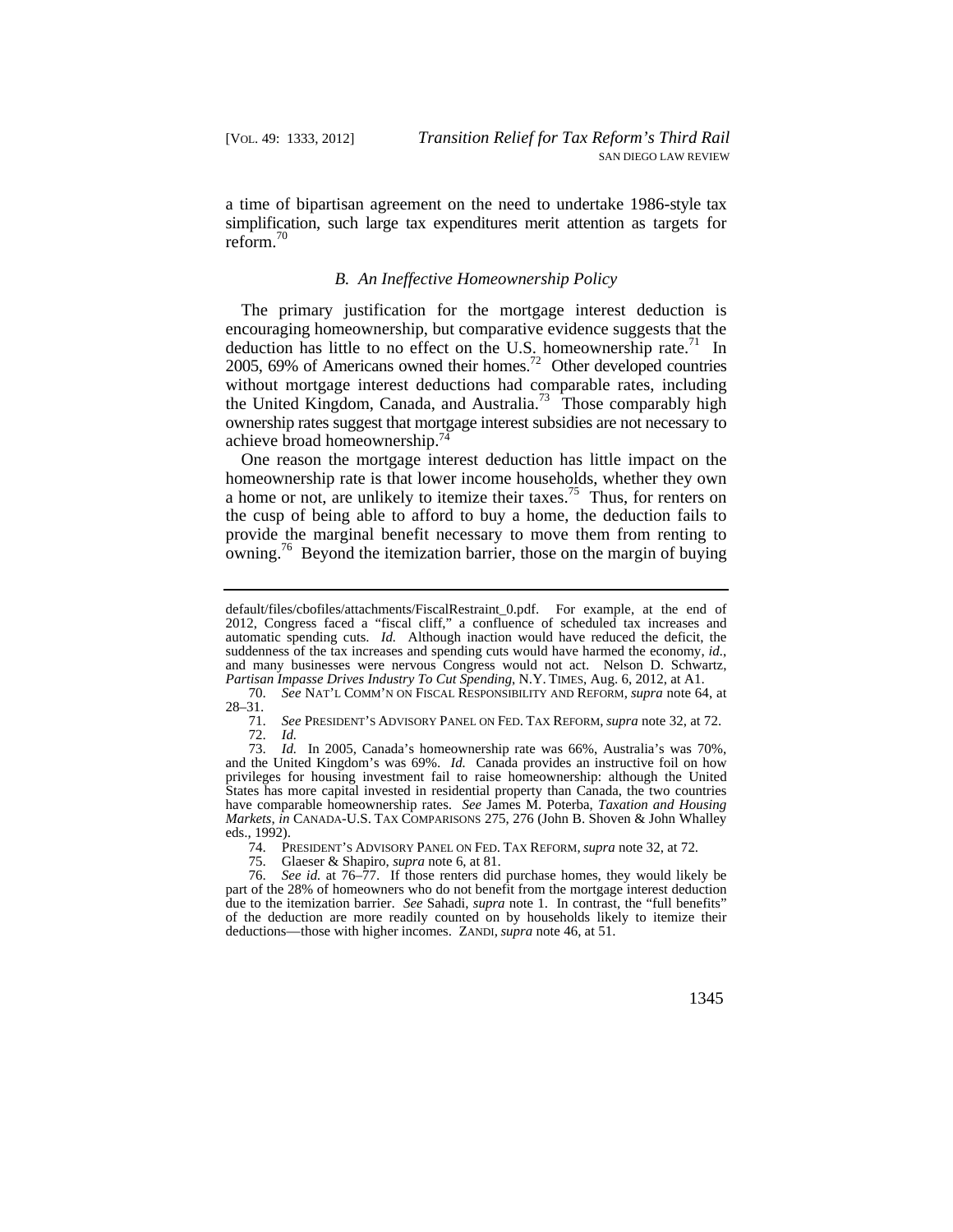homes are further disadvantaged because the deduction increases the cost of housing, pricing some buyers out of the housing [market.](https://market.77)<sup>77</sup> Given its inability to actually increase homeownership, the mortgage interest deduction "is really not a pro-homeownership policy in any meaningful sense."<sup>78</sup>

## *C. A Regressive Provision with Harmful Side Effects*

Although the rate structure of the U.S. tax system is moderately progressive,<sup>79</sup> the mortgage interest deduction favors higher income earners in a way that reduces progressivity. $80$  For example, in 2008, 72% of households with mortgages claimed the mortgage interest deduction.<sup>81</sup> And although taxpayers earning over \$200,000 made up only 11% of the households claiming the deduction, those taxpayers' subsidies amounted to 32% of the total cost of the mortgage interest deduction.<sup>82</sup> The disproportionate cost of providing the deduction to higher income taxpayers results in part from the larger value of deductions to those taxpayers.<sup>8</sup>

deduction was greater than  $$5,000$ .<sup>85</sup> Meanwhile, the average home The average deduction value demonstrates the discrepancy in the deduction's benefit to higher income and middle class [earners.](https://earners.84)<sup>84</sup> In 2004, for households with incomes of over \$200,000, the average mortgage deduction for taxpayers in all income brackets, including in the former group, was  $$591<sup>86</sup>$  The discrepancy in the value of the deduction based on income is more dramatically demonstrated by the \$33,246 average deduction taken by households earning \$1 million or more in 2006.<sup>87</sup>

84. *See* PRESIDENT'S ADVISORY PANEL ON FED. TAX REFORM, *supra* note 32, at 72 fig.5.6.

<sup>77.</sup> *See infra* notes 96–99 and accompanying text.

<sup>78.</sup> Glaeser & Shapiro, *supra* note 6, at 81.

 79. JOSEPH M. DODGE, THE LOGIC OF TAX: FEDERAL INCOME TAX THEORY AND POLICY 2 (1989).

 *generally* Lepore, *supra* note 29, at 107–08 (discussing regressive tax expenditures). 80. PRESIDENT'S ADVISORY PANEL ON FED. TAX REFORM, *supra* note 32, at 72. *See* 

<sup>81.</sup> *See* Sahadi, *supra* note 1.

<sup>82.</sup> *Id.* Seventy-five percent of the forgone funds went to households earning over \$100,000. *Id.* 

<sup>83.</sup> As in the example of Alice and Ben, Alice received a tax break of twenty-eight cents on every dollar spent on mortgage interest, whereas Ben's tax break was only fifteen cents of every dollar spent on interest. *See supra* notes 26–28 and accompanying text.

<sup>85.</sup> *Id.* 

<sup>86.</sup> *Id.* 

 87. TOM A. COBURN, SUBSIDIES OF THE RICH AND FAMOUS 24 (2011), *available at*  [http://www.coburn.senate.gov/public/index.cfm?a=Files.Serve&File\\_id=544ae3e7-195b-](http://www.coburn.senate.gov/public/index.cfm?a=Files.Serve&File_id=544ae3e7-195b)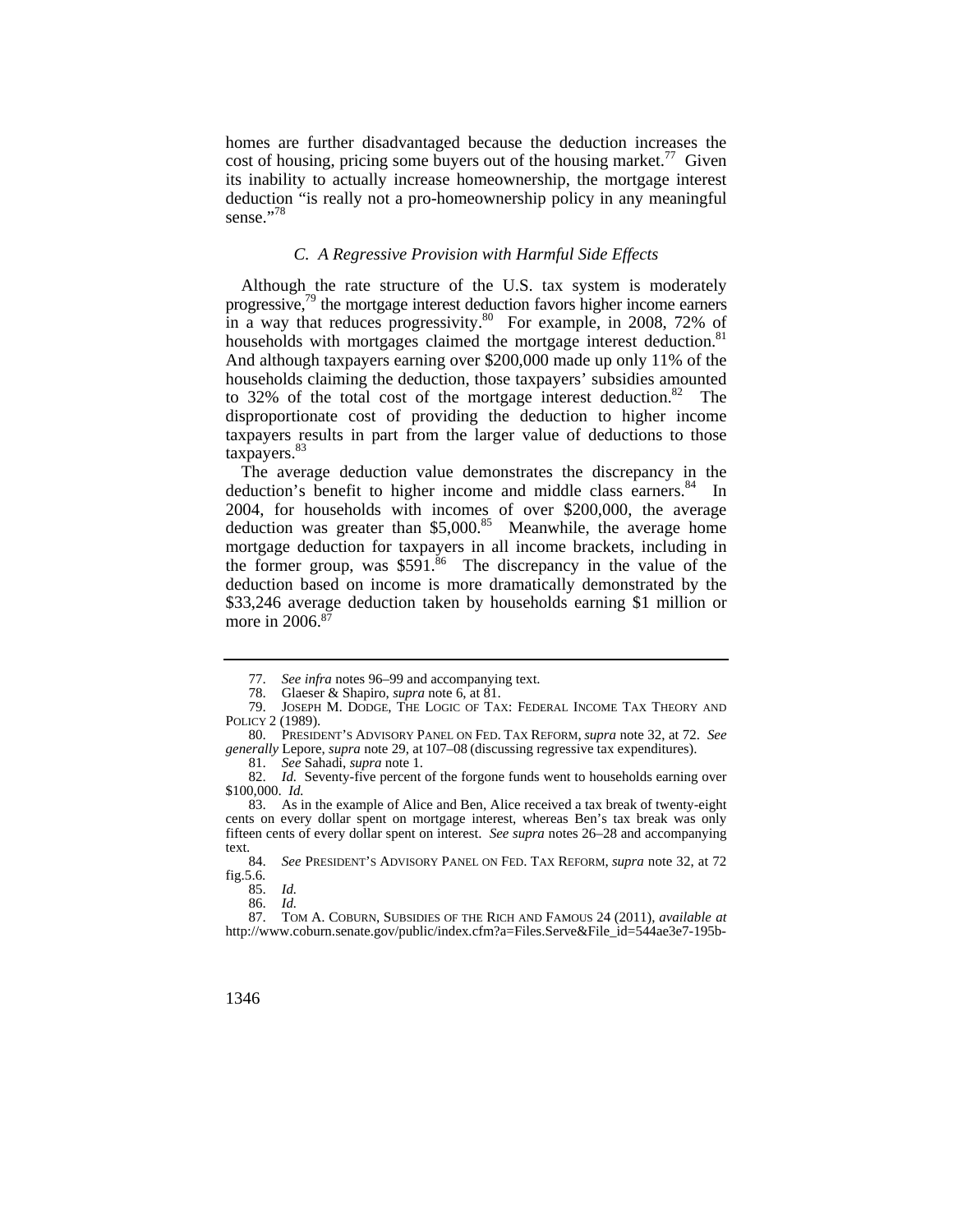Because of the itemization barrier and the fact that more income means higher benefits, the mortgage interest deduction is an "upside-down subsidy"—taxpayers with historically high homeownership rates are the ones that receive the largest subsidies.<sup>88</sup> As Professor Roberta Mann points out, Congress would never adopt a direct-payment housing subsidy providing \$5,000 to those making over \$200,000 while most American homeowners receive less than \$600.<sup>89</sup>

These tremendous subsidies encourage many homeowners to purchase larger, more costly homes than they would [otherwise.](https://otherwise.90)<sup>90</sup> Consider this example of how the deduction encourages the purchase of more expensive homes: Damon, who makes \$100,000 per year, has \$30,000 for a down payment, and pays a 28% tax rate, considers buying one of two homes. House *A* is valued at \$300,000, and House *B* is valued at \$350,000. With a fixed interest rate of 4%, if Damon buys House *A*, he will receive a benefit of \$54,300 from the mortgage interest deduction over the life of the loan.<sup>91</sup> However, if Damon buys House  $B$ , his benefit over the life of the loan would be approximately  $$64,400.^{92}$  After accounting for the

89. *See* Mann, *supra* note 7, at 1362. For the numbers provided, see PRESIDENT'S ADVISORY PANEL ON FED. TAX REFORM, *supra* note 32, at 72 fig.5.6.

 *Homeownership Defensible?*, 32 N. KY. L. REV. 157, 170–71 (2005). 90. Mark Andrew Snider, *The Suburban Advantage: Are the Tax Benefits of* 

91. Mortgage Payment Calculator Results for a \$270,000, Thirty-Year, Fixed-Rate Loan at 4% Interest, [BANKRATE.COM,](https://BANKRATE.COM) [http://www.bankrate.com/calculators/mortgages/](http://www.bankrate.com/calculators/mortgages) mortgage-calculator.aspx (input "270,000" as "Mortgage Amount"; then input " $30$ " as "Mortgage Term"; then input "4" as "Interest Rate"; then click "Show/Recalculate Amortization Table"). The total interest for a \$270,000 loan on House *A* is [\\$194,047.67.](https://194,047.67) *Id.* If Damon's tax rate stays at a constant 28% for the life of the loan, the value of the mortgage interest deduction over that time is \$[54,333.35.](https://54,333.35) *See id.* (\$[194,047.67](https://194,047.67) total interest x 0.28 tax value of deduction =  $$54,333.35$ ).

92. Mortgage Payment Calculator Results for a \$320,000, Thirty-Year, Fixed-Rate Loan at 4% Interest, [BANKRATE.COM,](https://BANKRATE.COM) <http://www.bankrate.com/calculators/mortgages> /mortgage-calculator.aspx (input "320,000" as "Mortgage Amount"; then input "30" as "Mortgage Term"; then input "4" as "Interest Rate"; then click "Show/Recalculate Amortization Table"). The total interest for a \$320,000 loan on House *B* is [\\$229,982.42.](https://229,982.42)

<sup>40</sup>ad-aa84-334fdd6a5e1f. As striking as that subsidy level may seem, the most symbolic excess of the deduction is that it does not just subsidize brick and mortar homes, but yachts used as residences as well. *See* Press Release, Senator John D. Rockefeller, Rockefeller Offers Proposals To Trim \$1.29 Trillion from Deficit (June 30, 2011), *available at* LEXIS, 2011 TNT 129-34 (proposing to do away with the subsidy for yachts).

 Residential Vacancies and Homeownership in the First Quarter 2011, at 9 tbl.8 (Apr. 27, 88. Mann, *supra* note 7, at 1361. Households with income at or above the median family income have a homeownership rate of 81.5%, whereas those below the median income have a homeownership rate of 51.4%. Press Release, U.S. Census Bureau, 2011),<http://www.census.gov/housing/hvs/files/qtr111/q111press.pdf>.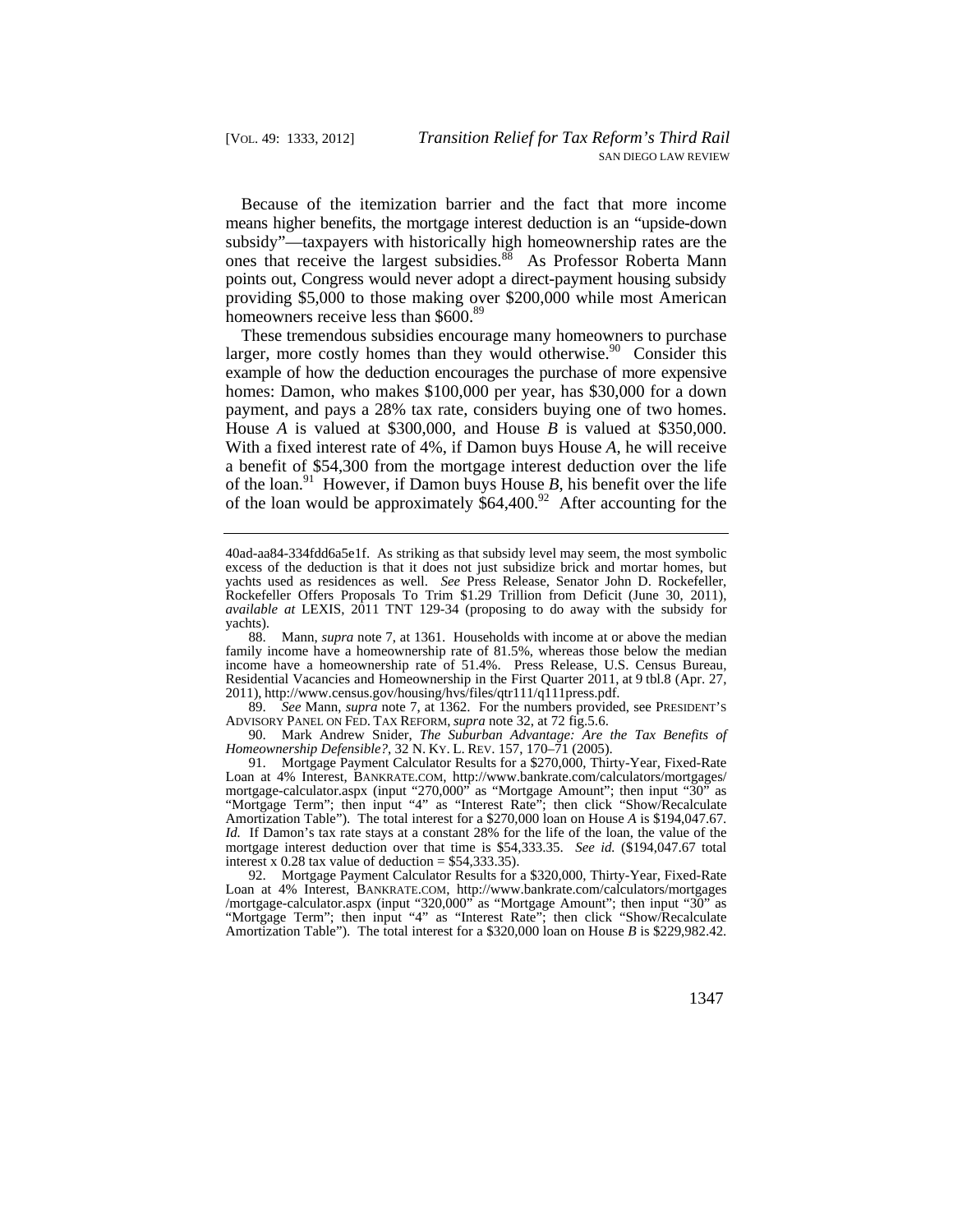prospective buyers like Damon to buy larger homes than they might otherwise, the mortgage interest deduction promotes suburban sprawl and vitality in urban cores. $94$  In short, the mortgage interest deduction allows those who would likely buy homes anyhow to purchase larger, more differences in principal and accrued interest, the mortgage interest deduction reduces the cost differential between Houses *A* and *B* by approximately \$10,000 over the life of the loan.<sup>93</sup> In other words, Damon can buy the more expensive of the two homes, and the federal government will subsidize him for a portion of the additional cost. By encouraging the negative externalities associated with it—decreases in open space, increases in auto-related greenhouse gas emissions, and diminished expensive [homes.](https://homes.95)<sup>95</sup>

also drives housing inflation, pricing many buyers out of the market.<sup>96</sup> Subsidizing homeownership through the mortgage interest deduction The inflationary impact of the deduction is most acute in regions where housing stock is limited, increasing prices by as much as  $10\%$ .<sup>97</sup> Because the mortgage interest deduction contributes to higher housing prices, it actually reduces homeownership in inelastic housing [markets.](https://markets.98)<sup>98</sup> For middle and upper income households in such markets, the deduction decreases ownership by  $3.7\%$  and  $3.4\%$ , respectively.<sup>99</sup>

Further, by subsidizing homeownership, the mortgage interest deduction encourages economically inefficient behavior by providing tax preferences for housing investment.<sup>100</sup> Because of housing subsidies,

94. *See* Mann, *supra* note 7, at 1375, 1380, 1384.

95. *See* Stern, *supra* note 45, at 931 n.193 (citing Glaeser & Shapiro, *supra* note 6, at 40).<br> $96.$ 

96. *See* HARDAWAY, *supra* note 15, at 133.

 97. Dorothy A. Brown, *Shades of the American Dream*, 87 WASH. U. L. REV. 329, 337 (2009).

98. *See* Hilber & Turner, *supra* note 8, at 22.

*Id.* Given a constant 28% tax rate, the value of the mortgage interest deduction over that time is \$[64,395.08.](https://64,395.08) *See id.*  $(\$229,982.42 \text{ total interest} \times 0.28 \text{ tax value of deduction} =$  $(\$229,982.42 \text{ total interest} \times 0.28 \text{ tax value of deduction} =$  $(\$229,982.42 \text{ total interest} \times 0.28 \text{ tax value of deduction} =$ \$[64,395.08\)](https://64,395.08).

<sup>93.</sup> House *A*: \$270,000 principal + \$[194,047.67](https://194,047.67) interest = \$[464,047.67](https://464,047.67) total loan cost. House *B*: \$320,000 principal  $\frac{1}{2}$  [\\$229,982.42](https://229,982.42) interest = [\\$549,982.42](https://549,982.42) total loan cost. Thus, before taking the mortgage interest deduction into account, the total cost differential between the two homes is [\\$85,934.75](https://85,934.75). When the respective mortgage interest deductions are subtracted from the total costs, the total cost differential is reduced by [\\$10,061.73](https://10,061.73) to  $$75,873.02.$  $$75,873.02.$ <br>94. Se

<sup>99.</sup> *Id.*  100. *See* THE PRESIDENT'S ECON. RECOVERY ADVISORY BD., THE REPORT ON TAX REFORM OPTIONS: SIMPLIFICATION, COMPLIANCE, AND CORPORATE TAXATION 46 (2010). A number of tax deductions, including the mortgage interest deduction, encourage taxpayers to make investment decisions that without tax subsidies they would not otherwise make. *See id.* Thus, subsidized investments displace more productive economic activities. *See id.*; *see also* SALANIÉ, *supra* note 2, at 49 ("[T]axation is unlikely to have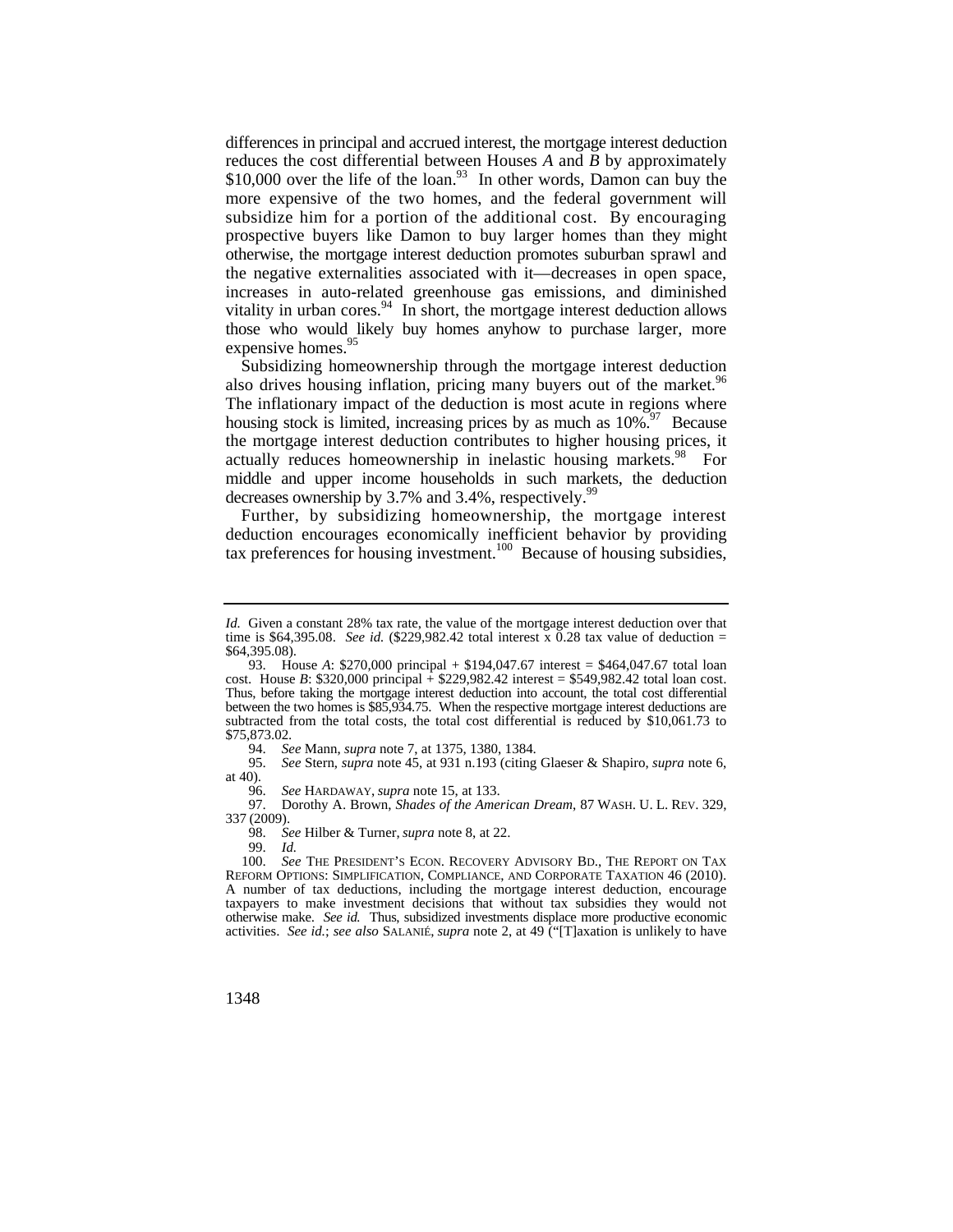contrast, business sector investment has an effective tax rate of 22%.<sup>102</sup> the effective marginal tax rate on owner-occupied housing is zero.<sup>101</sup> In This disparity encourages investors to move capital toward residential assets rather than more productive capital goods.<sup>103</sup> A JCT study modeling individual tax reform both with and without housing subsidies suggests that housing does indeed displace other investment<sup>104</sup> and that long-run gross domestic product (GDP) would be higher without housing deductions.105

#### *D. Is Homeownership Worth Subsidizing?*

Setting aside the negative consequences of the mortgage interest deduction, should the federal government subsidize homeownership at all? Although owning a home may provide wealth and financial stability in the long run,  $106$  a home is also an "anchor"<sup>107</sup> that does not provide income and requires significant transaction costs for purchase and sale.<sup>108</sup> These transaction costs, along with neighborhood ties, restrain homeowners

a large impact on total savings, although it clearly plays an important role in determining where the money is invested.").

 101. PRESIDENT'S ADVISORY PANEL ON FED. TAX REFORM, *supra* note 32, at 71 fig.5.5. 102. *Id.* 

 favorable treatment under the tax code."). 103. *Hearing*, *supra* note 31 (statement of Dr. Richard K. Green); *accord*  PRESIDENT'S ADVISORY PANEL ON FED. TAX REFORM, *supra* note 32, at 71 & fig.5.5 ("[T]he economy-wide tax rate on housing investment is close to zero, compared with a tax rate of approximately 22 percent on business investment. . . . Too little [business] investment means lower worker productivity, and ultimately, lower real wages and living standards. While the housing industry does produce jobs and may have other positive effects on the overall economy, it is not clear that it should enjoy such disproportionately

 RATES 11 tbl.4 (2006), *available at* <https://www.jct.gov/publications.html?func=select>& id=20. JCT estimated that a tax code model without housing deductions would result in a 104. *See* JOINT COMM. ON TAXATION, MACROECONOMIC ANALYSIS OF A PROPOSAL TO BROADEN THE INDIVIDUAL INCOME TAX BASE AND LOWER INDIVIDUAL INCOME TAX 2.5% long-run increase in real producers' capital stock compared to current law. *Id.* In contrast, a model retaining housing deductions would decrease real producers' capital stock by 0.8%. *Id.* 

 105. *See id.* at 10 tbl.2. The JCT-modeled tax reform that eliminated housing deductions would result in 0.9% greater growth in GDP compared to current law, while a model retaining the deductions would result in only 0.5% greater growth. *Id.* 

<sup>106.</sup> *See supra* text accompanying notes 46–47.

 <sup>107.</sup> Korff, *supra* note 57, at 440.

 <sup>108.</sup> Mathias, *supra* note 19, at 55.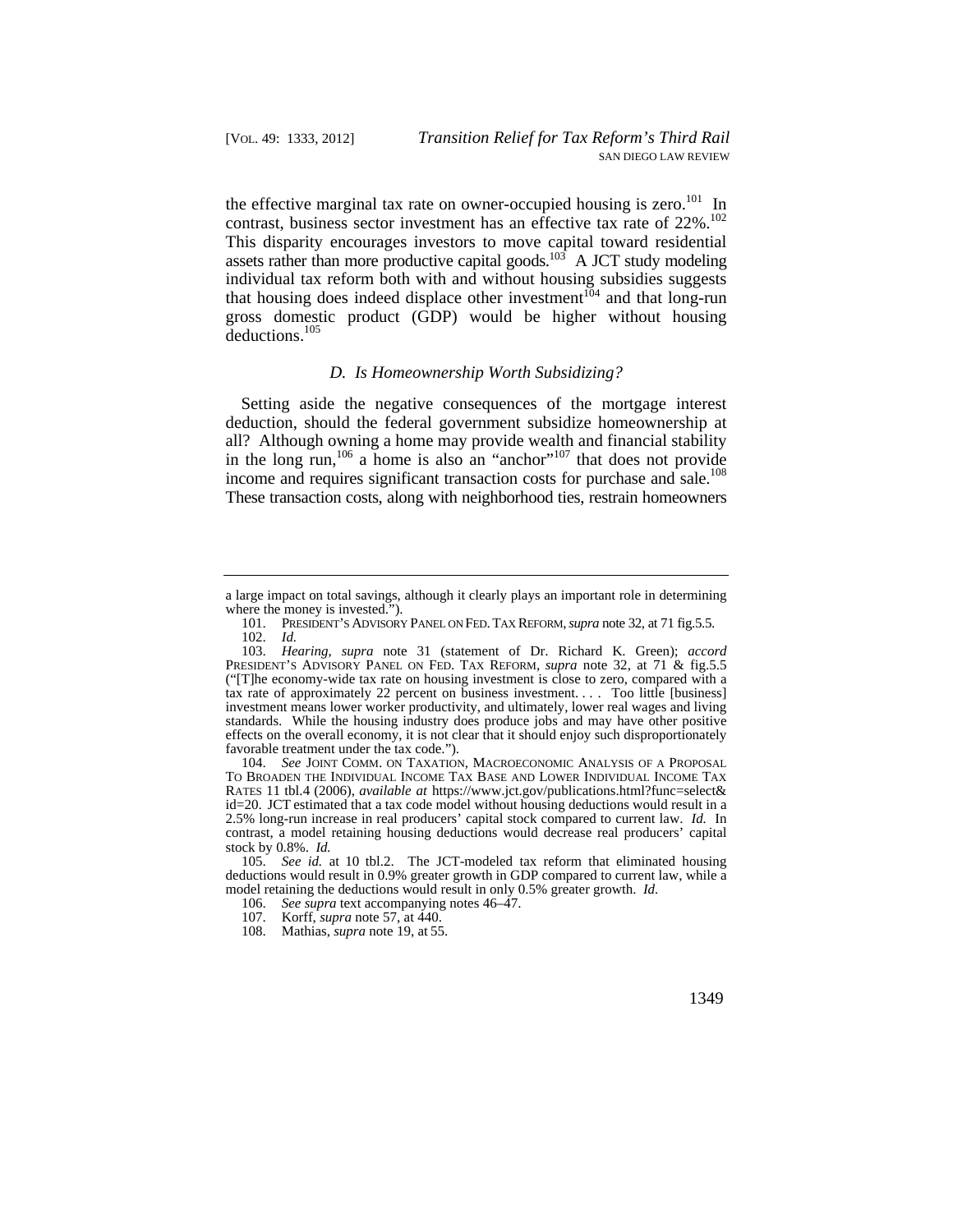from seeking work opportunities beyond their immediate geographic area.<sup>109</sup>

 actually harm rather than help a nation's economy and that government This anchoring also harms the broader economy. To stay in their homes, workers will remain in jobs for which they are poorly suited, hindering economic efficiency on the national level.<sup>110</sup> For that and other reasons, some academics argue that too much homeownership can homeownership subsidies are a misguided policy altogether.<sup>111</sup> Even if Congress did decide to reduce homeownership subsidies, such a policy change would not necessitate a drop in homeownership, as the experience of other countries suggests.<sup>112</sup>

## *E. Three Options for the Treatment of Mortgage Interest in Comprehensive Tax Reform*

For the reasons above, this Comment proceeds on the premise that Congress should use comprehensive tax reform to end the mortgage interest deduction as we know it.<sup>113</sup> To do this, Congress has three general options: (1) eliminate the deduction,  $114$  (2) replace the deduction with a tax credit, $^{115}$  or (3) modify the workings of the deduction.<sup>116</sup>

 <sup>109.</sup> Glaeser & Shapiro, *supra* note 6, at 71–72.

 110. *See* Mathias, *supra* note 19, at 55; *The Road Not Taken*, ECONOMIST (Mar. 19, 2009), <http://www.economist.com/node/13331109>.

<sup>111.</sup> *See The Road Not Taken*, *supra* note 110 ("A decade ago Andrew Oswald of the University of Warwick in Britain argued that excessive home-ownership kills jobs. He observed that, in Europe, nations with high rates of home-ownership, such as Spain, had much higher unemployment rates than those where more people rented, such as Switzerland. He found this effect was stronger than tax rates or employment law.").

<sup>112.</sup> *See supra* text accompanying notes 71–74.

 consumption tax, the primary argument of this Comment would still apply and counsel *We Get There from Here?*, 26 VA. TAX REV. 447, 482 (2007) (discussing the fact that all 113. The Author assumes that Congress will likely retain some form of an income tax in a comprehensive tax reform package, although there are a number of other approaches, specifically consumption taxes, that academics argue are superior to the progressive income tax. For a discussion of various consumption tax proposals, see generally Alan Schenk, *The Plethora of Consumption Tax Proposals: Putting the Value Added Tax, Flat Tax, Retail Sales Tax, and USA Tax into Perspective*, 33 SAN DIEGO L. REV. 1281 (1996). However, even if Congress were to adopt some form of a strongly against any carve-out for mortgage interest other than necessary transition relief. *See* Daniel S. Goldberg, *The Aches and Pains of Transition to a Consumption Tax: Can* forms of a consumption tax would by definition tax home purchases unless Congress retained a special subsidy for them).

<sup>114.</sup> *See infra* Part IV.A.

<sup>115.</sup> *See infra* Part IV.B.

<sup>116.</sup> *See infra* Part IV.C.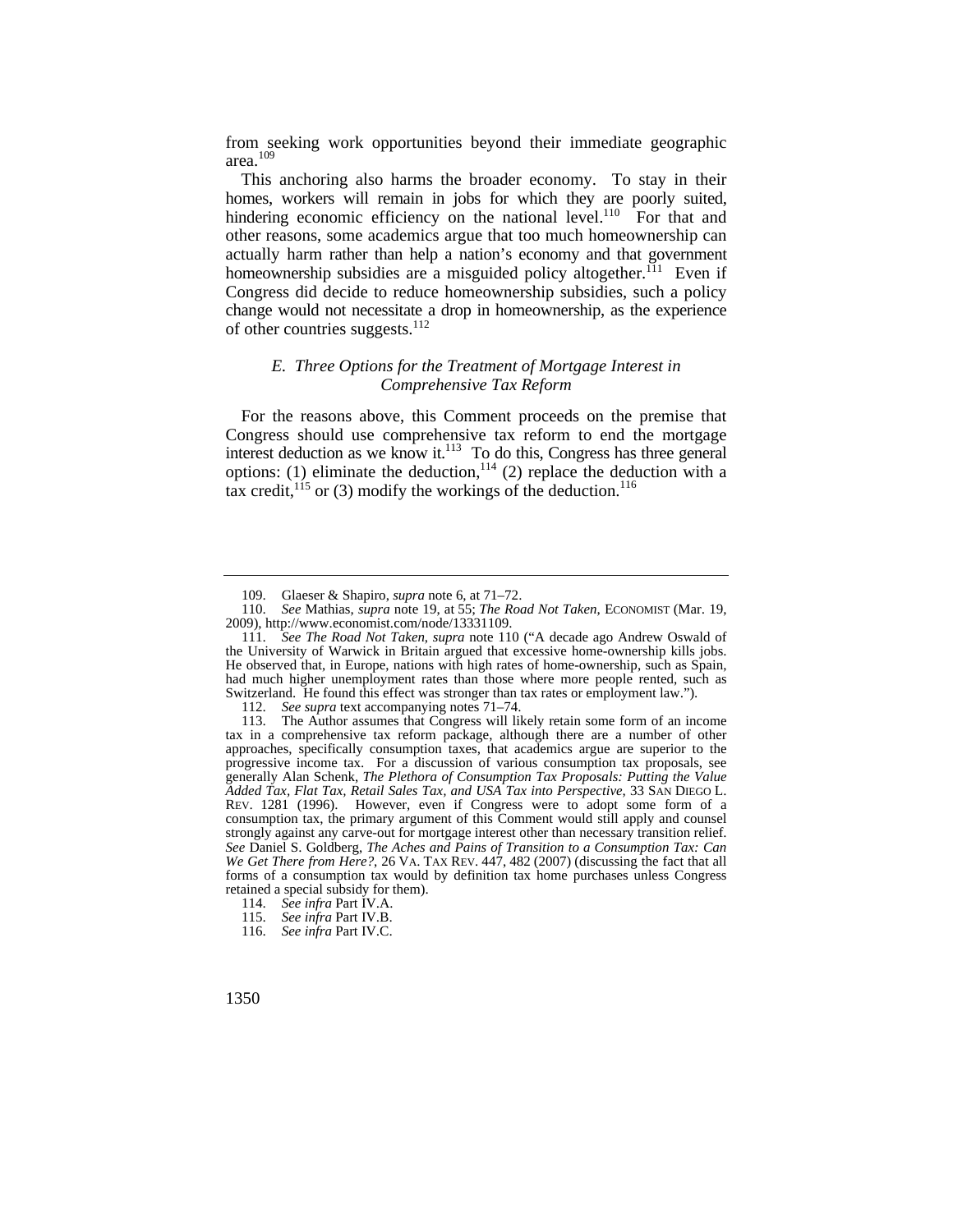interest deduction to a tax credit.<sup>119</sup> Two presidential commissions and a retain the deduction but make modifications like lowering the \$1.1 million First, Congress could eliminate the deduction and treat all forms of interest on personal debt the same.<sup>117</sup> This would complete the move toward neutral treatment of personal debt that started with the Tax Reform Act of 1986.<sup>118</sup> Second, Congress could convert the mortgage number of think tanks have endorsed such an approach<sup>120</sup> because credits are not subject to the itemization barrier<sup>121</sup> and reduce tax liability  $dollar-for-dollar.<sup>122</sup> Transforming the deduction into a credit would also$ provide a considerable source with which to offset tax rate cuts or reduce the deficit, though far less than elimination.<sup>123</sup> Third, Congress could cap, ending deductibility of home equity interest, $124$  or removing the subsidy for second homes and yachts.<sup>125</sup> Some changes, like disallowing the deduction for yachts or second homes, would have a minor budgetary impact but address the more notorious excesses of the current deduction.<sup>126</sup>

120. *See id.* (identifying the Bipartisan Policy Center, Economic Policy Institute, and Roosevelt Campus Network as supporters of converting the deduction into a credit).

 121. ERIC TODER ET AL., URBAN INST., TAX POLICY CTR. & WHAT WORKS COLLABORATIVE, REFORMING THE MORTGAGE INTEREST DEDUCTION 2 (2010), *available at*<http://www.urban.org/uploadedpdf/412099-mortgage-deduction-reform.pdf>.

 (16th ed. 2011). As a simple example, assume Ellen earns \$1,000 per year, is taxed at a a \$180 final tax liability. With the credit, Ellen's taxable income is \$1,000, which, taxed liability by a full \$100, for a \$100 final tax liability. 122. JAMES J. FREELAND ET AL., FUNDAMENTALS OF FEDERAL INCOME TAXATION 971 rate of 20%, and can choose either a \$100 tax deduction or \$100 tax credit. The deduction would decrease Ellen's taxable income to \$900, which taxed at 20% results in at 20%, results in computed tax liability of \$200. But the credit then reduces computed

123. *See infra* text accompanying notes 252–54.

124. *See, e.g.*, *Coburn Budget Plan Would Scale Back Mortgage Interest Deduction*, TAX NOTES TODAY, July 19, 2011, *available at* LEXIS, 2011 TNT 138-3.

 boats as qualified residences failed to pass in 1988. *See* WILLIAM D. POPKIN, FUNDAMENTALS OF FEDERAL INCOME TAX LAW 264 (1994); *see also* S. 624, 100th Cong. (1987). 125. *See* Rockefeller, *supra* note 87. A similar piece of legislation disallowing

 *supra* note 124; CONG. BUDGET OFFICE, BUDGET OPTIONS 394 (2001), *available at*  126. *See Coburn Budget Plan Would Scale Back Mortgage Interest Deduction*, <http://www.cbo.gov/sites/default/files/cbofiles/ftpdocs/27xx/doc2731/entire-report.pdf>

<sup>117.</sup> *Contra* I.R.C. § 163(h)(2)(D) (2006) (exempting mortgage debt from characterization as nondeductible personal interest).

 118. *See* HARDAWAY, *supra* note 15, at 132; Mann, *supra* note 7, at 1352. Eliminating the mortgage interest deduction would achieve what the Reagan Treasury Department originally set out to attain with I.R.C. § 163(h): an end to unnecessary tax subsidies for exceptional consumer expenditures. *See* Robinson v. Comm'r, 119 T.C. 44, 53 (2002) (quoting DEP'T OF TREASURY, *supra* note 41, at 83).

<sup>119.</sup> *See Report Finds Agreement Among Organizations on Tax Reform*, TAX NOTES TODAY, May 26, 2011, *available at* LEXIS, 2011 TNT 102-37.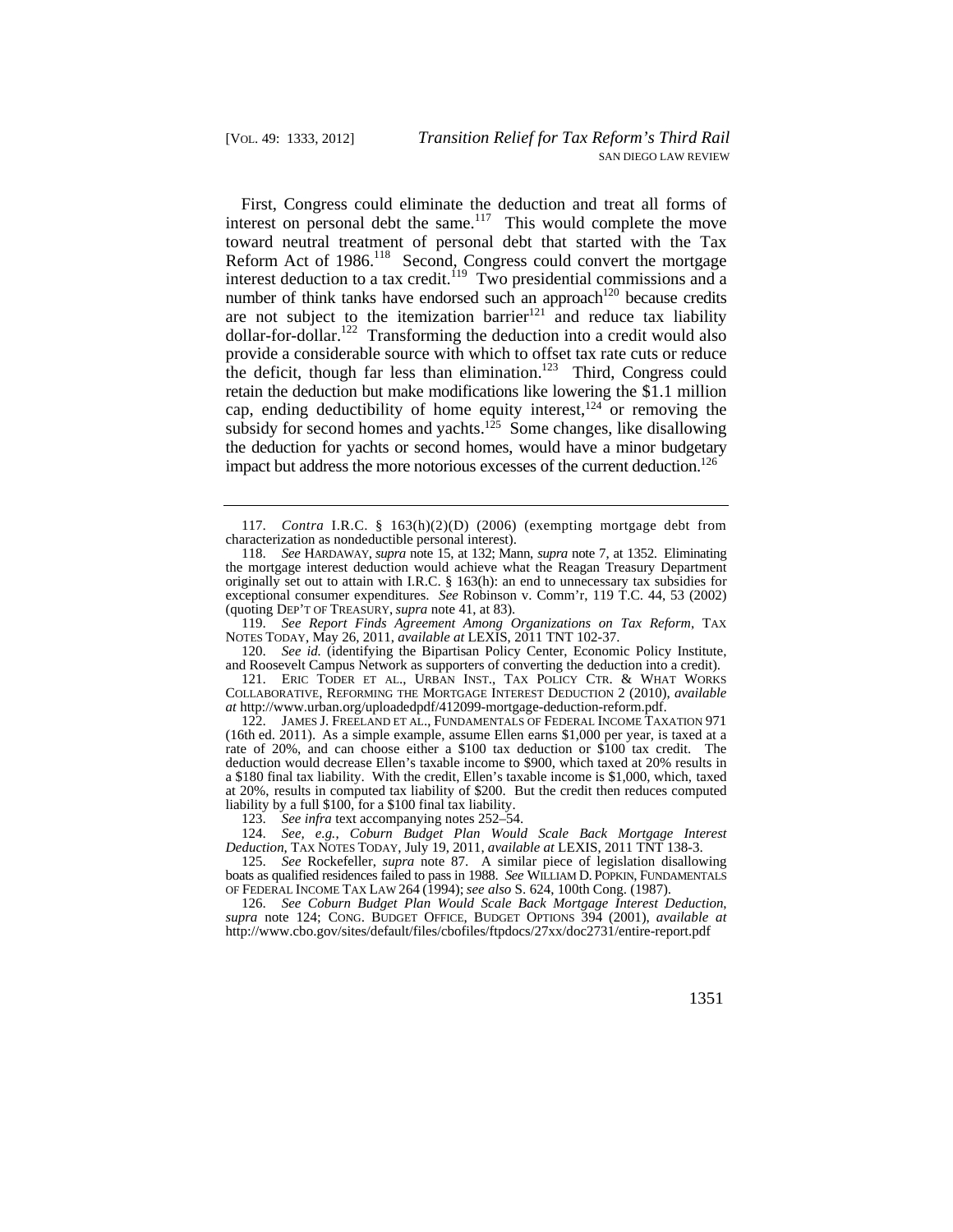such as how it will affect property values.<sup>128</sup> But the short-term effects way to reform the deduction without harming the housing market or Proponents of each of these three approaches argue that the policy they advocate will ameliorate one or more of the negative aspects of the deduction under current law.127 Many commentators, however, fail to fully account for the short-term impact of adopting their preferred policy, of a policy change should not be ignored; Congress might forgo an overhaul of the mortgage interest deduction if there is no apparent suitable homeowners.<sup>129</sup>

For that reason, Congress should simultaneously evaluate ideal longterm policies and explore options for minimizing the impact on property values.<sup>130</sup> In previous tax reform efforts, Congress has adopted transition relief policies designed to ameliorate some of the hardship caused by the new laws.131 In order to understand which policies to adopt, however, the objectives and potential impact of changing the mortgage interest deduction must be clear.

### *F. Implications of Changing the Mortgage Interest Deduction*

#### *1. Long-Term Considerations*

In deciding how to treat mortgage debt under the tax code, Congress should look to basic tax reform principles as its primary criteria. The objectives of a comprehensive tax overhaul include promoting economic

130. *See* SHILLER, *supra* note 15, at 84 ("The idea that public policy should be aimed at validating the real estate myth, preventing a collapse in home prices from ever happening, is an error of the first magnitude. In the short run a sudden drop in home prices may indeed disrupt the economy, producing undesirable systemic effects. But, in the long run, the home-price drops are clearly a good thing.").

 *of Government Precommitment*, 94 MICH. L. REV. 1129, 1134 (1996). 131. Kyle D. Logue, *Tax Transitions, Opportunistic Retroactivity, and the Benefits* 

<sup>(</sup>indicating that disallowing mortgage interest deductions for second homes would have added \$7.8 billion in revenue from 2002 to 2011).

<sup>127.</sup> *See, e.g.*, Ventry, *supra* note 33, at 283 (stating that replacing the mortgage interest deduction with a tax credit would "tie the subsidy to need rather than marginal tax rates, reduce complexity in taxpaying and tax administration by reducing itemizers," and "if permitted by budgetary realities, allow for rate reduction").

<sup>128.</sup> *See, e.g.*, *id.* at 277–84. *But see* Mathias, *supra* note 19, at 70–72 (discussing the need for and options for transition relief in eliminating the mortgage interest deduction). That is not to say, however, that long-term considerations are not important. Indeed, two of the most salient reasons for eliminating the deduction, reducing housing inflation and preventing future housing bubbles, are important long-term considerations. *See* HARDAWAY, *supra* note 15, at 131; Hilber & Turner, *supra* note 8, at 22.

<sup>129.</sup> *See* Donald Bruce & Douglas Holtz-Eakin, *Will a Consumption Tax Kill the Housing Market?*, *in* TRANSITION COSTS OF FUNDAMENTAL TAX REFORM 96, 97 (Kevin A. Hassett & R. Glenn Hubbard eds., 2001) ("The durability of the preferential tax treatment of owner-occupied housing reflects the widespread fear that reform (seemingly *any* reform) would harm the property values of homeowners.").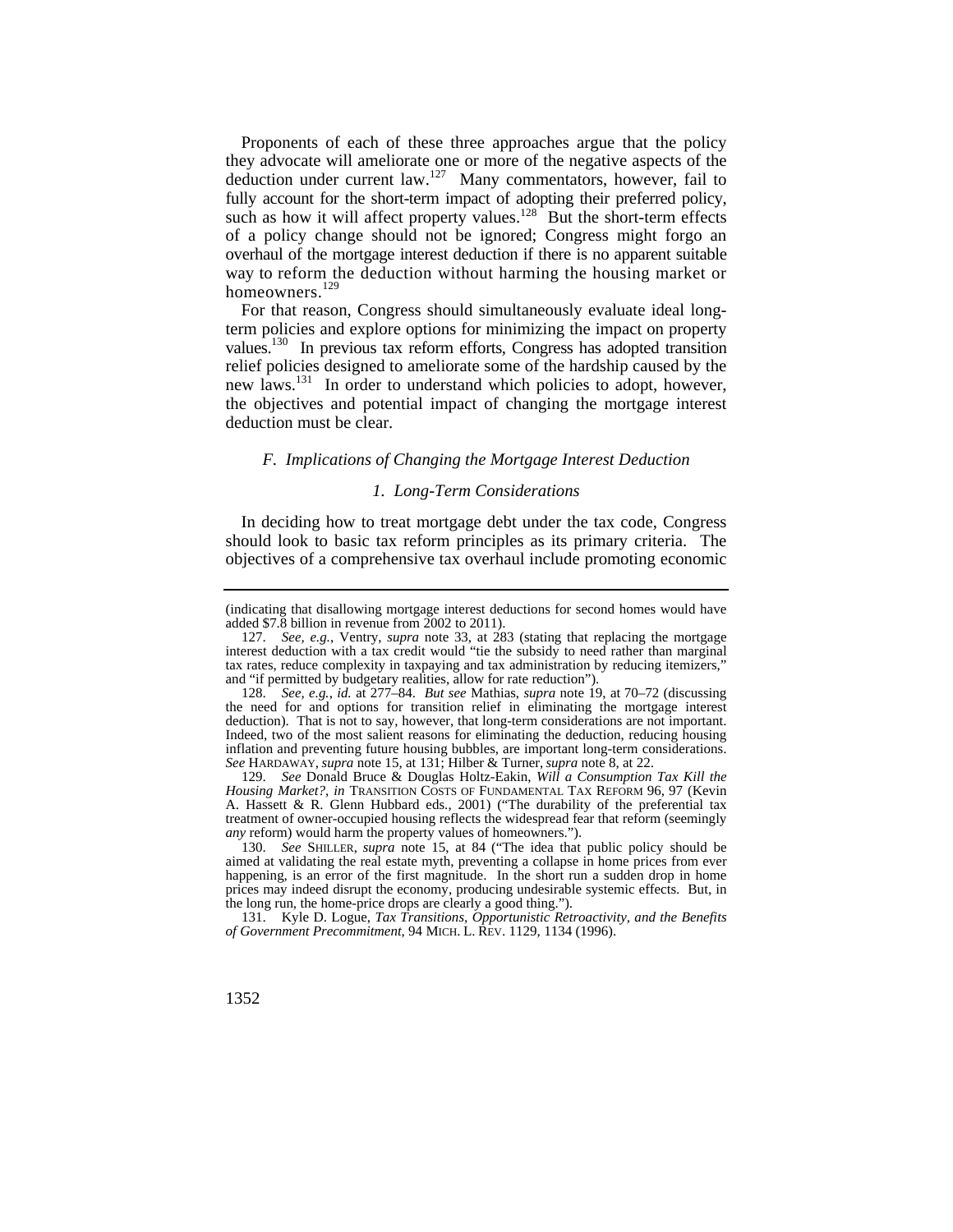efficiency and growth, decreasing interference with private economic decisionmaking, easing the burdens of tax compliance, $132$  and treating similarly situated taxpayers equally.<sup>133</sup>

As a second criteria, Congress must also address those aspects of our tax system that contributed to the burst of the 2000s housing bubble and the Great Recession.<sup>134</sup> Congress has already taken steps to address some mortgage excesses,<sup>135</sup> and in 2011 the Obama Administration proposed winding down mortgage giants Fannie Mae and Freddie Mac.<sup>136</sup> The federal government should not repeat the mistakes of the previous housing bubble by failing to change laws that stimulate unsafe overinvestment in housing.<sup>137</sup> Accordingly, the mortgage interest deduction should be one aspect of broader housing policy reform.<sup>138</sup>

#### *2. Short-Term Considerations*

Whatever long-term tax policy Congress chooses, lawmakers must also account for the impact such a policy would have short term. A serious argument against changing the mortgage interest deduction is that doing

<sup>132.</sup> *See* GRAETZ, *supra* note 3, at 52.

See PECHMAN, *supra* note 42, at 44 ("[Deductions are] deviations from equal treatment [that] tend to be arbitrary.").

<sup>134.</sup> Professor Robert M. Hardaway identifies the mortgage interest deduction as the primary culprit in the tax code responsible for the housing bubble. *See* HARDAWAY, *supra* note 15, at 131.

<sup>135.</sup> *See* Dwight M. Jaffee, *Bank Regulation and Mortgage Market Reform*, 8 BERKELEY BUS. L.J. 8, 16–17 (2011) (summarizing the mortgage-related provisions of the Dodd-Frank Wall Street Reform and Consumer Protection Act of 2010).

 136. *See* U.S. DEP'T OF TREASURY & U.S. DEP'T OF HOUS. & URBAN DEV., REFORMING AMERICA'S HOUSING FINANCE MARKET: A REPORT TO CONGRESS 2 (2011), %20housing%20finance%20market.pdf. Fannie Mae and Freddie Mac are government- *the Path of Reform*, 29 YALE J. ON REG. 91, 111 (2012). In 2008, when the housing 989, 1006 n.92 (2008). *available at* <http://www.treasury.gov/initiatives/documents/reforming%20america%27s> sponsored enterprises that ease housing finance by buying mortgages from other institutions or guaranteeing mortgage loans. Michael S. Barr, *The Financial Crisis and*  market collapsed and losses from mortgage defaults mounted, the federal government had to bail out Fannie Mae and Freddie Mac. *See* Paul M. Jonna, Comment, *In Search of Market Discipline: The Case for Indirect Hedge Fund Regulation*, 45 SAN DIEGO L. REV.

<sup>137.</sup> *See* SHILLER, *supra* note 15, at 3–4 (discussing the American failure to identify and respond to speculative bubbles).

<sup>138.</sup> *See* HARDAWAY, *supra* note 15, at 172 (recommending policies to address conditions that led to the housing bubble).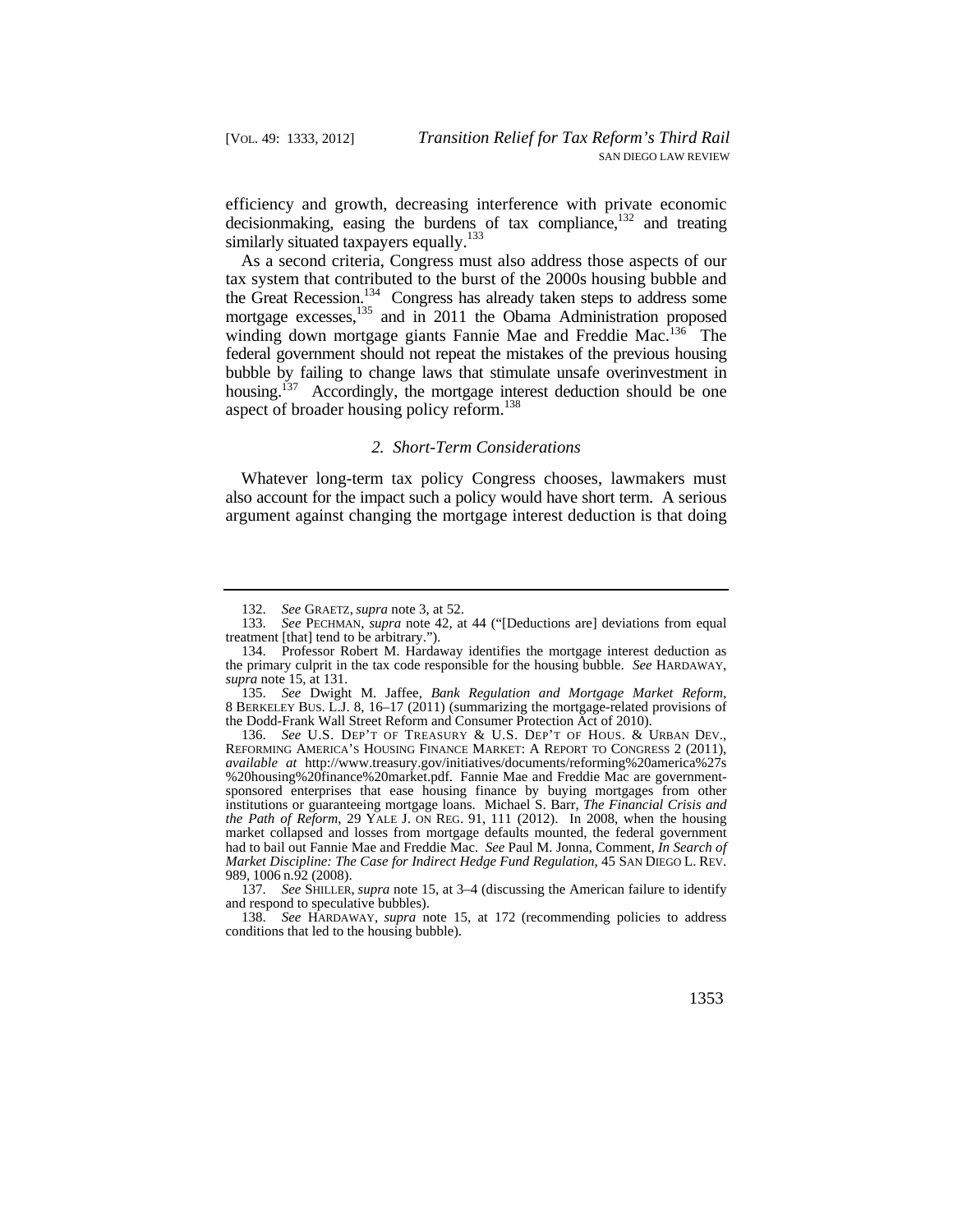so will decrease property values during an already-weak housing market.<sup>139</sup> Further, the centrality of housing to the overall economy makes changes in housing-related tax policy a major point of concern for policymakers.<sup>140</sup> Accordingly, the state of the housing market should be an important but not overstated consideration in determining how to alter the mortgage interest deduction.<sup>141</sup>

Currently, the U.S. housing market is still recovering from the burst of the housing bubble in 2007, which caused a severe and sustained drop in home prices. $142$  The housing sector is, however, finally starting to turn around,<sup> $143$ </sup> and forecasters expect home prices to grow by approximately 3.8% from the third quarter of 2012 to the third quarter of  $2013$ .<sup>144</sup>

Although the bottom of the housing market may be behind us, symptoms of housing market fragility remain.<sup>145</sup> During the first quarter of 2012, 31.4% of homes with mortgages were underwater.<sup>146</sup> These homeowners owed more on their mortgages than their homes were worth, $147$ a circumstance that increases the chance of default.<sup>148</sup> In short, foreclosures remain at elevated levels $149$  and the slow turnaround in the housing market continues to pose a challenge to the economic recovery.<sup>150</sup>

Housing market health is key to economic growth and stability because of its outsized and interconnected role in the U.S. economy.<sup>151</sup> Housing market weakness heavily affects residential construction, state and local

144. Fiserv, Inc., *supra* note 13.

 ST. J. (Aug. 9, 2012, 11:08 AM), <http://online.wsj.com/article/SB1000087239639044340> 145. *E.g.*, Nick Timiraos, *Mortgage Delinquencies Rose in Second Quarter*, WALL 4004577579050532818834.html.

 146. Les Christie, *More than 30% of Mortgage Borrowers Still Underwater*, CNN MONEY (May 24, 2012, 5:23 AM), [http://money.cnn.com/2012/05/24/real\\_estate/under](http://money.cnn.com/2012/05/24/real_estate/under) water-mortgages/index.htm.

147. *Id.* 

148. William G. Gale, *Commentary*, *in* TRANSITION COSTS OF FUNDAMENTAL TAX REFORM, *supra* note 129, at 115, 119.

149. *See supra* note 13.

 150. FED. OPEN MKT. COMM., JUNE 19–20, 2012 MINUTES 7 (2012), *available at*  [http://www.federalreserve.gov/monetarypolicy/files/fomcminutes20120620.pdf.](http://www.federalreserve.gov/monetarypolicy/files/fomcminutes20120620.pdf)

151. *See Hearing*, *supra* note 31 (statement of Dr. Karl Case).

<sup>139.</sup> *See Hearing*, *supra* note 31 (statement of Dr. Karl Case, Professor of Economics Emeritus, Wellesley College, and Senior Fellow, Joint Center for Housing Studies, Harvard University).

<sup>140.</sup> *See* ZANDI, *supra* note 46, at 215.

<sup>141.</sup> *See Hearing*, *supra* note 31 (statement of Dr. Karl Case).

<sup>142.</sup> *See In re* Smith, 435 B.R. 637, 643 (B.A.P. 9th Cir. 2010) (describing the housing market collapse); U.S. HOME SALE PRICES, *supra* note 23, at 11–12.

 143. *E.g.*, David Wessel, *Housing Passes a Milestone*, WALL ST. J., July 12, 2012, at A2; Nick Timiraos, *Home Prices Climb as Supplies Dwindle*, WALL ST. J., August 8, 2012, at A1.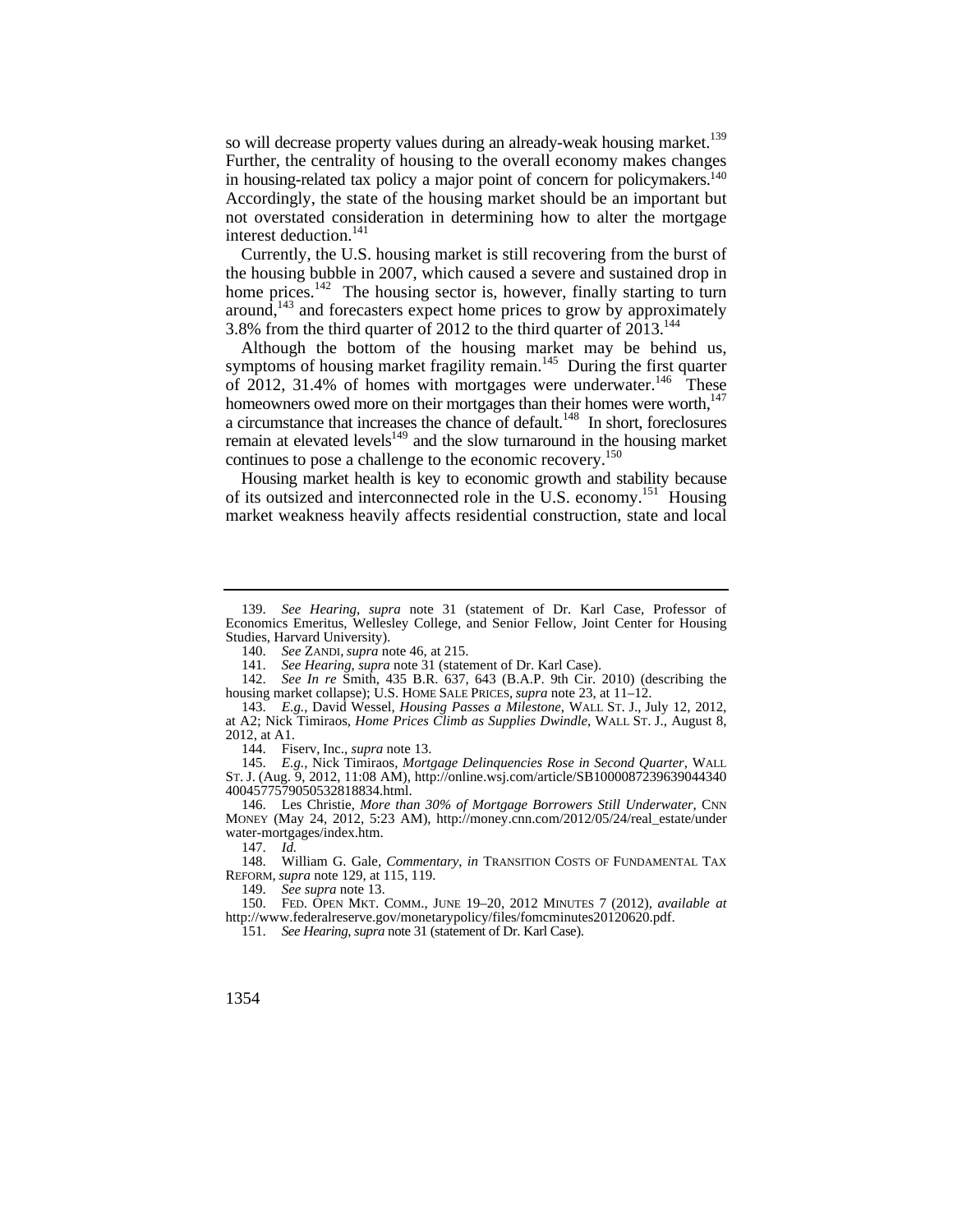government funding, and consumer spending.152 For example, during the housing boom, the residential construction industry boosted real GDP by approximately 0.5%.<sup>153</sup> Accordingly, when the housing market faltered, the homebuilding decline led to decreased demand for building materials and less construction on related projects, such as infrastructure and schools.154

## IV. OPTIONS FOR REFORMING THE DEDUCTION IN A FRAGILE HOUSING MARKET

adopting transition policies to protect property values and homeowners.<sup>155</sup> In light of the weaknesses of the mortgage interest deduction discussed in Part III, Congress should adopt a new tax policy toward mortgage debt. But because the housing market remains fragile, tax policy changes affecting the housing market must provide suitable transition relief to ensure that the housing market recovery is not unduly disrupted. As discussed below, completely eliminating the mortgage interest deduction best accomplishes the principles animating tax reform and more sustainable long-term housing market growth. Should Congress decide to continue subsidizing mortgage interest through the tax code, however, it should convert the deduction to a credit or substantially modify the deduction, in that order of preference. Congress can minimize any housing market disruption these policies might cause by concurrently

#### *A. Option 1: Eliminate the Deduction*

#### *1. Long-Term Advantages and Disadvantages*

As the discussion in Part III reveals, the mortgage interest deduction is a costly, regressive tax provision that fails to achieve its primary objective.156 Rather than increasing homeownership, the deduction stimulates overinvestment in real estate and inflates home prices, which

 152. ZANDI, *supra* note 46, at 216–17. Because many consumers make expenditures spending. *See, e.g.*, CONG. BUDGET OFFICE, PUB. NO. 2834, HOUSING WEALTH AND CONSUMER SPENDING 6 tbl.1, 12 tbl.2 (2007), *available at* [http://www.cbo.gov/sites/](http://www.cbo.gov/sites) in part using the equity in their homes, falling home prices constrain overall consumer default/files/cbofiles/ftpdocs/77xx/doc7719/01-05-housing.pdf.

 <sup>153.</sup> ZANDI, *supra* note 46, at 216.

<sup>154.</sup> *Id.* 

<sup>155.</sup> *See infra* Parts IV.A.3, B.3, C.3.

<sup>156.</sup> *See supra* Part III.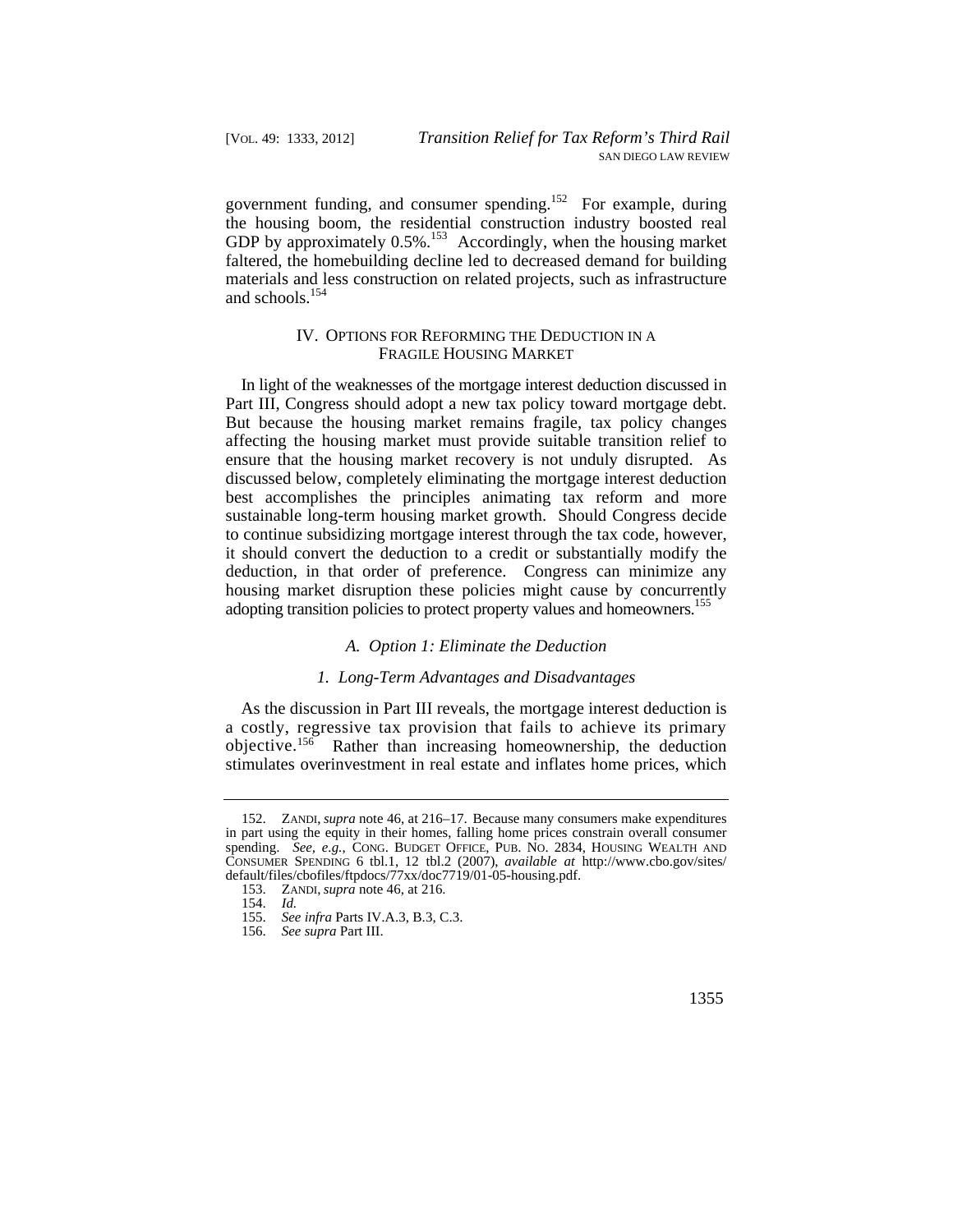undermine economic growth and affordability for future generations.<sup>157</sup> For those reasons, many commentators support complete elimination of the mortgage interest deduction.<sup>158</sup>

Unlike a modification of the deduction or conversion to a tax credit, complete elimination broadens the tax base most significantly.<sup>159</sup> This broader tax base conforms with comprehensive tax reform priorities,<sup>160</sup> as well as the principles of neutrality and efficiency.<sup>161</sup> By eliminating the deduction and moving the tax system closer to neutrality, this approach would represent an important step in ending federal government policies that contributed to the housing bubble.<sup>162</sup> When mortgage interest is nondeductible, taxpayers prioritize paying down their mortgages more quickly.<sup>163</sup> One example of that effect is in Australia, which has no deduction for mortgage interest.<sup>164</sup> Although the amount of mortgage debt Australian homeowners take on is similar to their American counterparts, homeowners in that country paid down mortgage debt more quickly than in the United States.<sup>165</sup>

mortgages have important benefits for homeowners and the economy.<sup>166</sup> These types of household shifts in spending priorities to pay down First, homeowners who pay off their mortgages more quickly feel more financially secure and are typically in better financial shape because they have less outstanding debt.<sup>167</sup> Second, although a shift to paying down

 $\ddot{\phantom{0}}$ 163. Eric Toder et al., *Tax Policy Center Compares Revenue-Raising Options for Deficit Reduction*, TAX NOTES TODAY, Nov. 23, 2011, *available at* LEXIS, 2011 TNT 226-39.

164. *Hearing*, *supra* note 31 (statement of Dr. Richard K. Green).

 Capozza/tax1097b.pdf). Similarly, in Canada, "[t]he absence of a tax deduction for 165. *See id.* (citing Dennis R. Capozza et al., *Taxes, Mortgage Borrowing, and Residential Land Prices*, *in* ECONOMIC EFFECTS OF FUNDAMENTAL TAX REFORM 171 (Henry J. Aaron & William G. Gale eds., 1999); DENNIS R. CAPOZZA ET AL., TAXES AND HOUSE PRICES (1998), *available at* [http://www.umich.edu/~reecon/restate/faculty/](http://www.umich.edu/~reecon/restate/faculty) mortgage interest probably increases the incentive to pay down debt," and may explain, in part, why Canada's delinquent mortgage loan rate is approximately one-tenth that of the United States. Alex J. Pollock, *Why Canada Avoided a Mortgage Meltdown*, WALL ST. J., Mar. 19, 2010, at A17.

166. *Hearing*, *supra* note 31 (statement of Dr. Richard K. Green).

See id. This also coincides with economist Mark Zandi's advice for how to personally prepare for the next financial crisis—whenever it may come. *See* ZANDI, *supra* note 46, at 243 ("We will all have to save more and be more careful how we

<sup>157.</sup> *See supra* notes 96–105 and accompanying text.<br>158. *See e.g.* Mann, *supra* note 7, at 1393: Mathias.

<sup>158.</sup> *See, e.g.*, Mann, *supra* note 7, at 1393; Mathias, *supra* note 19, at 45.

<sup>159.</sup> Alex M. Brill & Alan D. Viard, *AEI Says Tax Base Broadening Should Target Biggest Distortions*, TAX NOTES TODAY, Sept. 28, 2011, *available at* LEXIS, 2011 TNT 188-39.

<sup>160.</sup> *Id.* 

<sup>161.</sup> Professor Joseph Dodge explains that "[t]he ideal of neutrality is the notion that the tax system should not unduly favor one type of economic activity over another, i.e., economic actors should be able to perform on a 'level playing field.'" DODGE, *supra*  note 79, at 287. A neutral tax policy is "presumably 'allocatively efficient.'" *Id.* at 288.

<sup>162.</sup> *See* SHILLER, *supra* note 15, at 172.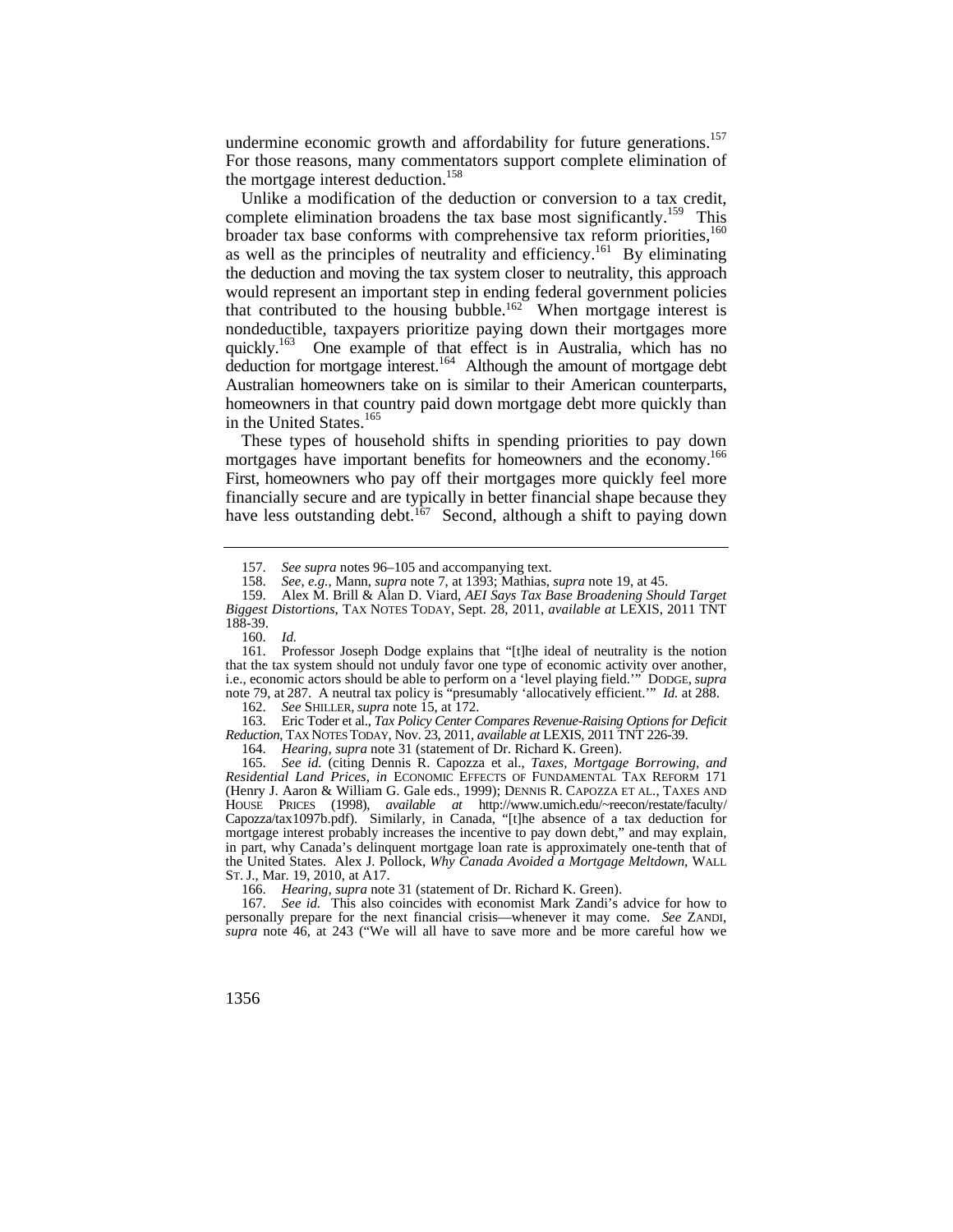mortgages will slow debt-driven consumer spending in the overall economy, that type of spending can become too excessive.<sup>168</sup> During rosy economic periods, many homeowners spend abundantly rather than pay down tax-privileged mortgage debt.<sup>169</sup> For example, many homeowners during the last housing boom spent  $10\%$  more than they took in.<sup>170</sup> But when the housing market crashed and the broader economy floundered, consumers had to cut personal spending, landing another blow to an economy accustomed to consumer excess.<sup>171</sup> A neutral tax policy that does not favor mortgage debt will help assuage substantial booms and busts like those encouraged by the current policy. $172$ 

A significant advantage of eliminating the deduction rather than replacing it with a credit or modifying it is that elimination provides Congress with the greatest amount of revenue flexibility with which to lower tax rates, cut the deficit, or invest in more targeted, nontax homeownership programs.<sup>173</sup> If the deduction had been eliminated in 2010, it would have resulted in between \$879 billion and \$1.26 trillion in increased revenue over ten years, producing significant revenue to direct toward the aforementioned purposes. $174$ 

invest. Instead of piling into the next new thing, we should be diversifying away from whatever is appreciating quickly.").

<sup>168.</sup> *See Hearing*, *supra* note 31 (statement of Dr. Richard K. Green).

 169. *See* ZANDI, *supra* note 46, at 217–18; *see also* CONG. BUDGET OFFICE, *supra*  note 152, at 6 tbl.1 (showing consumers' general propensity to increase spending using housing wealth).

 <sup>170.</sup> ZANDI, *supra* note 46, at 218.

<sup>171.</sup> *See id.* at 218–19. The Congressional Budget Office estimates that a price decline of 10% could, by itself, decrease GDP by between 0.4% and 1.4%. CONG. BUDGET OFFICE, *supra* note 152, at 12 tbl.2.

<sup>172.</sup> *See Hearing*, *supra* note 31 (statement of Dr. Richard K. Green).

<sup>173.</sup> If Congress did wish to maintain a small, targeted incentive for homeownership that only provides a subsidy for those on the cusp of buying a home, one such proposal is to invest in state-based trust funds that would provide downpayment assistance to eligible homeowners and share home equity proceeds with the homeowner. *See* Rick Jacobus & David M. Abromowitz, *A Path to Homeownership: Building a More Sustainable Strategy for Expanding Homeownership*, 19 J. AFFORDABLE HOUSING & COMMUNITY DEV. L. 313, 316–18 (2010). Jacobus and Abramowitz argue that an advantage of this approach is that it weeds out homeowners who do not need homeownership assistance because participants would be required to share the equity in their home with the trust fund in order to replenish the fund. *See id.* at 318.

 174. TODER ET AL., *supra* note 121, at 18 tbl.1. The variability in the revenue tax cuts and patch for the alternative minimum tax are extended. *See id.* at 8, 18 tbl.1. projections is due to two things: (1) whether researchers account for behavioral modifications resulting from the deduction's elimination, such as selling taxable assets in order to pay down mortgage debt, and (2) whether current tax policies such as the Bush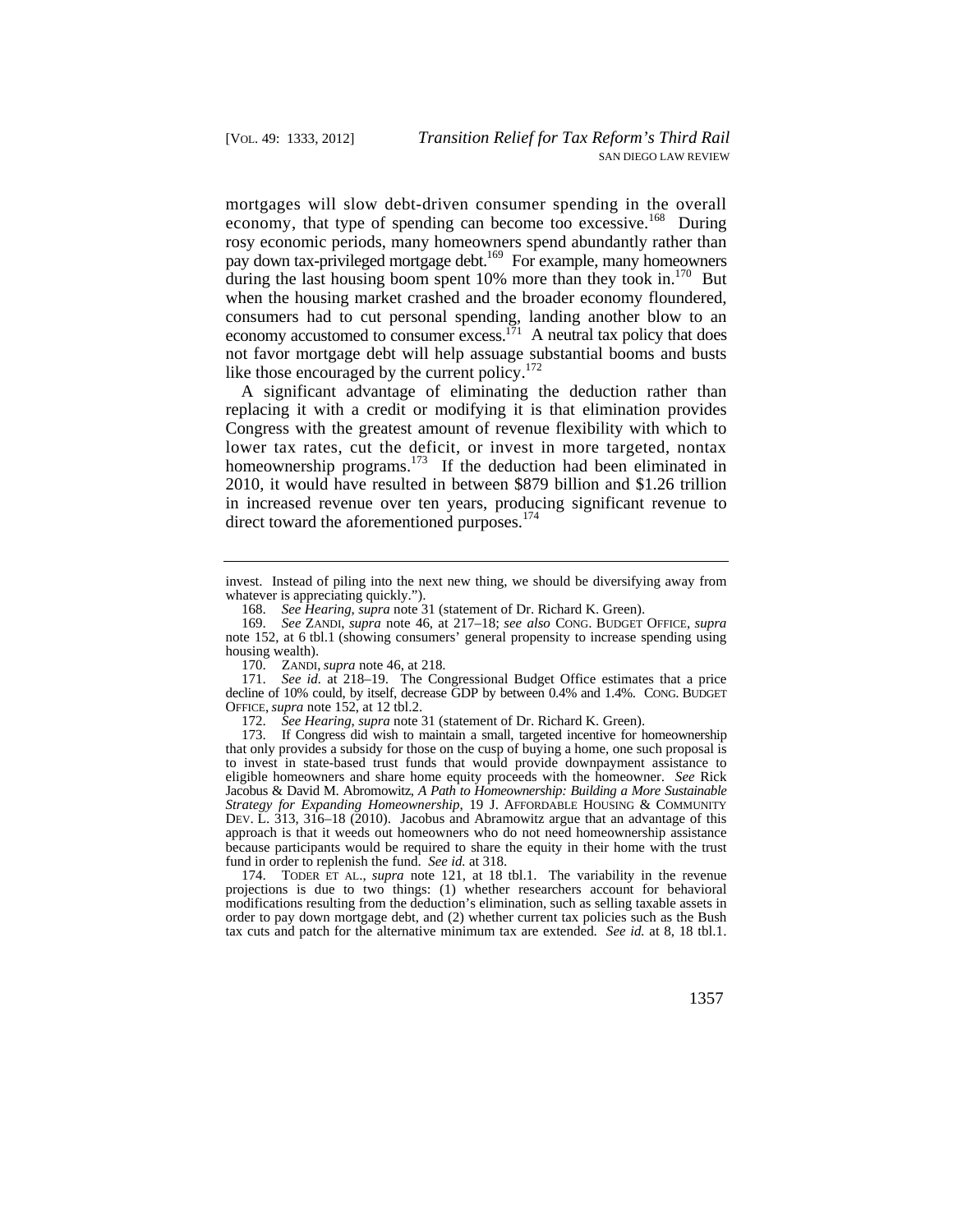more greatly than lower and middle income groups.<sup>176</sup> If the deduction were simply eliminated, the average household in the middle-income Without a decrease in marginal tax rates—though that is not the object of this Comment—a strict elimination of the mortgage interest deduction would result in higher tax liability.<sup>175</sup> However, because the mortgage interest deduction disproportionately favors higher income groups, the percentage change in after-tax income would affect higher income groups quintile earning \$43,678 in after-tax income would have an increased liability of \$215, or approximately  $0.5\%$ .<sup>177</sup> Those in the fourth-highest quintile earning \$71,839 would pay \$689 more, a change in liability of approximately  $1\%$ .<sup>178</sup> Meanwhile, for households in the ninety-fifth to ninety-ninth percentile earning \$259,935, the increase would be \$4,234, or approximately 1.6% of after-tax income. $179$ 

 offers is less housing market volatility and greater affordability in the long The greatest advantage eliminating the mortgage interest deduction run. For example, eliminating the mortgage interest deduction and property tax deduction would actually increase the homeownership rate of young Americans in urban areas because those deductions actually raise home prices by an amount greater than the decrease in tax liability they provide.<sup>180</sup> In high-cost regions, where the deduction has the greatest inflationary effect, eliminating the deduction will cause the greatest drop in home prices.<sup>181</sup> In the long run, however, those price decreases will make owning a home easier in places like California.<sup>182</sup>

Accordingly, eliminating the mortgage interest deduction will result in greater market-based allocation of resources and lower, stabilized home prices in the long run.<sup>183</sup> Further, by eliminating the deduction, Congress

 180. Steven C. Bourassa & Ming Yin, *Tax Deductions, Tax Credits and the Homeownership Rate of Young Urban Adults in the United States*, 45 URB. STUD. 1141, 1158 (2008), *available at* [http://usj.sagepub.com/content/45/5-6/1141.full.pdf.](http://usj.sagepub.com/content/45/5-6/1141.full.pdf)

 181. *See* RICHARD K. GREEN ET AL., TAXES, MORTGAGE BORROWING AND HOUSE PRICES 22 (1996), *available at*<http://ww.bus.wisc.edu/realestate/documents/culer606.pdf>.

The \$879 billion figure represents a model with behavior changes and extension of current policies. *Id.* at 18 tbl.1. The \$1.26 trillion figure represents a model of static behavior and no extension of current policies. *Id.* 

 175. *See id.* at 19 tbl.2a.

<sup>176.</sup> *See id.* 

<sup>177.</sup> *Id.*  178. *Id.*

 179. TODER ET AL., *supra* note 121, at 19 tbl.2a. The largest increase in tax liability would occur in households in the eightieth to ninety-ninth percentiles. *Id.* at 16. "The very highest income taxpayers, however, would experience a relatively small loss in income because their mortgage costs as a share of income are lower than for other groups." *Id.*; *see id.* at 19 tbl.2a.

<sup>182.</sup> *See* Bourassa & Yin, *supra* note 180, at 1158.

<sup>183.</sup> *See* Mathias, *supra* note 19, at 67.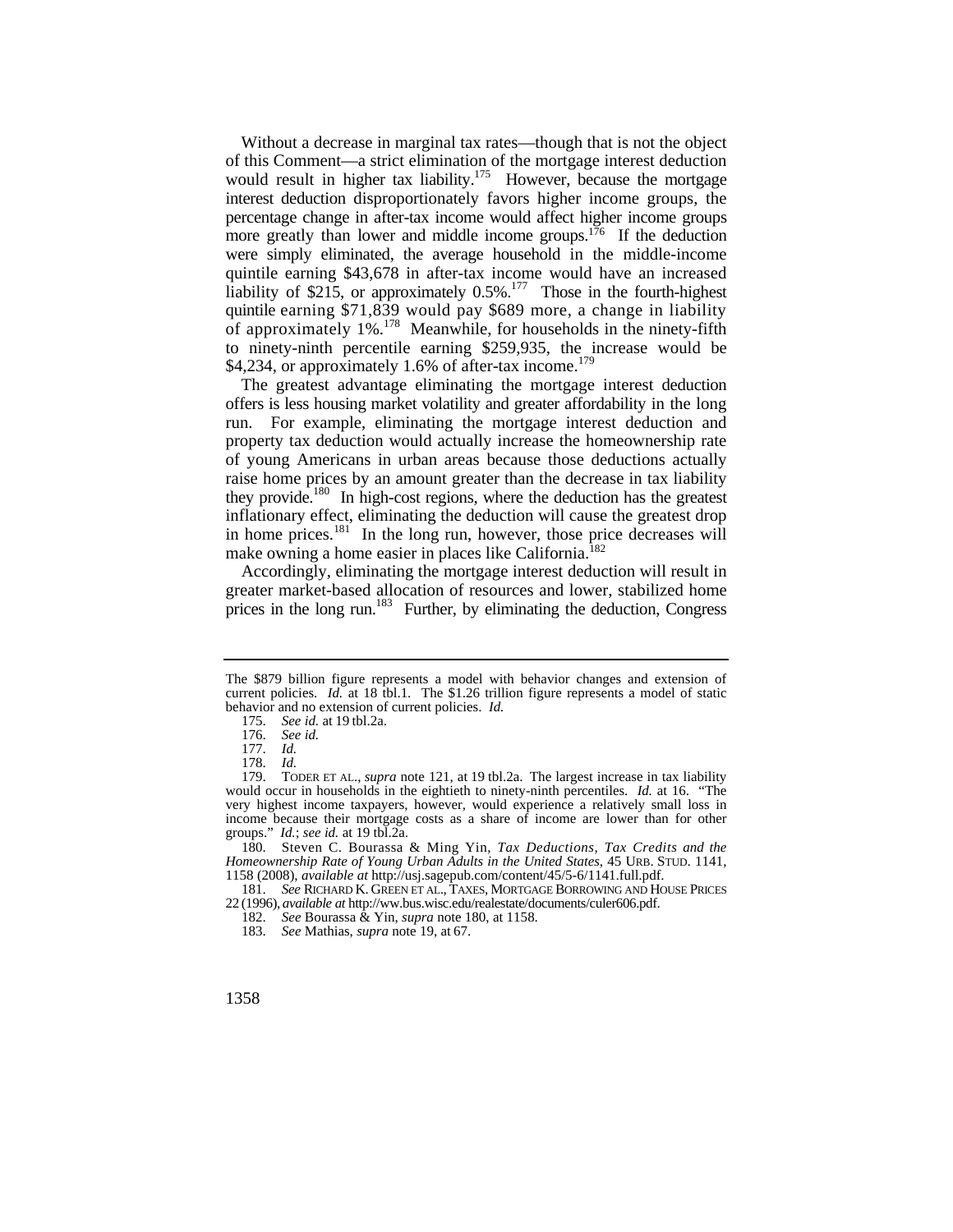would have a significant source of revenue with which to lower tax rates or decrease the structural budget deficit.<sup>184</sup>

## *2. Short-Term Consequences*

In the short-run, an immediate elimination of the mortgage interest deduction would lower home prices and extend economic pain caused by the burst of the housing bubble, financial crisis, and Great Recession.<sup>185</sup> Not surprisingly, considering evidence that the mortgage interest deduction contributes to housing inflation,<sup>186</sup> studies on eliminating the mortgage interest deduction suggest home prices would drop between 2% and 13% nationally, with significant variations by region.<sup>187</sup> Thus, immediately eliminating housing subsidies would generally lower home prices and increase negative equity,<sup>188</sup> which would undermine consumer confidence and spending.189

 elimination of the mortgage interest deduction—depending on the timing of its effective date—could slow appreciation or cause depreciation in the begin to divest in housing and shift investments toward more economically On a national scale, these "transition losses"<sup>190</sup> accompanying a sudden housing market.<sup>191</sup> Even if Congress were to eliminate the deduction in a comprehensive tax reform package that lowered tax rates and offset the cost of mortgage interest with lower tax liability, taxpayers would still productive assets.<sup>192</sup>

Further, looking beyond the macroeconomic effects of eliminating the deduction, many homeowners purchased homes with the expectation

<sup>184.</sup> *See id.* 

See Hearing, *supra* note 31 (statement of Dr. Richard K. Green).

<sup>186.</sup> Hilber & Turner, *supra* note 8, at 6; Steverman, *supra* note 1.

<sup>187.</sup> *See* GREEN ET AL., *supra* note 181, at 23; Steverman, *supra* note 1.

<sup>188.</sup> *See* Gale, *supra* note 148, at 119.

<sup>189.</sup> *See* ZANDI, *supra* note 46, at 217.

See Logue, *supra* note 131, at 1133.

 Michael P. Devereux, *Introduction* to THE ECONOMICS OF TAX POLICY 1, 5–6 (Michael P. Ī 191. *See Hearing*, *supra* note 31 (statement of Dr. Richard K. Green); *see also*  Devereux ed., 1996) (discussing the United Kingdom's phase-out of mortgage interest tax benefits and the resulting "slump" in property values).

<sup>192.</sup> *See* Mathias, *supra* note 19, at 67. The redistribution of investment to marketbased equilibrium would most obviously harm the real estate development industry, which opposes making substantial changes to the status quo. *See Hearing*, *supra* note 31 (statement of Dr. Robert D. Dietz, Assistant Vice President, National Association of Home Builders).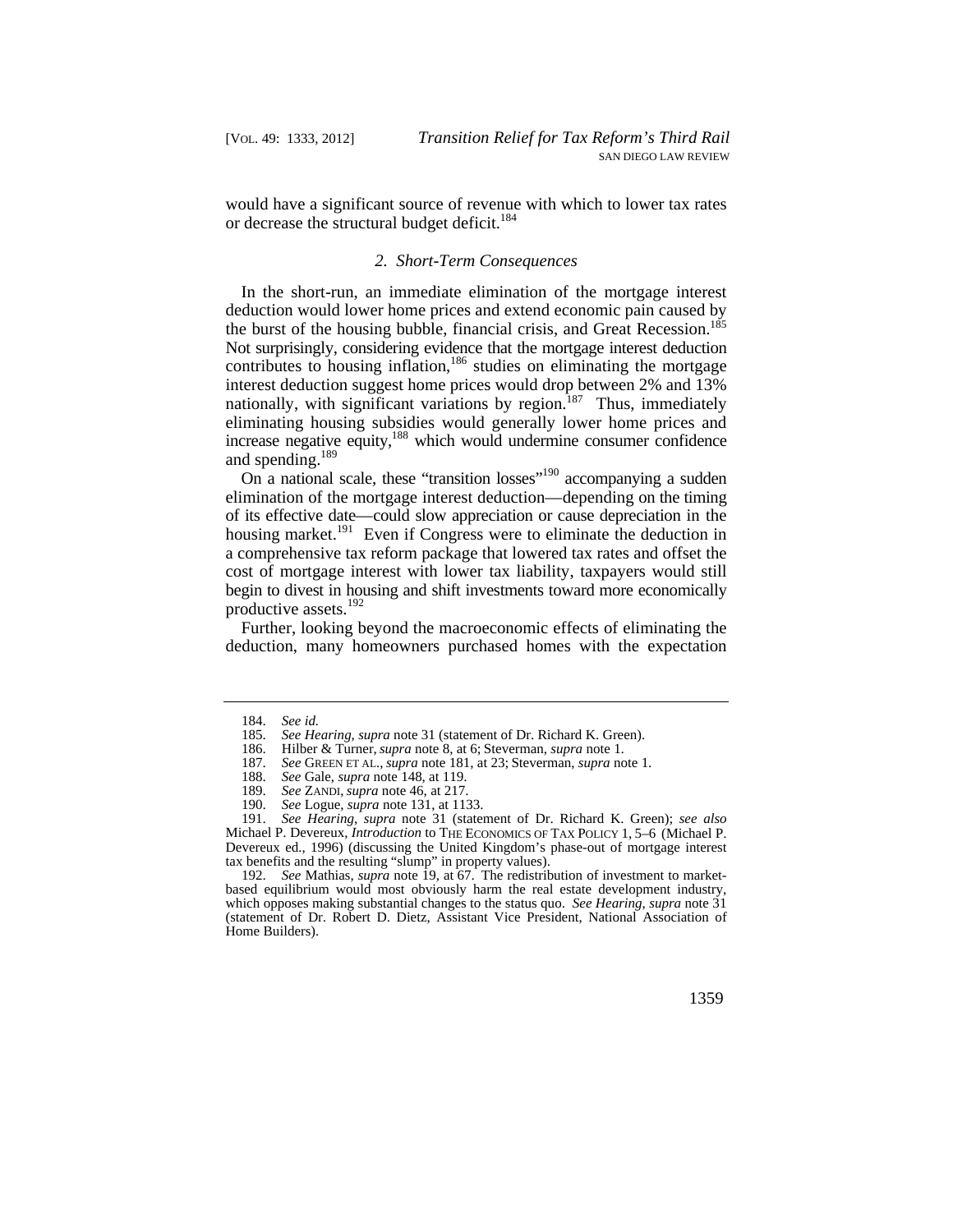that they could deduct mortgage interest in the future.<sup>193</sup> Changing the subsidy too quickly or dramatically would impose unfair hardship.<sup>194</sup> If, for example, Congress immediately eliminated the deduction without any related drop in marginal tax rates, $195$  a household expecting the deduction would be subject to a dual financial blow: a drop in home equity and higher tax liability.<sup>196</sup> Without lowering marginal rates, that change would result in \$215 in increased tax liability for households earning about  $$44,000$  in after-tax income.<sup>197</sup> For households earning approximately \$72,000 in after-tax income, the change could increase tax liability by an average of  $$689$ <sup>198</sup>

Depending on how Congress structured rate cuts in tax reform, taxpayers may be satisfied with overall lower tax rates and liability but no mortgage interest deduction.<sup>199</sup> For example, the plan put forward by the Bipartisan Policy Center would change the current tax system, consolidating the current rate structure—six rates ranging from 10% to 39.6%—to two rates—15% and  $27\%$ <sup>200</sup> Those going from a higher rate to a lower one may forgive not being able to deduct mortgage interest if the reform delivers overall lower tax liability.<sup>201</sup> Thus, fairness and reliance concerns about ending the deduction could, for many taxpayers, be addressed by decreases in the marginal tax rate. However, homeowners would still be subject to a modest decrease in home prices and related

196. *See id.* (showing that eliminating the mortgage interest deduction would result in an increase in tax liability for 23.5% of U.S. households).

197. *Id.* This represents households in the fortieth to sixtieth percentiles for aftertax income. *Id.* 

198. *Id.* This represents households in the sixtieth to eightieth income percentiles. *Id.* 

201. *See* Steverman, *supra* note 1.

<sup>193.</sup> *See Hearing*, *supra* note 31 (statement of Dr. Richard K. Green).

 194. *See id. But see* Louis Kaplow, *An Economic Analysis of Legal Transitions*, 99 HARV. L. REV. 509, 523–24, 577, 616 (1986) (arguing that taxpayers should not have a normative expectation that tax policy will never change and that investors should treat the risk of government policy changes like the risk associated with traditional market forces—by incorporating it into their overall analysis in deciding whether to make an investment).

 current law and these figures. *See* TODER ET AL., *supra* note 121, at 19 tbl.2a. 195. This raises a question that cannot be addressed in this Comment: what should Congress do with the revenue raised by ending the tax preference for mortgage debt? Depending on how marginal income tax rates are lowered in a comprehensive tax reform package, these would-be tax increases on those who claimed the mortgage interest deduction could actually result in lower tax liability or liability somewhere between

<sup>199.</sup> *See* Steverman, *supra* note 1.

 PRO-GROWTH TAX SYSTEM 33 (2010). Although the plan would convert the mortgage simplification. *See id.* at 33–34. PETE DOMENICI & ALICE RIVLIN, BIPARTISAN POLICY CTR., RESTORING AMERICA'S FUTURE: REVIVING THE ECONOMY, CUTTING SPENDING AND DEBT, AND CREATING A SIMPLE, interest deduction to a tax credit, it is used here only to demonstrate rate decreases and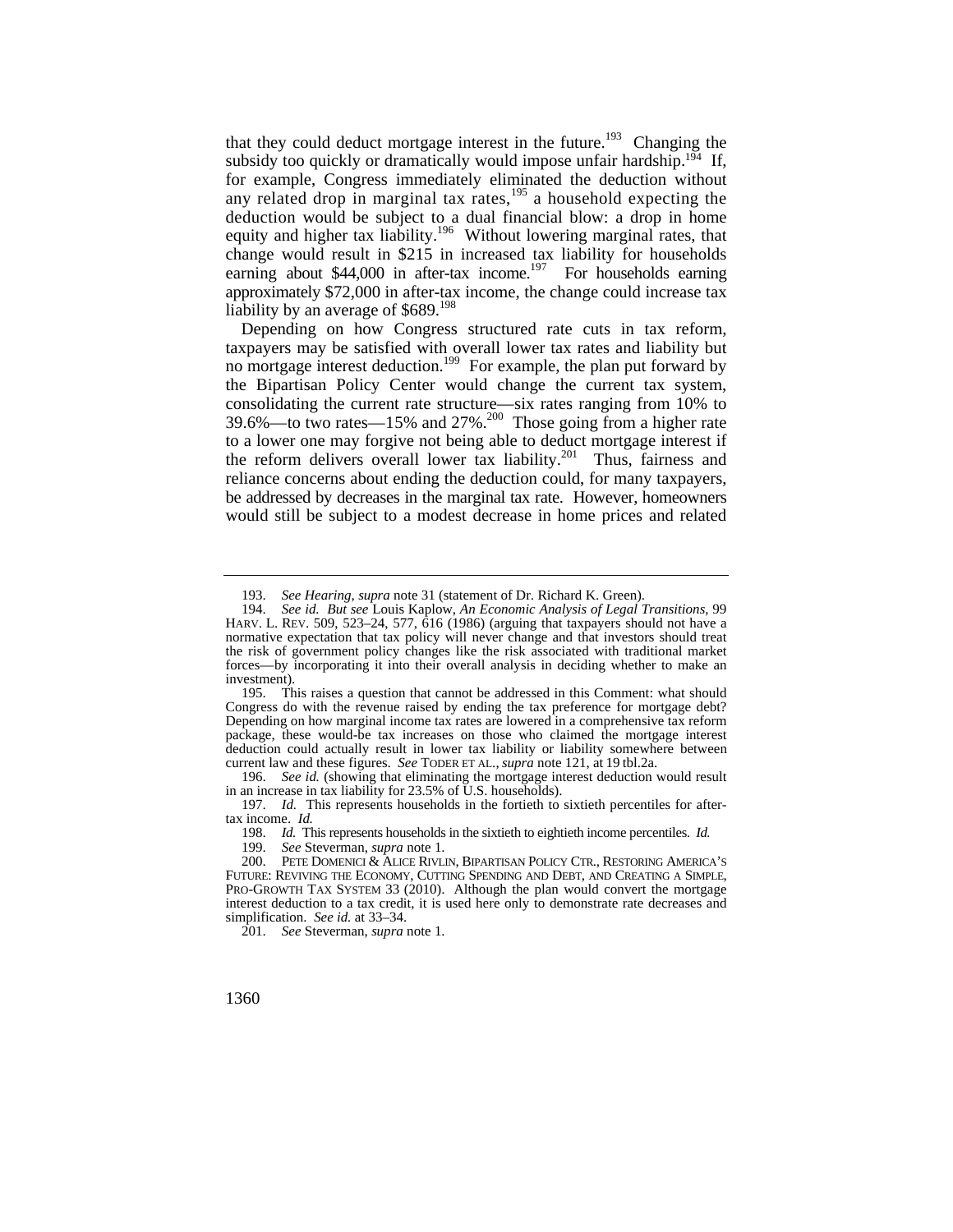consequences for home equity because the government would no longer encourage overinvestment in housing.<sup>202</sup>

## *3. Appropriate Transition Relief*

deduction without shocking the housing market. $^{203}$  Using transition concerns about eliminating the mortgage interest deduction by preventing a In eliminating the home mortgage interest deduction, Congress would be wise to adopt transition relief capable of gradually eliminating the policies for tax changes is common,<sup>204</sup> and basic methods include phasingin, delaying, or grandfathering a law's effective date.<sup>205</sup> To determine what, if any, transition relief to provide, policymakers must evaluate the type of transition losses or windfall gains the new law will likely cause.<sup>206</sup> For example, in the Tax Reform Act of 1986, Congress disallowed deductions for investment interest in excess of net investment income but gradually phased in the disallowance by set percentages for tax years 1987 through 1990. $^{207}$  A properly structured transition policy can minimize sudden increase in tax liability for individual taxpayers, minimizing disruption of the housing market, and reducing the likelihood that businesses and individuals affected by the change will resist it.<sup>208</sup>

One proposal is to phase out the mortgage interest deduction by reducing the cap on qualified residence debt from \$1 million by increments of \$100,000 over a ten-year period.<sup>209</sup>

<sup>202.</sup> See supra note 187 and accompanying text.<br>203. See Hearing, supra note 31 (statement of D 203. *See Hearing*, *supra* note 31 (statement of Dr. Richard K. Green).

<sup>204.</sup> In enacting the Tax Reform Act of 1986, Congress used a number of transition policies to ease tax system changes where necessary. *See, e.g.*, Bethlehem Steel Corp. v. United States, 270 F.3d 135,  $\overline{136}$  (3d Cir. 2001) (discussing a provision of the Act allowing domestic steel companies, which were struggling at the time, to "cash out" unused investment credits before the credits were repealed); Hosp. Servs. Ass'n of Ne. Pa. v. United States, 78 Fed. Cl. 434, 435 (2007) (citing Tax Reform Act of 1986, Pub. L. No. 99-514, § 1012, 100 Stat. 2085, 2390) ("[The] Act contained provisions designed to transition [Blue Cross/Blue Shield] organizations into taxation . . . .").

 <sup>205.</sup> Logue, *supra* note 131, at 1134.

<sup>206.</sup> *See id.* 

 and 90% in 1990. *See id.* By 1991, such excesses were entirely disallowed as deductions. *See id.*  207. *See* I.R.C. § 163(d)(6) (2006). Congress limited the deduction of investment interest in excess of net investment income to 35% in 1987, 60% in 1988, 80% in 1989,

 208. *See* Charles E. McLure, Jr., *Where Tax Reform Went Astray*, 31 VILL. L. REV. 1619, 1640–41 (1986).

 OFFICE, PUB. NO. 4212, REDUCING THE DEFICIT: SPENDING AND REVENUE OPTIONS 146 209. *See Hearing*, *supra* note 31 (statement of Dr. Richard K. Green); CONG. BUDGET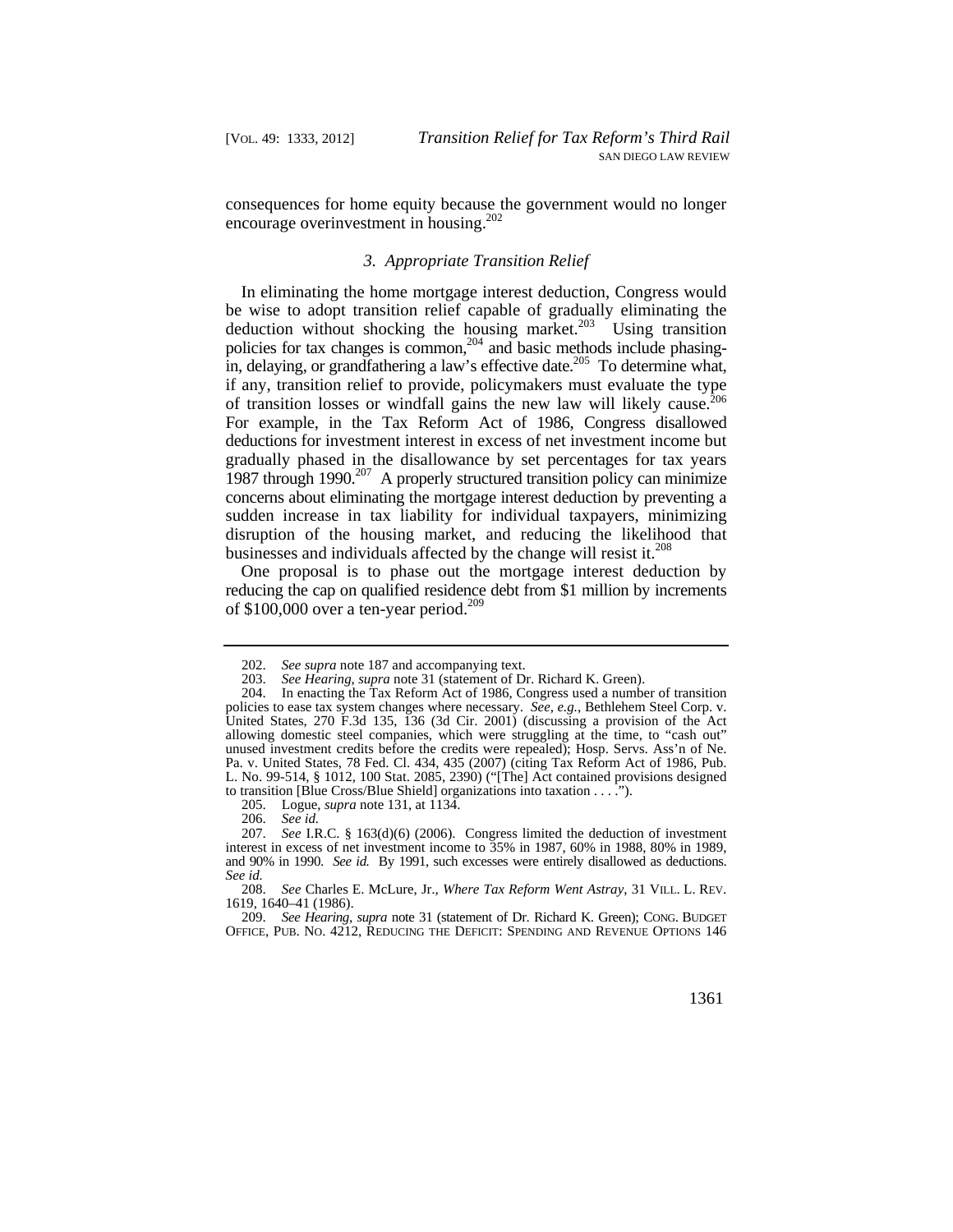For homeowners, a phase-out would provide time to plan for the decrease and gradually encourage homeowners to pay down their mortgages more quickly.<sup>210</sup> For the housing market, a phase-out would provide an orderly, long-range drawdown and affect housing prices slowly, impacting only the highest-valued homes first.<sup>211</sup> Relatedly, phasing out the deduction provides housing-related industries, such as real estate sales and residential construction, with adequate time to adjust their business activities. $2^{12}$ 

later in order to take advantage of the deduction before it disappears. $^{213}$ An additional benefit of a phase-out is that, like the temporary 2008– 2010 homebuyer tax credit, it might provide current renters looking to purchase a home with a marginal incentive to do so sooner rather than On the other hand, because eliminating the mortgage interest deduction will cause more dramatic decreases in home prices in high-cost regions,  $2^{14}$ and those regions would be impacted by a phase-out first, other potential homeowners might wait to purchase homes until anticipated price decreases set in.<sup>215</sup> Thus, a phase-out might cause some potential homeowners to purchase a home sooner, whereas others in high-cost areas might stay on the sidelines in anticipation of noticeably lower prices following a phase-out.<sup>216</sup>

213. *See* Jacobus & Abromowitz, *supra* note 173, at 335 (noting that Congress intended the homebuyer tax credit to provide "an immediate economic stimulus to help prevent further decline in the U.S. housing market").

 214. *See* PAMELA J. JACKSON, CONG. RESEARCH SERV., FUNDAMENTAL TAX REFORM: OPTIONS FOR THE MORTGAGE INTEREST DEDUCTION 18 (2008) (citing Capozza et al., *supra* note 165, at 190).

215. *See* Jack Hough, *Shopping for a House? Consider Waiting 9 Months*, SMART MONEY (Jan. 29, 2010), <http://www.smartmoney.com/invest/markets/shopping-for-a>house-consider-waiting-6-months/?mg=com-sm (explaining that homebuyers could save money by waiting to buy a home *after* a temporary homebuyer tax credit expired because home prices would drop once government-stimulated demand subsided).

 505, 508 n.12 (2010). Delaying the transition to a new tax policy, whether by phasing it wait until the favorable new law applies. *See id.* Accordingly, delaying the effective deduction. *See* Hough, *supra* note 215 (discussing similar behavior related to a homebuyer 216. *See* Heather M. Field, *Taxpayer Choice in Legal Transitions*, 29 VA. TAX REV. in or delaying the effective date, allows taxpayers to accelerate a deductible activity or date of a complete elimination of the mortgage interest deduction could lead to two scenarios. For example, if Congress decided to delay elimination until 2017, potential homeowners might accelerate home purchases in order to claim the deduction for their first few years of ownership. *See id.* Those potential homeowners should be wary, however, that the same tax change accelerating their home purchase might temporarily stimulate demand and increase home prices, minimizing or wiping out the value of the tax credit). That same phenomenon might cause other potential buyers to wait for the

 03-10-reducingthedeficit.pdf; Mathias, *supra* note 19, at 71 n.179. (2011), *available at* [http://www.cbo.gov/sites/default/files/cbofiles/ftpdocs/120xx/doc12085/](http://www.cbo.gov/sites/default/files/cbofiles/ftpdocs/120xx/doc12085)

<sup>210.</sup> *See supra* notes 163–65 and accompanying text.

See Hearing, *supra* note 31 (statement of Dr. Richard K. Green).

 212. *See* Mathias, *supra* note 19, at 71–72 (noting that those industries need "time to adjust protection because many real estate projects develop over many years").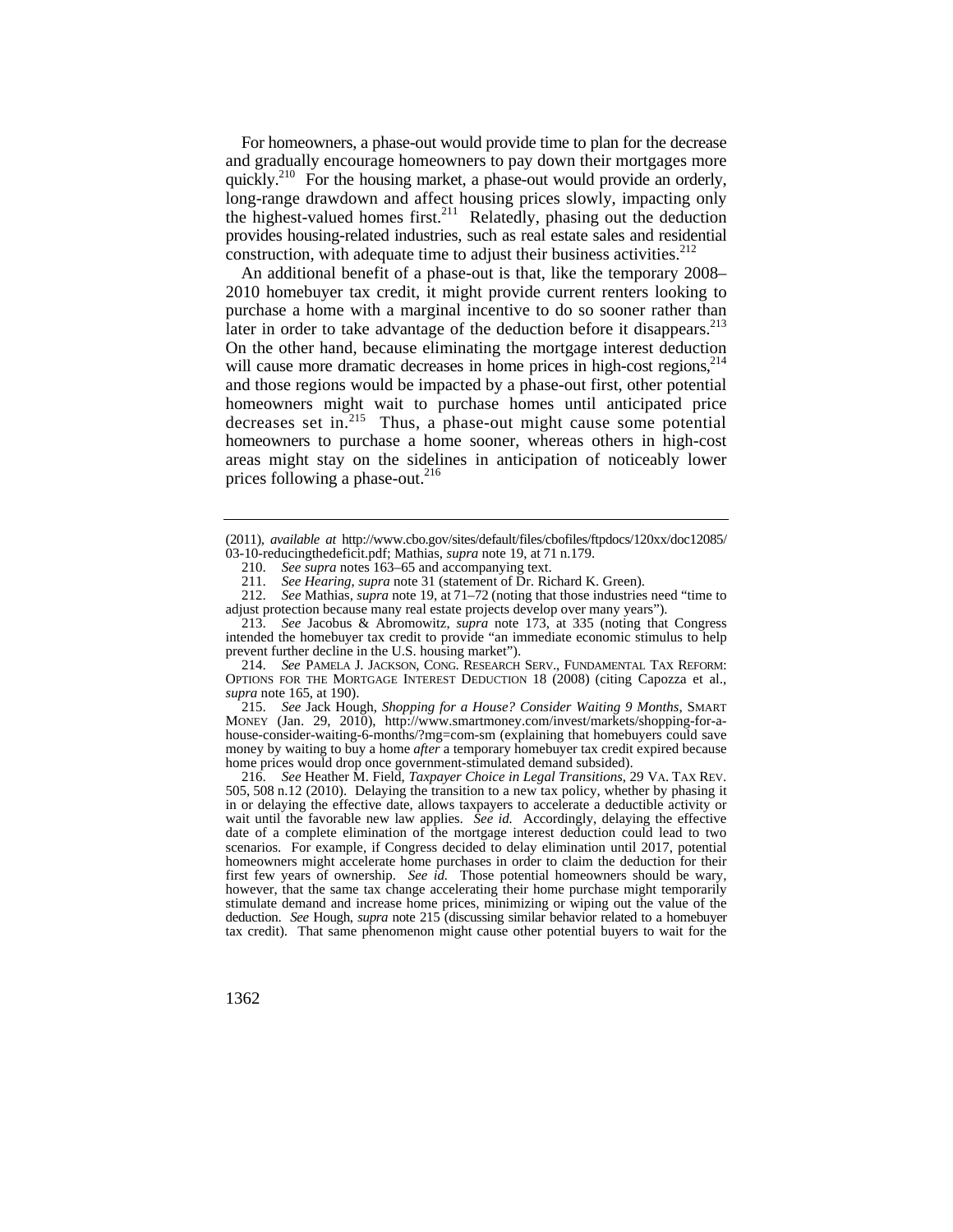A phase-out does yield disadvantages, however, including little revenue early in the transition decade<sup>217</sup> and a sudden end to the deduction for most homeowners at the end of the decade. First, as an example, if Congress initiated the phase-out in 2014, gradually eliminating the deduction would increase revenues by a total of only \$14 billion in the first three years. $2^{18}$  In contrast, the subsequent five years would see a total of  $$215$  billion in revenue.<sup>219</sup> Accordingly, unless Congress structured tax reform to increase the deficit in the near-term and decrease the deficit as revenues from the phase-out increased, any tax rate reduction would have to be more modest at the outset as well.<sup>220</sup>

 decrease from \$300,000 to \$200,000 would affect nearly 18% of the most immediate transition losses on those homeowners with the most Second, as the transition decade reached an end, the phase-out would affect a broad swath of homeowners whose mortgage debt approximated the median home price of between  $$200,000$  and  $$300,000$ .<sup>221</sup> For example, based on 2009 home values, cutting the cap on the deduction by \$100,000 per year for the first five years will affect fewer than 10% of U.S. homeowners.222 Meanwhile, in the eighth year alone, the cap homeowners.<sup>223</sup> Congress might desire this phase-out structure to place expensive homes, delay the impact on those with modestly priced homes, and postpone the impact on a broad swath of the housing market. $^{224}$ 

218. *Id.* 

219. *Id.* 

223. *See id.* 

 \$400,000. *See* U.S. CENSUS BUREAU, 2009 NEW YORK CITY METROPOLITAN AREA 224. For example, even though New York's housing market is among the most expensive in the nation, the 2009 median home value in the metropolitan area was VALUE, PURCHASE PRICE, AND SOURCE OF DOWNPAYMENT—OWNER-OCCUPIED UNITS tbl.3-14 (2009), *available at* <http://www.census.gov/housing/ahs/files/newyork09/tab3>- 14.xls. An open question is whether a future Congress would get cold feet and halt the phase-out when it came time for it to "hit" a large group of taxpayers. *See, e.g.*, Peter Suderman, *The Doc Fix: Another Reminder that Congress Can't Stick to Its Own Deficit Reduction Plans*, [REASON.COM](https://REASON.COM) HIT & RUN BLOG (Jan. 2, 2013, 1:47 PM), [http://reason.](http://reason) com/blog/2013/01/02/the-doc-fix-another-reminder-that-congre (explaining that in 1997

temporarily high demand and inflationary effect of the mortgage interest deduction to dissipate after 2017, hoping to buy a home for less. *See id.* 

<sup>217.</sup> *See* CONG. BUDGET OFFICE, *supra* note 209, at 146.

<sup>220.</sup> *See* Mathias, *supra* note 19, at 72.

See U.S. HOME SALE PRICES, *supra* note 23, at 12. Even at the height of the housing bubble in 2006, the median home price was only \$257,000. *See id.* at 11.

 222. *See* U.S. CENSUS BUREAU, 2009 NATIONAL VALUE, PURCHASE PRICE, AND SOURCE OF DOWNPAYMENT—OWNER-OCCUPIED UNITS tbl.3-14 (2009) [hereinafter 2009 NATIONAL HOME VALUE], *available at*<http://www.census.gov/housing/ahs/files/ahs09/3-14.xls>.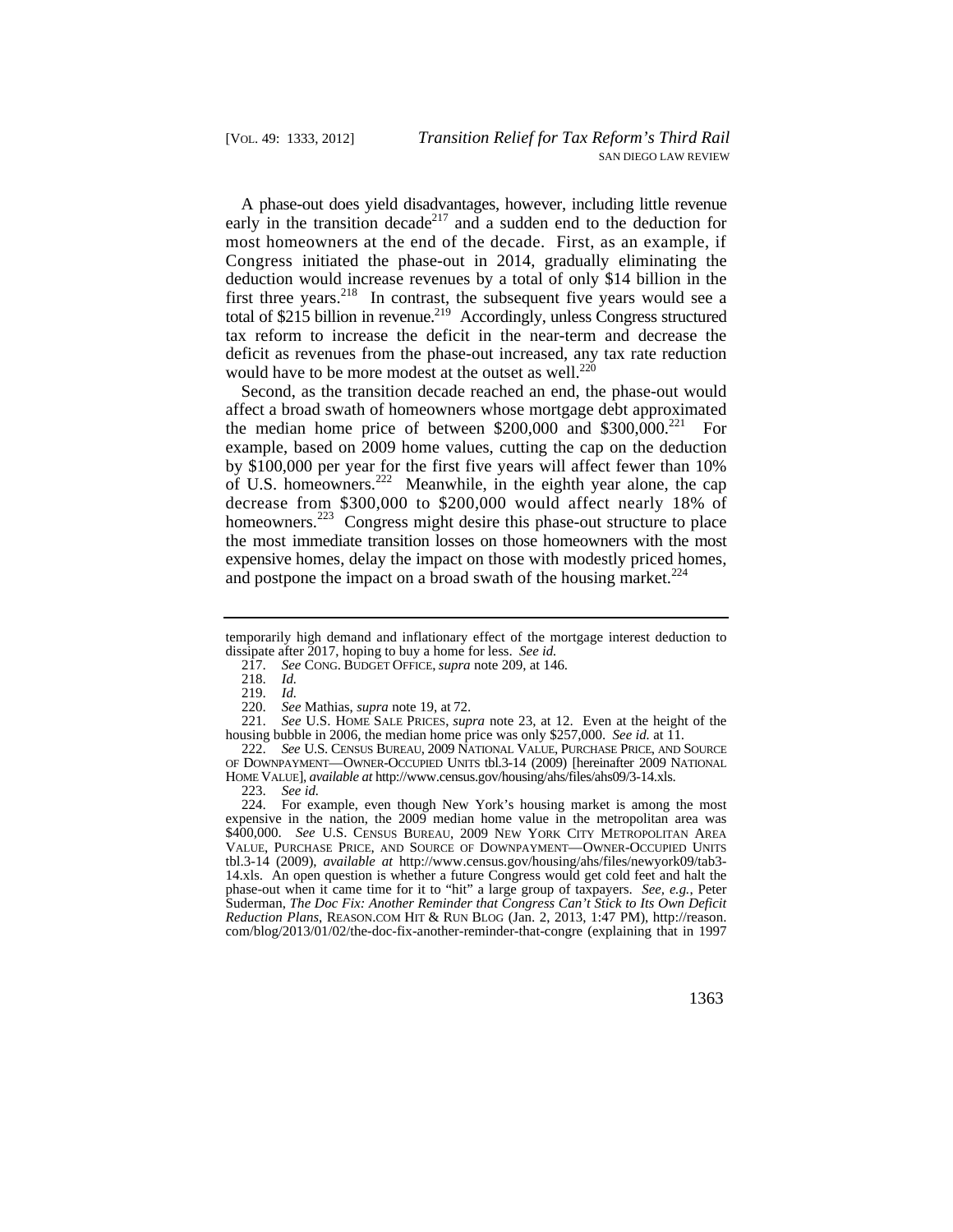it would also provide greater revenue up front and more flexibility in taxpayers in a one to two year period. One alternative would be to decrease the cap according to the percentage of U.S. owner-occupied homes affected each year. Thus, in the first year, the cap would be reduced to approximately \$500,000, impacting about 10% of homeowners.<sup>225</sup> From there, year-to-year decreases in the dollar value of the cap would slow as they approached the median home value in the fifth year.<sup>226</sup> Because this approach would affect more homeowners with high-value deductions sooner in the transition decade, offsetting tax rate decreases.<sup>227</sup> This also has the advantage of not back loading the impact of the phase-out such that it hits a large number of

 As another alternative, Congress could structure the phase-out to equalize the revenue impact over a defined period. For example, if the deduction would result in \$879 billion in lost revenue over a ten-year period,<sup>228</sup> Congress could structure the phase-out to raise \$87.9 billion per year over that same period. This would ease rate-reduction planning.

rate of consumer price index growth."<sup>231</sup> Creating an automatic trigger Whether Congress chooses to phase out the deduction by a nominal amount, by the percentage of homeowners impacted, or in a manner that equalizes revenues, beginning any phase-out during a weak housing market may undermine recoveries in the housing market and the broader economy.<sup>229</sup> For that reason, some suggest Congress should adopt additional transition relief in the form of a trigger tied to the health of the housing market.<sup>230</sup> For example, Richard K. Green proposes that phasing out the mortgage interest deduction "not begin until the Federal Housing Finance Agency's house price index shows year-over-year growth equal to the

Congress passed a deficit-cutting measure affecting doctors' reimbursement rates under Medicare but has not permitted the cuts to go into effect since 2002).

<sup>225.</sup> *See* 2009 NATIONAL HOME VALUE, *supra* note 222, at tbl.3-14.

<sup>226.</sup> *See id.* 

 227. For a discussion of the basic revenue considerations of eliminating the deduction, see *supra* notes 173–74 and accompanying text.

 228. TODER ET AL., *supra* note 121, at 6, 18 tbl.1.

 126 U. PA. L. REV. 47, 87 (1977) ("If the impact on wealth of such a [tax law] change is 229. *See Hearing*, *supra* note 31 (statement of Dr. Richard K. Green); *see also*  Michael J. Graetz, *Legal Transitions: The Case of Retroactivity in Income Tax Revision*, large, efficiency and fairness concerns may suggest that phased-in or delayed effective dates be used to mitigate that impact.").

<sup>230.</sup> *See Hearing*, *supra* note 31 (statement of Dr. Richard K. Green).

<sup>231.</sup> *Id.* Why not just adopt a trigger to completely eliminate the deduction? Like a delayed effective date, a trigger for immediate elimination of the deduction could motivate potential homeowners to delay purchases until the inflationary effects of the deduction wear off. *See, e.g.*, Hough, *supra* note 215. If potential buyers stay on the sidelines, lower demand would prolong housing market weakness and thus delay triggering the deduction's end.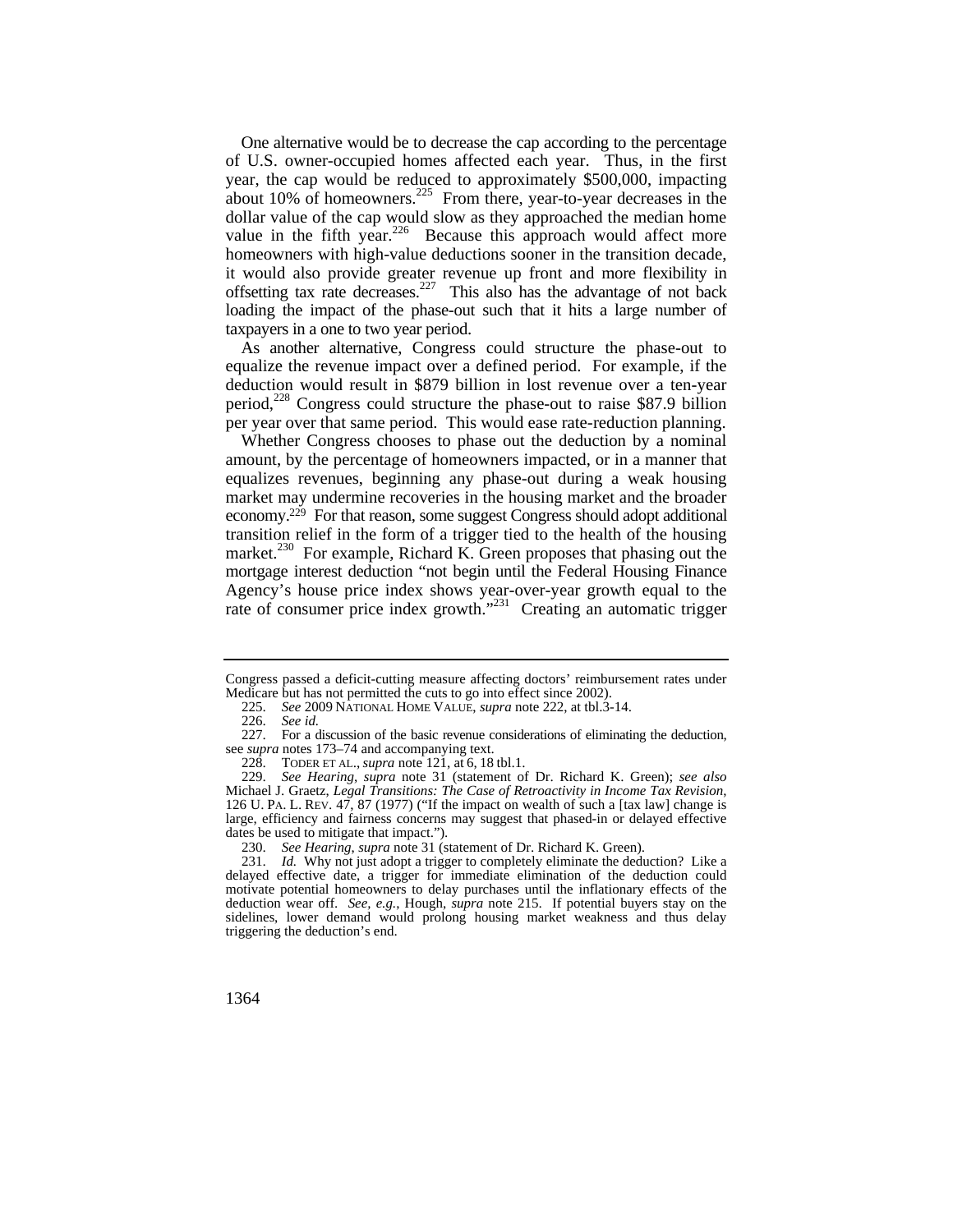that the new law will gradually go into effect only after sustained growth for the phase-out serves two purposes.<sup>232</sup> First, by delaying initiation of the phase-out, Congress can avoid "shocking" the housing market as it only begins to recover from a prolonged slump.<sup>233</sup> Second, it ensures occurs rather than on an arbitrary future date.<sup>234</sup> Although home prices are largely seen to have turned the corner in mid-2012, unforeseen events could trigger another price slide or extremely slow growth phenomena the trigger, but not a nominal date, could react to.235

and fairness, as it should be in eliminating the mortgage interest deduction.<sup>236</sup> This combined approach to transition—delaying the effective date and gradually phasing out the deduction—is particularly appropriate where Congress is concerned about dramatic transition losses affecting efficiency Although

[r]eliance is generally not considered important when a small change is enacted  $\ldots$   $\tilde{I}$ , als the magnitude of the change increases, the potential for significant financial losses also increases, and greater concern is voiced for those who might have altered their behavior to take advantage of the prior law. Delayed or phased-in effective dates may reduce the financial impact of such a change. $<sup>2</sup>$ </sup>

reforming the tax code.<sup>238</sup> First, the primary disadvantage of delaying Beyond being gentler to homeowners and the housing market, this delicate approach does present Congress with certain complications in and gradually eliminating the mortgage interest deduction is that it fails to deliver a large infusion of revenue with which to offset lower tax rates

235. *Hearing*, *supra* note 31 (statement of Dr. Richard K. Green).

<sup>232.</sup> *See Hearing, supra* note 31 (statement of Dr. Richard K. Green).<br>233. *See id.* Again, this sensitivity to a particular industry, business, c

 credits on their balance sheets. *See id.*  See id. Again, this sensitivity to a particular industry, business, or sector of the economy is not unprecedented. *See* Bethlehem Steel Corp. v. United States, 270 F.3d 135, 136 (3d Cir. 2001). In 1986, Congress adopted specific language in the Tax Reform Act to ensure domestic steel companies, to which previous law provided investment credits, could "cash out" the repealed credits rather than suddenly lose the value of the

 234. *Hearing*, *supra* note 31 (statement of Dr. Richard K. Green). This is conceptually similar to Peter Orzag's proposal to link a temporary payroll tax cut to the unemployment rate. *See* Peter Orszag, *Link U*.*S*. *Payroll Tax Holiday to Unemployment Rate*, BLOOMBERG (June 30, 2011, 5:55 AM), [http://www.bloomberg.com/news/2011-](http://www.bloomberg.com/news/2011) 06-30/payroll-tax-should-be-linked-to-unemployment-rate-peter-orszag.html.

<sup>236.</sup> *See* Graetz, *supra* note 229, at 87.

*Id.* at 78 n.92.

 238. *See* Logue, *supra* note 131, at 1130 (noting that in tax reform designed to be at least revenue neutral, *limiting* "transition relief may be the most obvious way of saving money").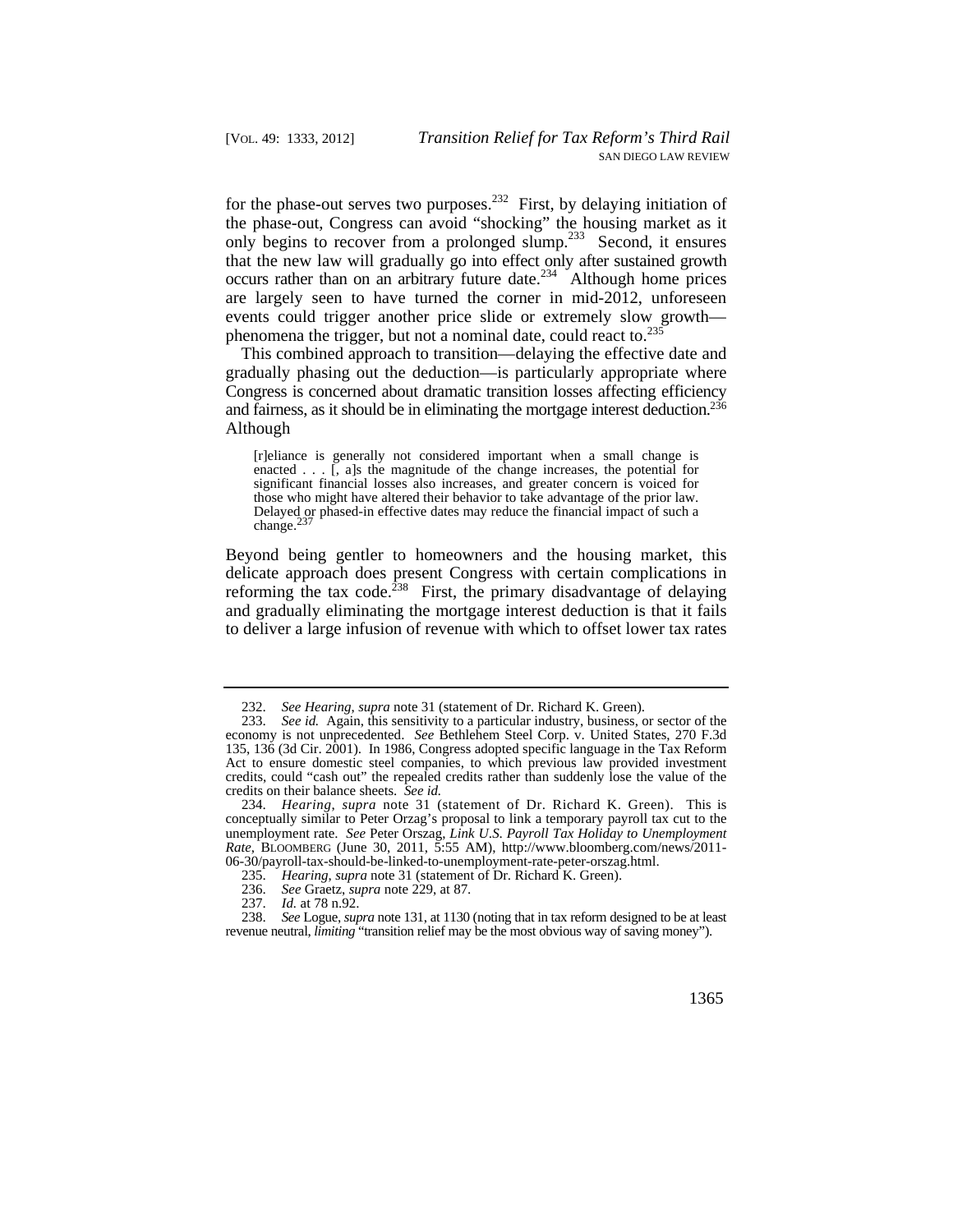would complicate the task of forecasting when even a portion of the or decrease the deficit.<sup>239</sup> Second, by tying the effective date to a housing market trigger rather than adopting a nominal effective date, Congress revenue from the deduction's elimination would become available.<sup>240</sup>

## *B. Option 2: Replace the Deduction with a Tax Credit*

## *1. Long-Term Advantages and Disadvantages*

they itemize or not, would receive a benefit for mortgage interest,<sup>241</sup> transparent,  $242$  and (3) credits provide more progressivity than deductions.<sup>243</sup> There are three advantages to "credifying" tax expenditures such as the mortgage interest deduction: (1) all qualifying homeowners, whether (2) the magnitude of the credit's benefit for each taxpayer would be First, a tax credit is a more equitable policy because taxpayers would not be subject to the itemization barrier to claim the benefit, as they are with the deduction.<sup>244</sup> As previously discussed, more than a quarter of homeowners are ineligible to claim the mortgage interest deduction because their itemized deductions do not exceed the value of the standard deduction.245 If Congress reconstituted the deduction as a credit, the benefit could reach lower and middle income, nonitemizing homeowners<sup>246</sup> and would provide a greater incentive for renters to purchase a home if claiming the benefit were a certainty.<sup>247</sup> Accordingly, changing the deduction to a credit would address the itemization aspect of the deduction's regressivity. $^{248}$ 

 Second, tax credits provide a more transparent benefit than tax deductions because the benefit's value does not vary by income tax rate.<sup>249</sup>

<sup>239.</sup> *See id.* (discussing revenue complications caused by tax reform transition relief); *supra* note 217 and accompanying text.

 EFFECT OF CHANGES IN TAX LAW 4 (1998), *available at* [http://www.cbo.gov/sites/default/](http://www.cbo.gov/sites/default) 240. *See* CONG. BUDGET OFFICE, PROJECTING FEDERAL TAX REVENUES AND THE files/cbofiles/ftpdocs/10xx/doc1049/taxrev.pdf (discussing the fact that in creating revenue projections for a future year, the Congressional Budget Office assesses whether current law provides that certain itemized deductions will be available in that year).

 <sup>241.</sup> TODER ET AL., *supra* note 121, at 4.

 242. Laurence Seidman, *How To Clean Up Tax Expenditures: Terminate or 'Credify*,*'*  TAX NOTES TODAY, Oct. 12, 2011, *available at* LEXIS, 2011 TNT 197-8.

 <sup>243.</sup> TODER ET AL., *supra* note 121, at 5.

<sup>244.</sup> *See id.* at 4.

<sup>245.</sup> *See supra* text accompanying note 29.

 <sup>246.</sup> MARR & HIGHSMITH, *supra* note 27, at 6.

 <sup>247.</sup> TODER ET AL., *supra* note 121, at 4.

<sup>248.</sup> *See* MARR & HIGHSMITH, *supra* note 27, at 7 ("Tax policy ought to lean against the trend of rising inequality, not exacerbate it.").

 <sup>249.</sup> Seidman, *supra* note 242.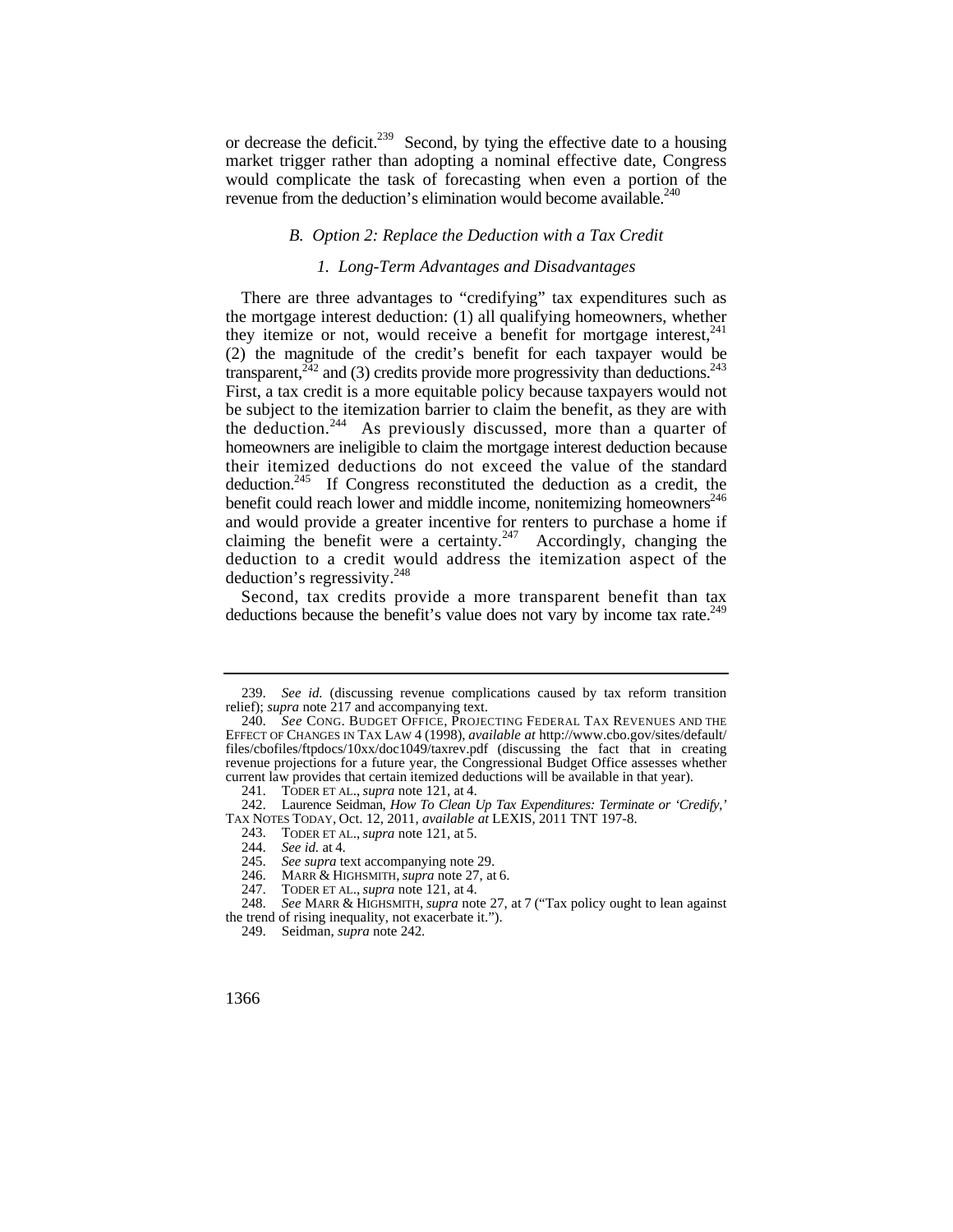Returning to a previous example,  $250$  Alice and Ben each purchased homes with \$200,000 mortgages at 5% interest, resulting in \$10,000 in interest in the first year. Alice received a \$2,800 tax benefit compared to Ben's \$1,500 benefit because Alice pays a higher tax rate. Under a mortgage interest *credit* of 15%, Alice and Ben would receive the same \$1,500 tax benefit because the difference in their respective tax rates does not affect the value of the benefit.

Third, because taxpayers with higher incomes would not receive disproportionately larger benefits than those with lower incomes, a mortgage interest credit restores the progressivity the rate structure was designed to achieve.<sup>251</sup>

Despite its advantages over current law, turning the deduction into a credit also has two primary downsides when compared to eliminating the mortgage interest deduction: (1) unless the credit is small, it would fail to substantially broaden the tax base, and (2) it would continue to incentivize housing investment over more productive assets. First, transforming the deduction into a credit would undermine the comprehensiveness of tax simplification and result in less revenue to cut marginal rates or reduce the deficit.<sup>252</sup> Although replacing the deduction with a 15% tax credit would provide approximately \$388 billion over six  $years<sup>253</sup>$ —a not insignificant amount—it would provide far less than complete elimination, which would net between \$879 billion and \$1.26 trillion over ten years.<sup>254</sup> Second, because it would continue to provide a tax subsidy, a home mortgage interest credit would continue to incentivize investment in housing above other assets.<sup>255</sup> Relatedly, because the credit would make mortgage subsidies more readily available to current nonitemizers, replacing the deduction with a credit may simply shift the inflationary effect of the deduction from high-priced residences to less expensive homes.<sup>256</sup>

<sup>250.</sup> *See supra* text accompanying notes 25–27.

<sup>251.</sup> *See* MARR & HIGHSMITH, *supra* note 27, at 5.

<sup>252.</sup> *See CBO's Budget Options Report Includes Tax-Related Analysis*, TAX NOTES TODAY, Aug. 7, 2009, *available at* LEXIS, 2009 TNT 150-22.

 gradually lowering the amount of mortgage debt subject to the 15% credit from \$1 million to 253. *Id.* However, this figure represents a policy of changing to a credit while  $$500,000$ . *Id.* Without gradual lowering of the limit, the revenue projection would be larger.

 254. TODER ET AL., *supra* note 121, at 6, 18 tbl.1.

<sup>255.</sup> *See CBO's Budget Options Report Includes Tax-Related Analysis*, *supra* note 252.

 <sup>256.</sup> JACKSON, *supra* note 214, at 24.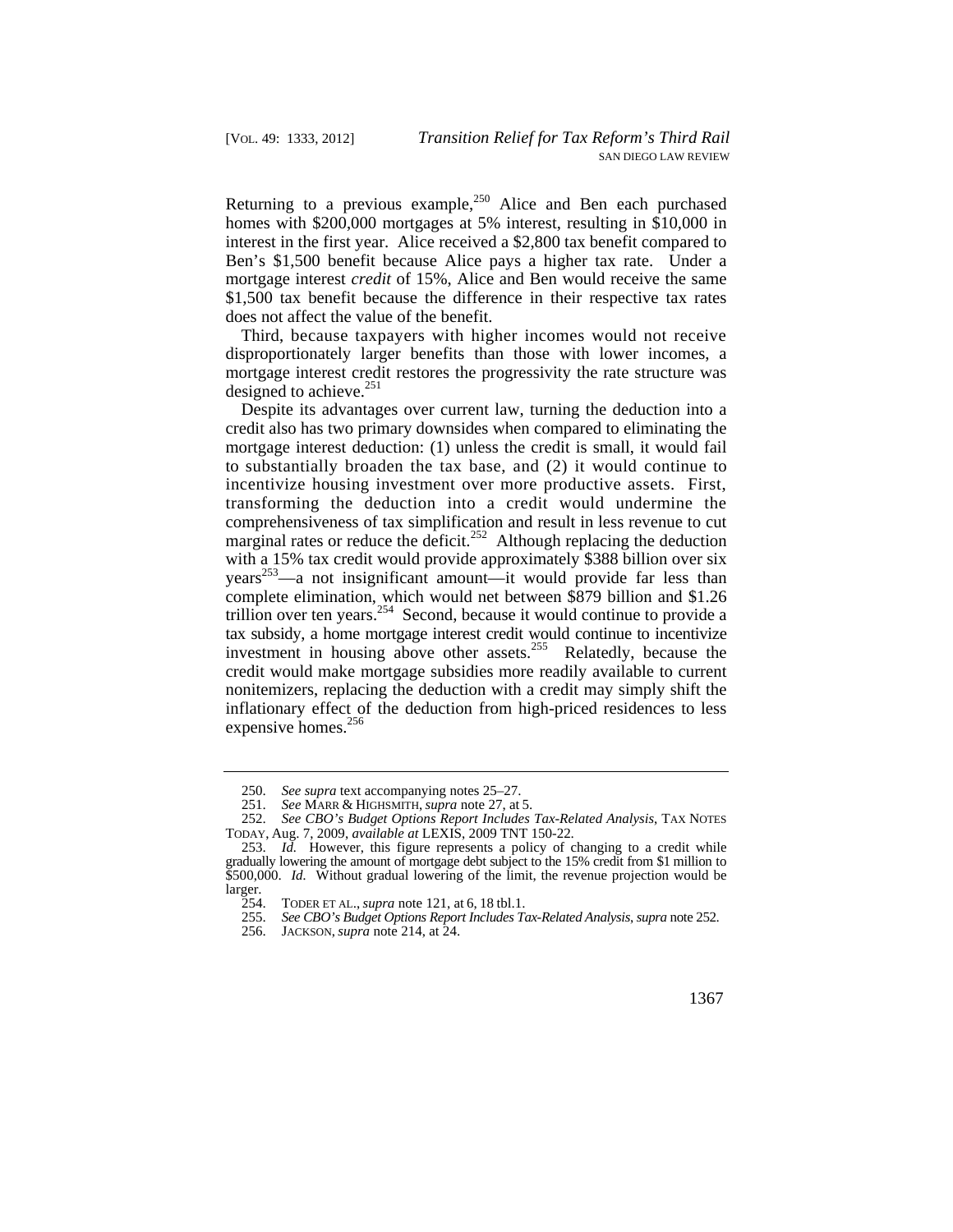#### *2. Short-Term Consequences*

If Congress replaces the home mortgage interest deduction with a tax credit that continues to provide all current beneficiaries with mortgage interest subsidies, transition losses will be significantly lower than under complete elimination of the deduction.<sup>257</sup> Like modifying the deduction by lowering the cap, replacing the deduction with a credit would more likely affect high-income earners who could absorb the full cost of interest on their mortgages more readily than lower and middle income homeowners.<sup>258</sup>

## *3. Appropriate Transition Relief*

tax income.<sup>259</sup> For example, replacing the deduction with a refundable income increases for those in the bottom four income quintiles.<sup>260</sup> If structured appropriately, changing homeownership subsidies from a deduction to a credit could be a form of permanent transition relief for most homeowners because many would actually see an increase in aftercredit equal to 17.1% of home mortgage interest paid would result in net Relatedly, reconstituting the deduction as a credit would primarily increase tax liability for high-income earners.<sup>261</sup> The overall effect on the housing market would depend on the size of the credit and regional housing costs.

to phase in the credit while phasing out the deduction over five years. $264$ 20% of the value of the new credit.<sup>265</sup> The deduction value would decrease Although the need for transition relief is much less stark in the context of replacing the mortgage interest deduction with a tax credit, Congress could still employ some form of gradual transition relief, such as a phase-in or trigger.<sup>262</sup> Along those lines, the Congressional Budget Office provided an option to replace the deduction with a 15% tax credit in 2013 and gradually lower the cap on deductible interest by \$100,000 increments from \$1 million in 2013 to a final cap of  $$500,000.<sup>263</sup>$  Another alternative is For example, in the first year, a taxpayer eligible for the mortgage interest deduction would receive 80% of the value of the deduction and

<sup>257.</sup> *See* Mann, *supra* note 7, at 1393. 258. *See Hearing*, *supra* note 31 (statement of Dr. Karl Case); Mathias, *supra* note 19, at 74.

 259. *See* TODER ET AL., *supra* note 121, at 20 tbl.3a.

<sup>260.</sup> *Id.* 

<sup>261.</sup> *Id.* at 10.

<sup>262.</sup> *See CBO's Budget Options Report Includes Tax-Related Analysis*, *supra* note 252.

<sup>263.</sup> *See id.*  264. *See* Seidman, *supra* note 242.

<sup>265.</sup> *Id.*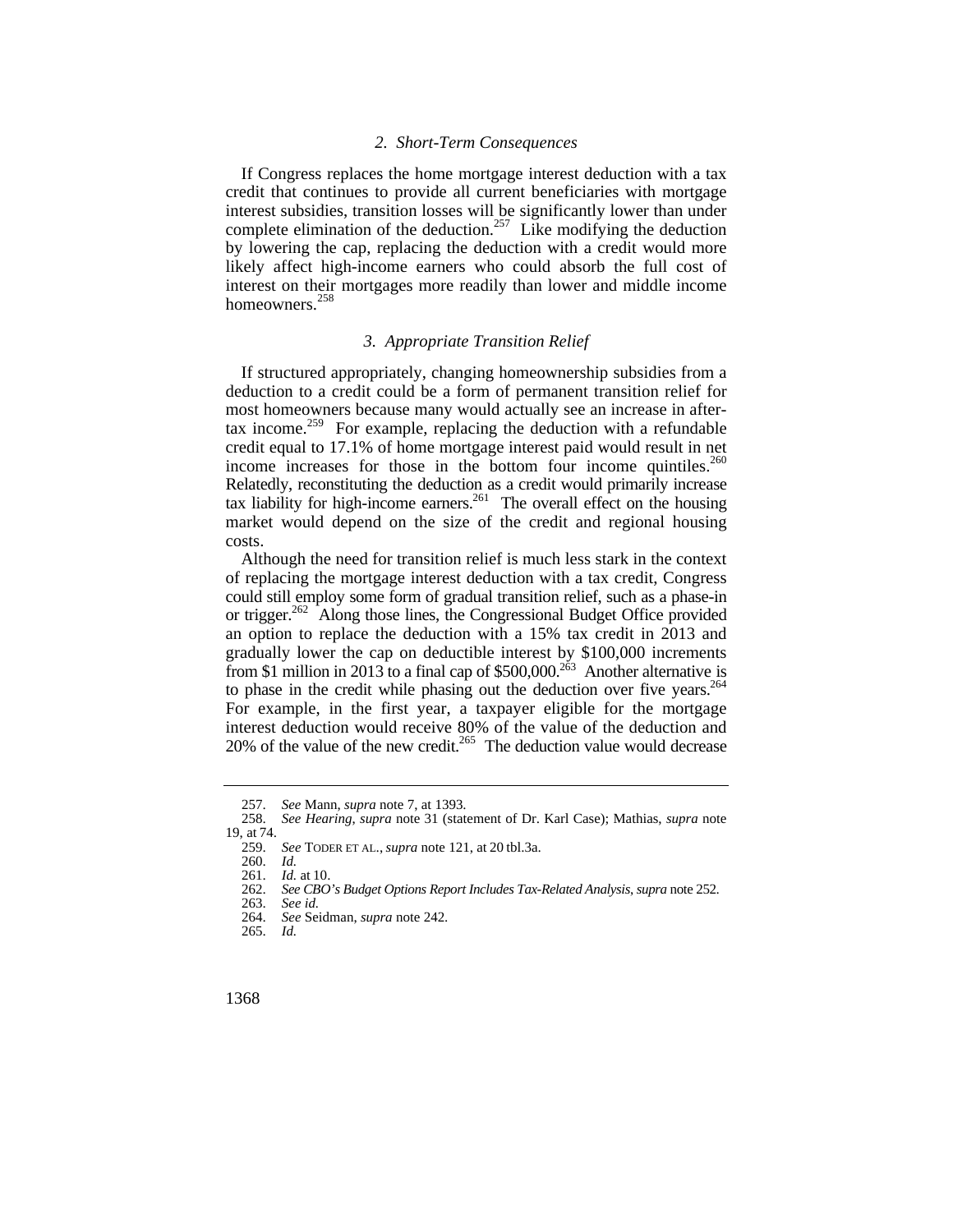by 20% each year while the credit value would increase by the same amount until the credit completely eclipses the deduction.<sup>266</sup> Like other phase-outs, this proposal would provide a gradual change for homeowners and the housing market.<sup>267</sup>

homebuyers might put off buying a home until a credit is available.<sup>269</sup> purchase.<sup>270</sup> Accordingly, a triggered credit may keep potential homebuyers on the sidelines and counterproductively prolong housing market ills.<sup>271</sup> Phasing out the deduction and gradually replacing it with a tax credit could also be paired with Green's housing stability trigger in order to provide an additional layer of transition relief to avoid shocking the real estate market. $268$  A trigger may be problematic, however, if Congress chooses to replace the deduction with a credit because some potential For example, a renter looking to buy a home who does not itemize her taxes might wait for the deduction to become a credit before making a Considering this, and the overall low transition losses gradually replacing the deduction with a credit would cause, Congress should forgo adopting a trigger alongside a credit.

#### *C. Option 3: Substantially Modify the Deduction*

## *1. Long-Run Advantages and Disadvantages*

The last option for changing the mortgage interest deduction is to modify how the deduction works. The modification with the greatest budgetary impact would be to reduce the cap on deductible acquisition debt from its current \$1 million level.<sup>272</sup> For example, Senator Tom Coburn proposes decreasing the amount of acquisition debt eligible for the deduction from \$1 million per couple to \$500,000 per couple, which would raise approximately \$187 billion over ten years.<sup>273</sup> Coburn's

<sup>266.</sup> *See id.* 

<sup>267.</sup> *See supra* notes 209–16 and accompanying text.

<sup>268.</sup> *See Hearing*, *supra* note 31 (statement of Dr. Richard K. Green).

<sup>269.</sup> *See* Stephanie Armour, *Home Sales Fall on Tax Credit Uncertainty*, USA TODAY (Jan. 25, 2010, 11:57 PM), [http://www.usatoday.com/money/economy/housing/](http://www.usatoday.com/money/economy/housing) 2010-01-25-home-sales\_N.htm (demonstrating homebuyers' reactions to the availability and unavailability of tax credits for home consumption).

 270. *See id.*; TODER ET AL., *supra* note 121, at 19 tbl.2a.

<sup>271.</sup> *See* Armour, *supra* note 269.

<sup>272.</sup> *See Coburn Budget Plan Would Scale Back Mortgage Interest Deduction*, *supra* note 124.

<sup>273.</sup> *Id.*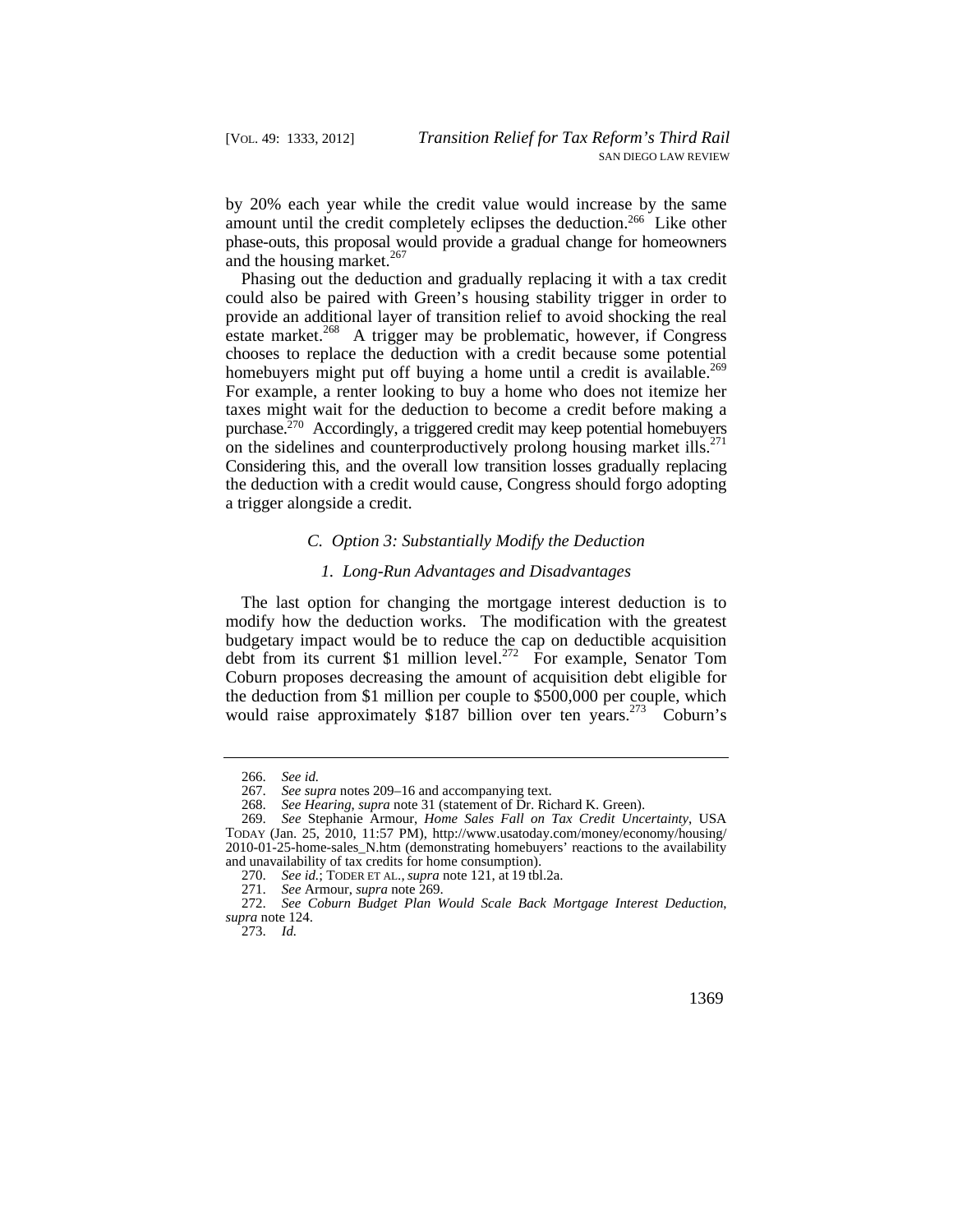proposal would also limit the deduction to mortgages on a single residence, rather than the two permitted under current law, and would eliminate the deductibility of interest on home equity debt.<sup>274</sup> Other proposals involve lowering the cap, but adjusting the limit regionally to account for local home prices.<sup>275</sup>

mortgage between \$500,000 and \$1 million, as current law permits.<sup>276</sup> Lowering the cap on the amount of debt eligible for a deduction would address one aspect of regressivity—taxpayers purchasing residences over \$500,000 would no longer be subsidized for the portion of their However, the primary disadvantage of retaining the mortgage interest subsidy as a deduction is that it would continue to prevent nonitemizing lower and middle income homeowners from benefitting.<sup>277</sup> Further, although eliminating the deduction for home equity debt would remove a tax incentive to take on nonacquisition debt, a scaled-back deduction would still incentivize overinvestment in housing to the detriment of investment in more productive capital goods.<sup>278</sup>

#### *2. Short-Term Consequences*

 eligible mortgage debt to \$500,000 would primarily affect regions with Unlike the consequences of *eliminating* the home mortgage interest deduction, immediate *modification* of the deduction would not necessitate dramatic transition relief because it will likely not affect many homeowners.<sup>279</sup> For example, modifying the deduction by lowering the cap to \$500,000 would result in fewer transition losses than complete elimination because it would only affect the fewer than 10% of homeowners whose residences are valued at over \$500,000.<sup>280</sup> Lowering the cap on high-priced markets, such as San Francisco, but to a lesser extent than

<sup>274.</sup> *Id.* 

 NAT'L TAX J. 769, 770 (2007), *available at*<http://www.stanford.edu/~jclemens/Capping>\_ 275. *See* John E. Anderson et al., *Capping the Mortgage Interest Deduction*, 60 the\_MID.pdf.

<sup>276.</sup> *See* HARDAWAY, *supra* note 15, at 131.

 277. *See* Lepore, *supra* note 29, at 107–08. The only way to substantially retain the *Tax Provisions*, 2011 BYU L. REV. 1041, 1073–74 (discussing the cost of moving a deduction but eliminate the itemization barrier is to make it an "above-the-line" deduction, which would allow all homeowners to claim the deduction regardless of whether their other itemized deductions exceed the standard deduction. *See* DODGE, *supra* note 79, at 14. The obvious downside to this change is increased cost. *See* Adam Chodorow, *Charitable FSAs: A Proposal To Combine Healthcare and Charitable Giving*  different itemized deduction, the charitable giving deduction, above the line).

<sup>278.</sup> *Hearing*, *supra* note 31 (statement of Dr. Richard K. Green).

<sup>279.</sup> *See* 2009 NATIONAL HOME VALUE, *supra* note 222, at tbl.3-14 (showing that of the 76.4 million housing units in the United States in 2009, only 7.3 million, or just under 10%, were valued at over \$500,000).

<sup>280.</sup> *See id.*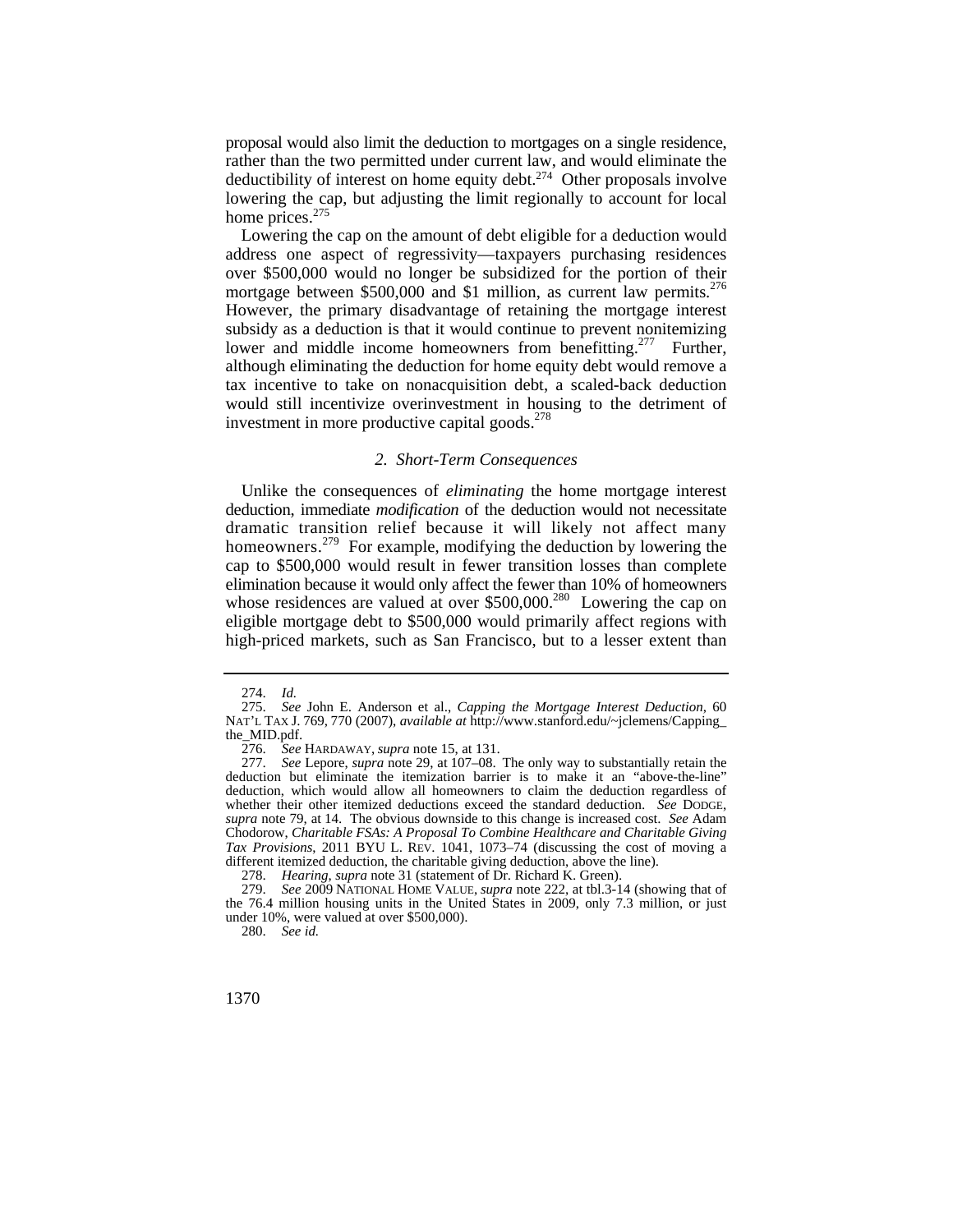to changes in home value or taxation.<sup>283</sup> Those homeowners affected by elimination.<sup>281</sup> Considering the national median home price was under \$250,000 in 2011, $^{282}$  the effects of reducing the limitation would primarily impact those who own expensive homes and would be better able to adjust the reduced cap would still be able to deduct up to \$500,000 of qualified mortgage debt, again resulting in less transition loss than a complete elimination would produce. $284$ 

#### *3. Appropriate Transition Relief*

Nonetheless, to prevent shock to the housing market, Congress could gradually lower the cap and institute a trigger tied to a recovery in home prices.<sup>285</sup> The Congressional Budget Office, for example, provided a budget option for reducing the deficit by lowering the cap on the deduction by \$100,000 per year starting in 2013 until it reached \$500,000 in 2018.<sup>286</sup> Congress could provide further transition relief by indexing the cap regionally to account for local home prices.<sup>287</sup>

## V. CONCLUSION: CONGRESS SHOULD PHASE OUT THE MORTGAGE INTEREST DEDUCTION THROUGH TAX REFORM

The goal of fundamental tax reform is to encourage economic growth, competitiveness, efficiency, and simplicity. Although eliminating the mortgage interest deduction may be politically unpalatable at first blush, "widespread dissemination of certain facts would make it more palatable to voters,"288 especially when paired with a meaningful cut in tax rates.<sup>289</sup> The home mortgage interest deduction is costly, ineffective, and economically inefficient, and severely undermines the progressive structure of the American tax system by lavishing its greatest benefits on higher income earners who purchase large homes. Further, by contributing to housing inflation and discouraging Americans from paying down their

<sup>281.</sup> *See* Bourassa & Yin, *supra* note 180, at 1158.

 <sup>282.</sup> U.S. HOME SALE PRICES, *supra* note 23.

<sup>283.</sup> *See* Mathias, *supra* note 19, at 74.

<sup>284.</sup> *See Coburn Budget Plan Would Scale Back Mortgage Interest Deduction*, *supra* note 124.

<sup>285.</sup> *See supra* notes 209–16, 230–35 and accompanying text.<br>286. *See CBO's Budget Options Report Includes Tax-Related And* 

<sup>286.</sup> *See CBO's Budget Options Report Includes Tax-Related Analysis*, *supra* note 252.

See Anderson et al., *supra* note 275, at 770.

 <sup>288.</sup> HARDAWAY, *supra* note 15, at 172.

<sup>289.</sup> *See* Steverman, *supra* note 1.